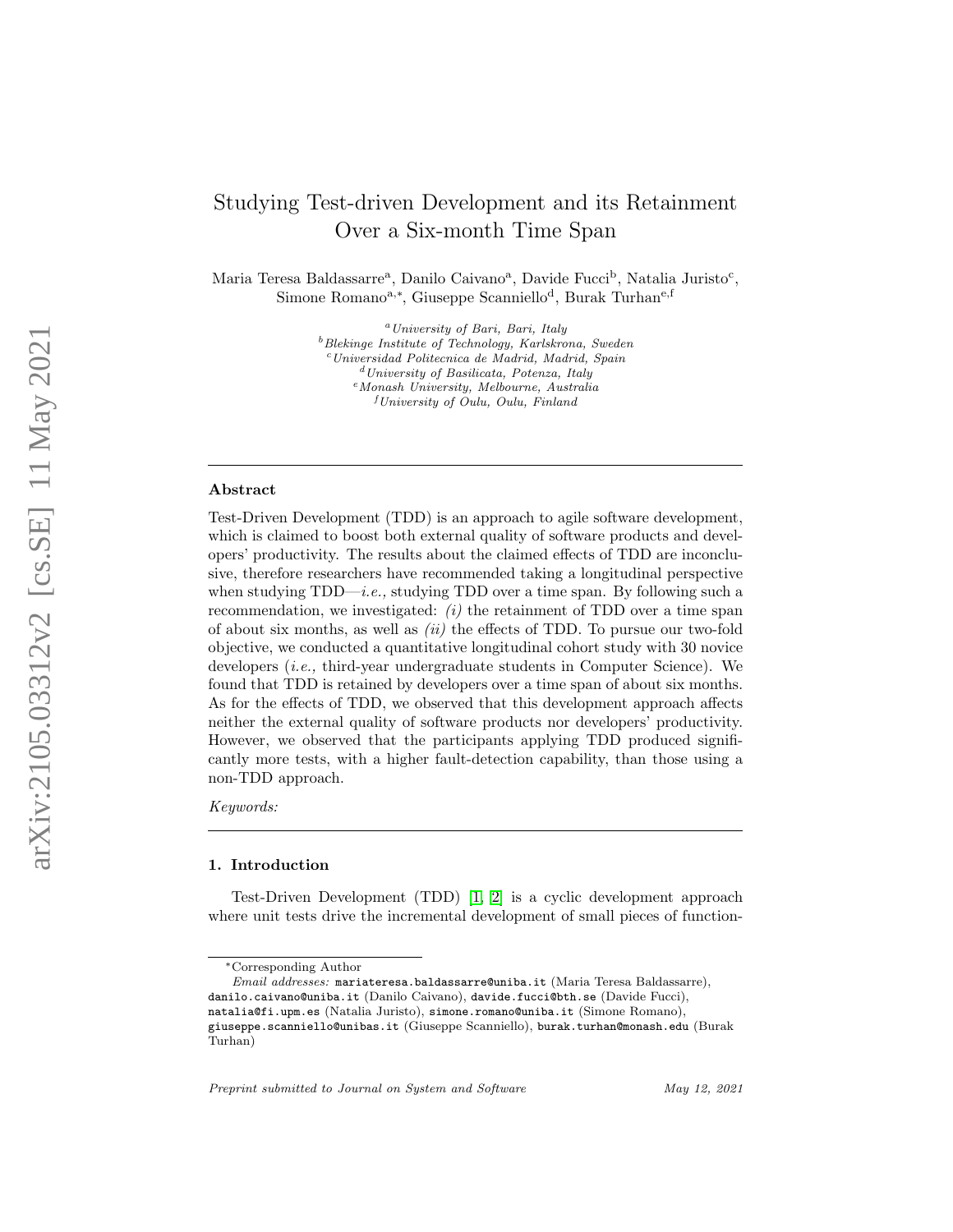ality [\[3\]](#page-34-1). Each development cycle starts with the writing of unit tests for an unimplemented piece of functionality. A cycle ends when unit tests pass as well as the existing regression test suite. An important role in the process underlying TDD is played by refactoring. It allows a TDD practitioner to improve the internal structure of the code, as well as its design, while preserving the external behavior of the code thanks to the safety net the existing regression test suite provides [\[2\]](#page-34-0). The end of a cycle allows a TDD practitioner to tackle a new piece of functionality, not yet implemented, so starting a new development cycle [\[1,](#page-33-0) [2\]](#page-34-0). Advocates of TDD recommend ending a development cycle in few minutes (five or ten minutes [\[4\]](#page-34-2)) and keeping the rhythm as uniform as possible over time  $\left[1, 3\right]$  $\left[1, 3\right]$  $\left[1, 3\right]$ . The order with which unit tests interpose within the process underlying  $TDD-i.e.,$  the writing of a test precedes the one of the corresponding production code—is known as test-first sequencing (or also test-first dynamic) [\[5\]](#page-34-3). It is worth noting that test-first sequencing refers to just one central aspect of TDD [\[6\]](#page-34-4). That is, it does not capture the full nature of TDD [\[5\]](#page-34-3). Other central aspects that characterize the development process underlying TDD are: granularity, uniformity, and refactoring effort [\[5\]](#page-34-3). Granularity refers to the duration of the development cycles, while uniformity reflects how constant their duration is over time [\[5\]](#page-34-3). Finally, refactoring effort captures how much refactoring a TDD practitioner performs.

It is claimed that TDD leads to higher-quality products in terms of both external  $(i.e.,$  functional) and internal quality, while increasing developers' productivity [\[1\]](#page-33-0). These claimed benefits have encouraged some software companies to adopt TDD, while others are considering its adoption [\[7\]](#page-34-5). TDD has been assessed from a quantitative point of view  $(e.g., [8, 9])$  $(e.g., [8, 9])$  $(e.g., [8, 9])$  $(e.g., [8, 9])$  and according to a qualitative perspective  $(e,q, [10, 11])$  $(e,q, [10, 11])$  $(e,q, [10, 11])$  $(e,q, [10, 11])$ . A number of primary studies, like experiments or case studies, have been conducted on TDD  $(e.q., [8, 9, 12, 13, 14])$  $(e.q., [8, 9, 12, 13, 14])$  $(e.q., [8, 9, 12, 13, 14])$  $(e.q., [8, 9, 12, 13, 14])$  $(e.q., [8, 9, 12, 13, 14])$  $(e.q., [8, 9, 12, 13, 14])$  $(e.q., [8, 9, 12, 13, 14])$ . Their results, gathered and combined in a number of secondary studies  $(e.q.,$ [\[6,](#page-34-4) [15,](#page-35-2) [16,](#page-35-3) [17,](#page-35-4) [18,](#page-35-5) [19\]](#page-35-6)), do not fully support the claimed benefits of TDD. Therefore, some researchers have recommended taking a longitudinal perspective when investigating such a development approach  $(e.g., [16, 18, 20, 21])$  $(e.g., [16, 18, 20, 21])$  $(e.g., [16, 18, 20, 21])$  $(e.g., [16, 18, 20, 21])$  $(e.g., [16, 18, 20, 21])$  $(e.g., [16, 18, 20, 21])$ —*i.e.*, studying TDD over a time span. Nevertheless, only a few studies have taken such a perspective  $(e,q, [22])$  $(e,q, [22])$  $(e,q, [22])$ .

Longitudinal studies<sup>[1](#page-1-0)</sup> employ continuous or repeated measures to follow particular individuals over a time span of weeks, months, or even years [\[23\]](#page-35-10). In this paper, we present a study on TDD that takes a longitudinal perspective. In particular, we conducted a longitudinal cohort study in which our cohort consisted of 30 novice software developers of homogeneous experience who attended the same training regarding agile software development, including TDD. Thanks to that cohort, we collected separate measurements of the same constructs  $(i.e.,$  external quality, developers' productivity, number of tests written, fault-detection capability of tests written, test-first sequencing, granularity, uniformity, and

<span id="page-1-0"></span><sup>&</sup>lt;sup>1</sup>There are three major types of longitudinal studies:  $(i)$  repeated cross-sectional studies;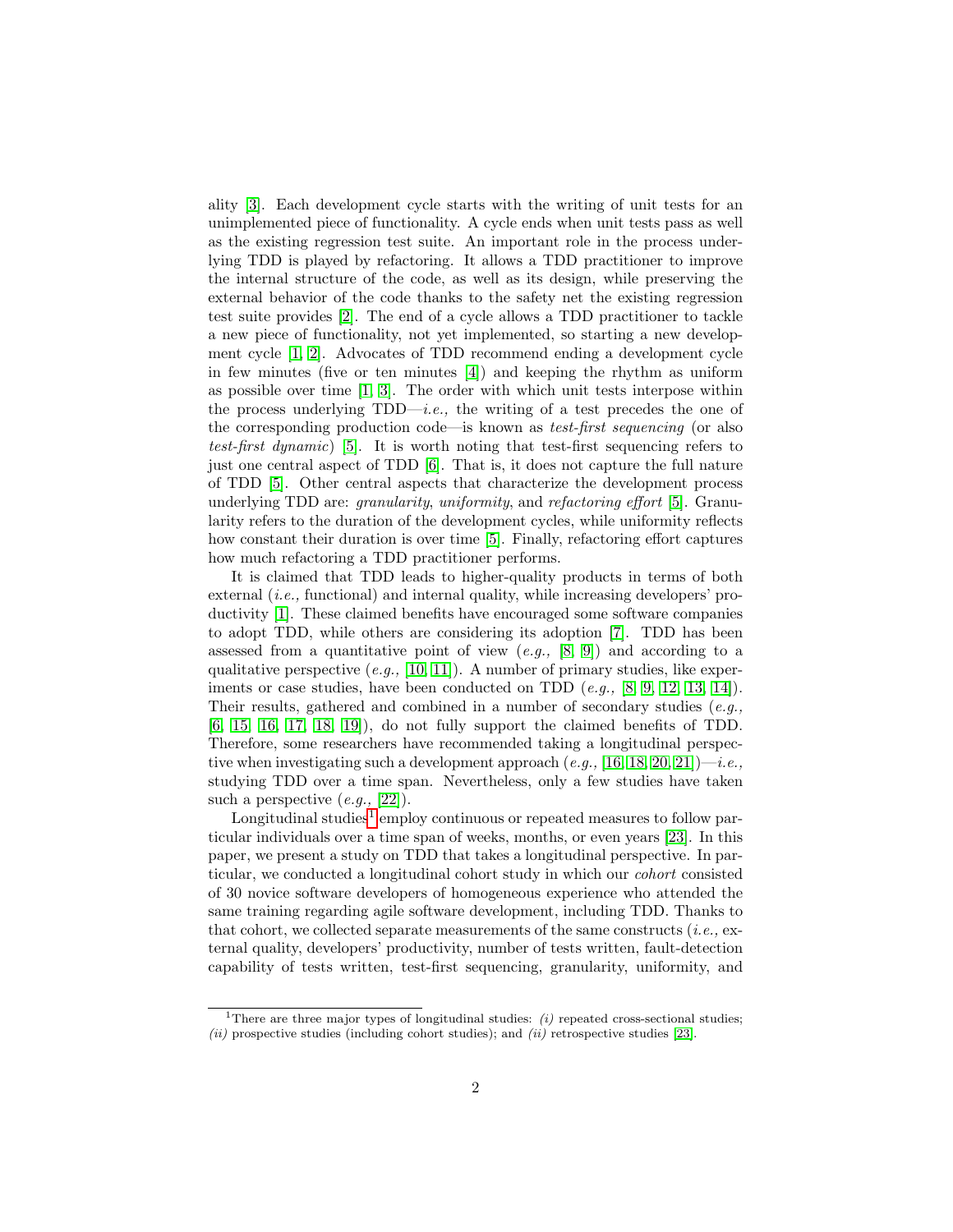refactoring effort) about six months apart with the goal of understanding how well TDD can be applied over time, giving an indication of its *retainment*. To have a term of comparison, we contrasted TDD with a non-TDD approach  $(e.g.,)$ iterative test-last, big-bang testing, or no testing at all), namely the approach that developers would normally follow. We refer to the non-TDD approach as Your Way (i.e., YW). Our results indicate that novice developers retain TDD over a time span of about six months. Moreover, although we did not find any improvement, due to TDD, in the external quality of software products and developers' productivity, we observed that TDD allows creating larger test suites with a higher fault-detection capability.

This paper extends the one by Fucci et al. [\[24\]](#page-35-11) as follows:

- We investigated the retainment of TDD with respect to four aspects that characterize the process underlying TDD: test-first sequencing, granularity, uniformity, and refactoring effort.
- Since Fucci *et al.* had found that TDD leads developers to write more tests, we studied whether writing more tests implies that the fault-detection capability of those tests is actually better. This was to strengthen the conclusions from Fucci et al.'s study. It is worth mentioning that we studied both effect and retainment of TDD with respect to fault-detection capability of written tests.
- We extended the inferential statistics by applying a second statistical model. This allowed us to mitigate as much as possible threats to the conclusion validity of the results shown in the paper of Fucci et al..
- We extended the discussion of results. This extension is directly related to the several extensions and improvements of our data analysis which has allowed strengthening our conclusions.
- We improved the discussion of both related work and threats to validity.

Paper structure. In Section [2,](#page-2-0) we outline work related to ours. We present our study in Section [3.](#page-5-0) The obtained results are presented and discussed in Section [4](#page-17-0) and Section [5,](#page-28-0) respectively. Final remarks conclude the paper.

# <span id="page-2-0"></span>2. Related Work

In this section, we describe the kinds of longitudinal studies researchers have conducted in the context of software engineering. Moreover, we show the results from secondary studies on the claimed effects of  $TDD-i.e.,$  better external quality and increased developer productivity—as well as those from long-term investigations on TDD.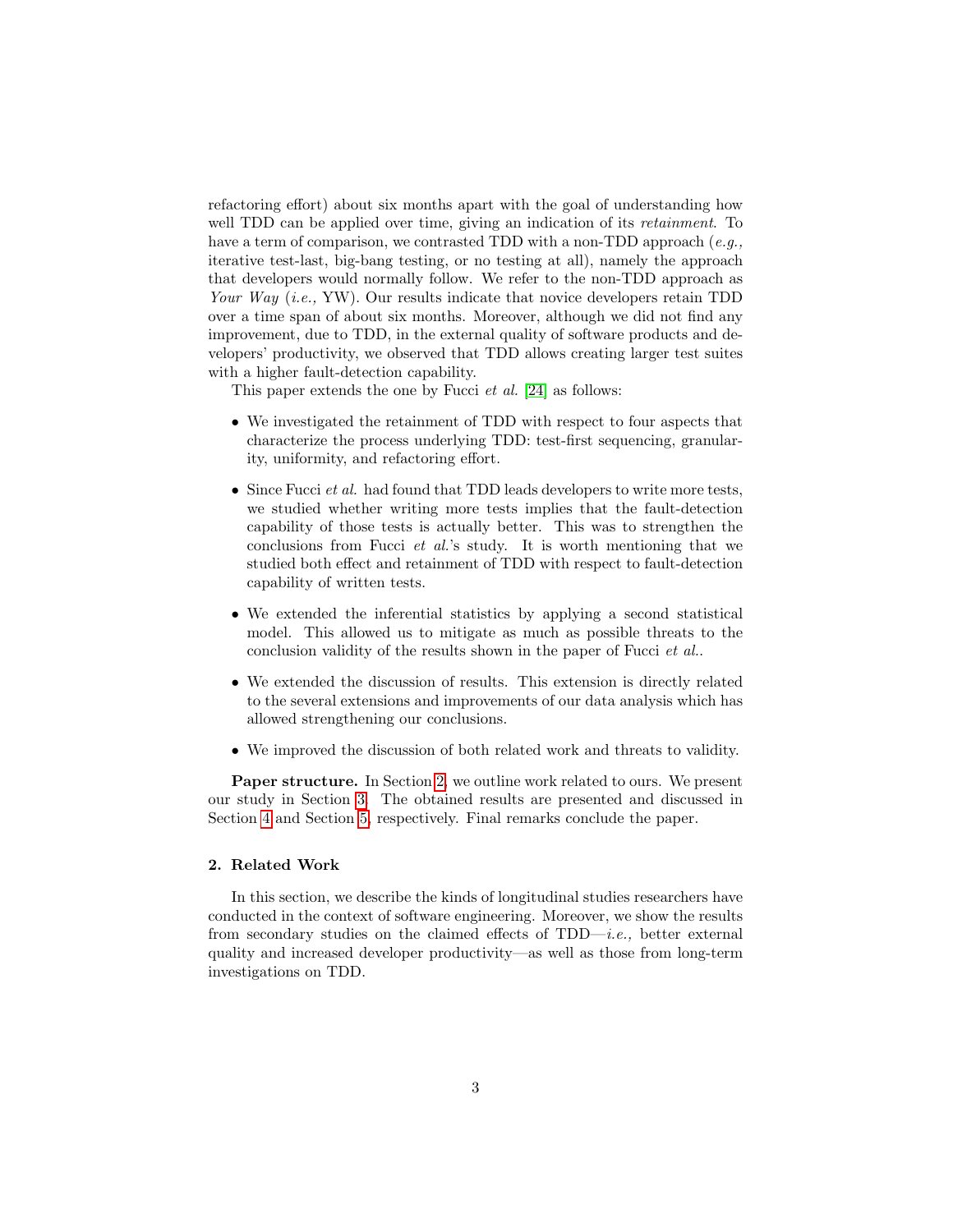## 2.1. Longitudinal studies in Software Engineering

The goal of a longitudinal study is to investigate "how certain conditions change over time" [\[25\]](#page-36-0). Therefore, the data collection happens over a time span and can require the researchers to be co-located with the case and context in which the phenomenon of interest takes place. In the context of software engineering, longitudinal studies are often associated with the case study methodology. For example, McLeod et al. [\[26\]](#page-36-1) spent several hundred hours, over a time span of two years, at the case company. Here, the researcher attended meetings, observed and interviewed stakeholders to characterize software development as an emergent process.

In other cases, longitudinal studies are employed to observe the impact of a potentially disrupting event, such as the introduction of a new development practice. This scenario is similar to interrupted time series in quasi-experimental designs [\[27\]](#page-36-2) in which, due to the lack of experimental manipulation, a specific event is used to identify the experimental groups. For example, Li et al. [\[28\]](#page-36-3) studied the differences between Scrum and a waterfall-like approach to software development in a small company. The authors collected data from the development team for three years. In the first 17 months, the team used a waterfall-like approach before switching to Scrum for the following 20 months. The management decision to introduce Scrum represented the event allowing researchers to perform a before-after comparison of defects density and productivity. Such an extended time span avoided a biased comparison between an established process and an immature one. Salo and Abrahamson [\[29\]](#page-36-4) followed the introduction of Software Process Improvement (SPI) techniques in the workflow of five agile projects over a time span of 18 months. They recorded the output of retrospective meetings, interviewed developers, and collected metrics from SPI tools. Vanhanen et al. [\[30\]](#page-36-5) assessed the impact of introducing pair programming over a time span of two years with data collected through a survey with the developers.

A third kind of longitudinal study in software engineering retrospectively covers an extended time span by analyzing archival data. Harter et al. [\[31\]](#page-36-6) analyzed the type of defects identified over time by the progressive introduction of SPI (Software Process Improvement) techniques in a firm and its subsequent CMMI (Capability Maturity Model Integration) improvements over a time span of 20 years. Given the availability of a large amount of versioned and timestamped data, longitudinal archival studies are usually performed in conjunction with software repositories mining studies. For example, Borges *et al.* [\[32\]](#page-36-7) studied the growth over time in popularity of more than 2,000 GitHub repositories by identifying useful patterns for the maintainers.

## <span id="page-3-0"></span>2.2. Evidence regarding TDD

The effects of TDD on several outcomes, including the ones of interest for this study—*i.e.*, functional quality and productivity—is the topic of several empirical studies, summarized in Systematic Literature Reviews (SLRs) and meta-analyses  $(e,q, [15, 17, 18, 19])$  $(e,q, [15, 17, 18, 19])$  $(e,q, [15, 17, 18, 19])$  $(e,q, [15, 17, 18, 19])$  $(e,q, [15, 17, 18, 19])$  $(e,q, [15, 17, 18, 19])$ . The SLR by Turhan *et al.* [\[17\]](#page-35-4) includes 32 primary studies (e.g., controlled experiments and case studies) published from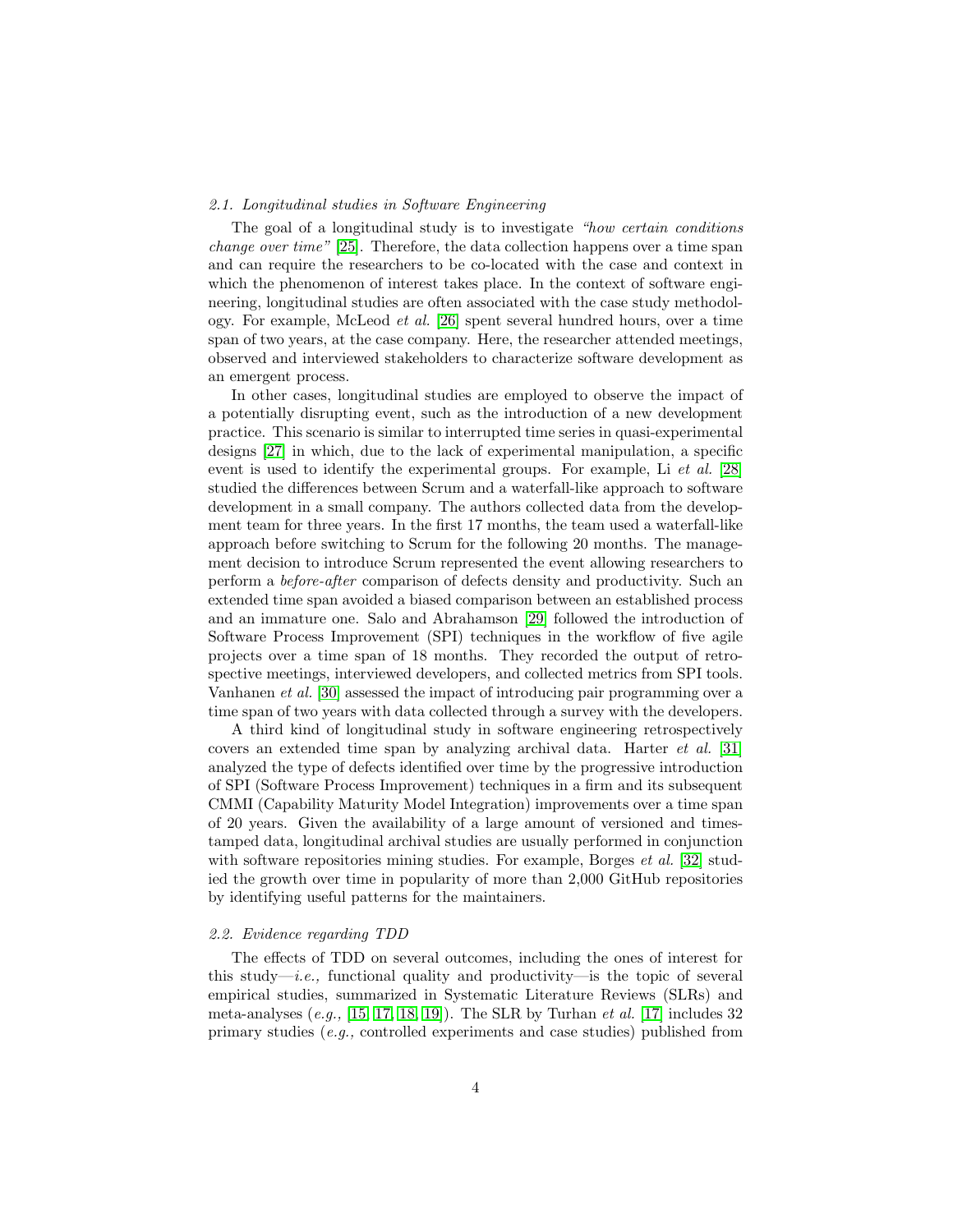2000 to 2009. The gathered evidence shows a moderate effect in favor of TDD on functional quality while the evidence about productivity is inconclusive.[2](#page-4-0) Bissi et al. [\[15\]](#page-35-2) conducted an SLR that includes 27 primary studies published between 1999 and 2014. The results show an improvement of functional quality due to TDD while, as for productivity, they are inconclusive. Rafique and Misic [\[19\]](#page-35-6) conducted a meta-analysis of 25 controlled experiments published in between 2000 and 2011. The authors observed a small effect in favor of TDD on functional quality while the results on productivity are inconclusive. Finally, Munir et al. [\[18\]](#page-35-5) in their SLR classifies 41 primary studies published from 2000 to 2011 into four categories based on high/low rigor and high/low relevance. They found that in each category different conclusions could be drawn for both functional quality and productivity. This implies that, when looking at these studies as a unique set, the results are inconclusive. The authors concluded that more long-term studies are needed to better understand the effects of TDD.

An example of long-term investigation is the one by Marchenko *et al.* [\[33\]](#page-36-8). The authors conducted a three-year-long case study about the use of TDD at Nokia-Siemens Network. They observed and interviewed eight participants (one Scrum master, one product owner, and six developers) and then ran qualitative data analyses. The participants perceived TDD as important for the improvement of their code from a structural and functional perspective. Moreover, productivity increased due to the team improved confidence with the code base. The results show that TDD was not suitable for bug fixing, especially when bugs are difficult to reproduce (e.g., when a specific environment setup is needed) or for quick experimentation due to the extra effort required for testing. The authors also reported some concerns regarding the lack of a solid architecture when applying TDD.

Beller *et al.* [\[34\]](#page-36-9) executed a long-term study *in-the-wild* covering 594 opensource projects over the course of 2.5 years. They found that only 16 developers use TDD more than 20% of the time when making changes to their source code. Moreover, TDD was used in only 12% of the projects claiming to do so, and for the majority by experienced developers.

Borle et al. [\[35\]](#page-36-10) conducted a retrospective analysis of (Java) projects, hosted on GitHub, that adopted TDD to some extent. The authors built sets of TDD projects that differed one another based on the extent to which TDD was adopted within these projects. The sets of TDD projects were then compared to control sets so as to determine whether TDD had a significant impact on the following characteristics: average commit velocity, number of bug-fixing commits, number of issues, usage of continuous integration, and number of pull requests. The results did not suggest any significant impact of TDD on the above-mentioned characteristics.

Latorre [\[22\]](#page-35-9) studied the capability of 30 professional software developers of different seniority levels (junior, intermediate, and expert) to develop a complex software system by using TDD. The study targeted the learnability of TDD since

<span id="page-4-0"></span><sup>2</sup> It means that the results do not lead to a firm conclusion.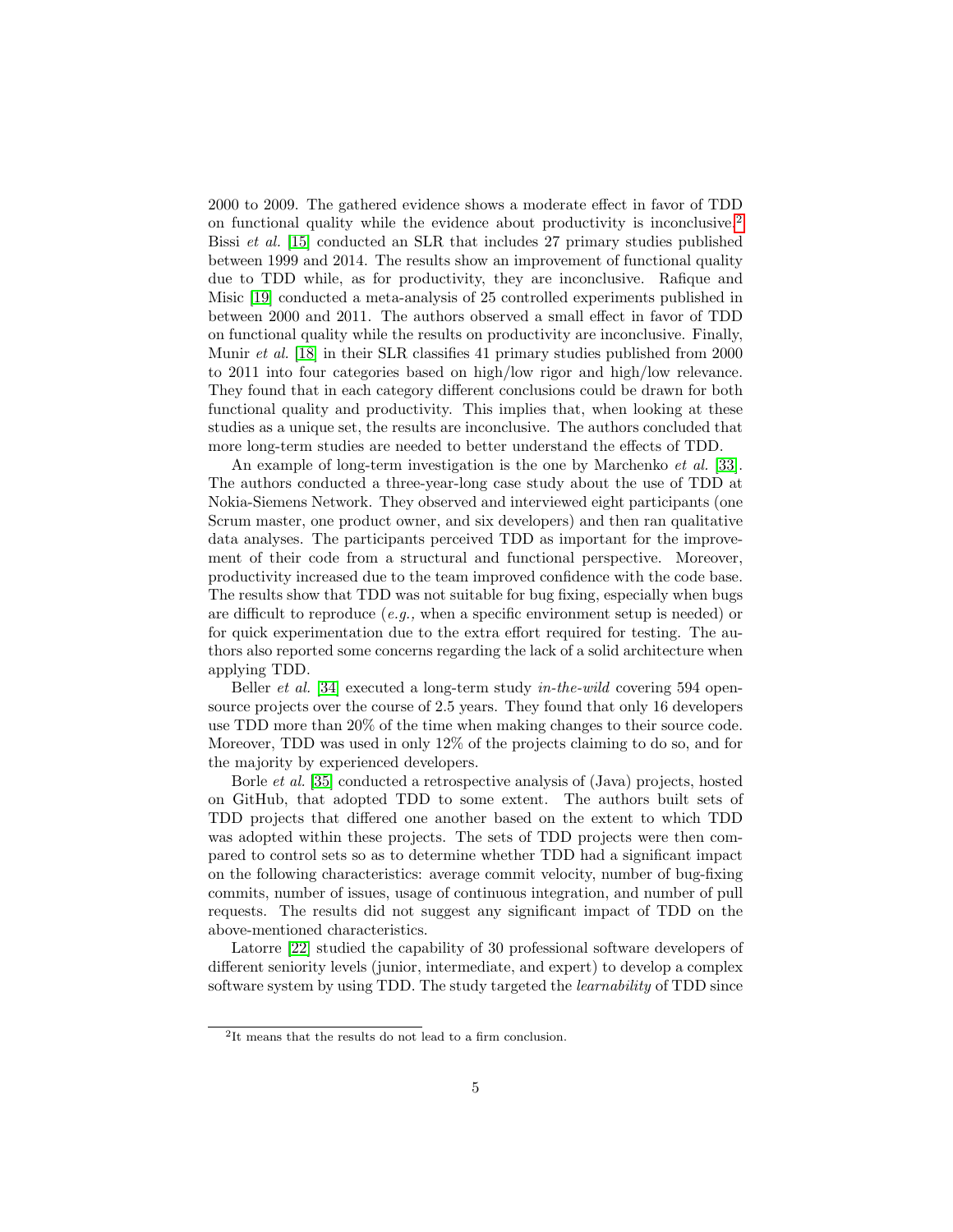

<span id="page-5-1"></span>Figure 1: Study summary.

the participants did not know that technique before participating in the study. The longitudinal one-month study started after giving the developers, proficient in Java and unit testing, a tutorial on TDD. After only a short practice session, the participants were able to correctly apply TDD  $(e,q.)$ , following the prescribed steps). They followed the TDD cycle between 80% and 90% of the time, but initially, their performance depended on experience. The seniors needed only few iterations, whereas intermediates and juniors needed more time to reach a high level of conformance to TDD. Experience had an impact on performance when using TDD, only the experts were able to be as productive as they were when applying a traditional development methodology (measured during the initial development of the system). According to the junior participants, refactoring and design decision hindered their performance. Finally, experience did not have an impact on long-term functional quality. The results show that all participants delivered functionally correct software regardless of their seniority. Latorre [\[22\]](#page-35-9) also provides initial evidence on the retainment of TDD. Six months after the study investigating the learnability of TDD, three developers, among those who had previously participated in that study, were asked to implement a new functionality. The results from this preliminary investigation suggest that developers retain TDD in terms of developers' performance and conformance to TDD.

Although the above-mentioned studies [\[22,](#page-35-9) [33,](#page-36-8) [34,](#page-36-9) [35\]](#page-36-10) have taken a longitudinal perspective when studying TDD, none of them has mainly focused, as our longitudinal cohort study, on the retainment of TDD—although Latorre's study [\[22\]](#page-35-9) provides initial evidence on the retainment of TDD, the main goal of this study was the learnability of TDD.

## <span id="page-5-0"></span>3. The Longitudinal Cohort Study

In Figure [1,](#page-5-1) we summarize the design of our longitudinal cohort study. The study participants were third-year undergraduate students in Computer Science.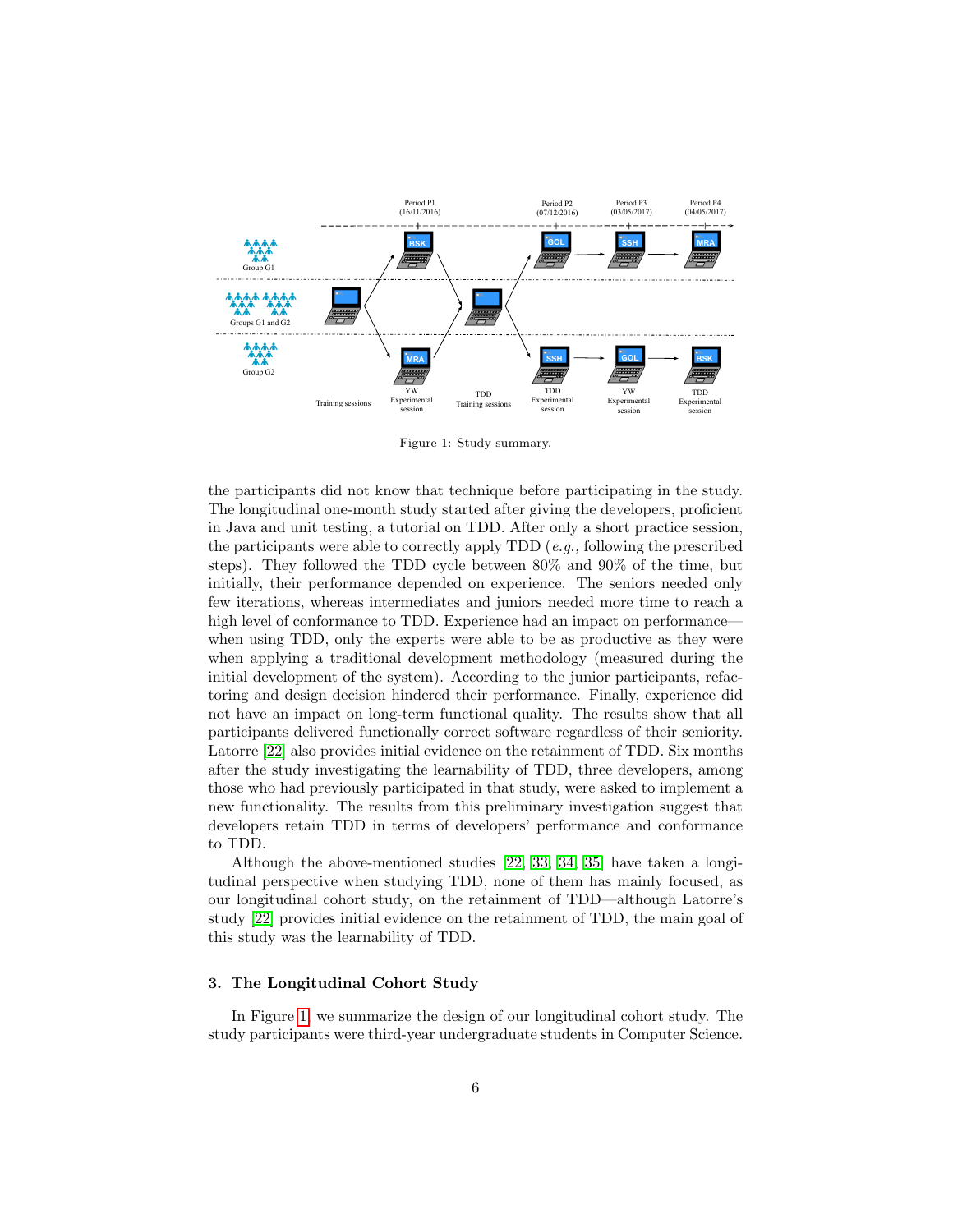They were divided into two groups G1 and G2 and were asked to take part in four experimental sessions. In any experimental session, each participant had to perform a development task by following either the YW approach or the TDD approach. Before the first experimental session, all the participants had practiced unit testing, iterative test-last development, and big-bang testing thanks to training sessions.

In the first experimental session, which was held in the period P1—a period is the time during which a treatment is applied [\[36\]](#page-36-11)— the participants had to use the YW approach to perform development tasks. The two groups were asked to accomplish different development tasks—i.e.,  $G1$  dealt with an experimental object (BSK, *i.e.*, Bowling Score Keeper) while G2 dealt with another one (MRA, Mars Rover API). We provide further details on the experimental objects in Section [3.3.](#page-8-0)

The participants in G1 and G2 learned and practiced (together) TDD between the first experimental session and the second one (held in the period P2). That is to say no one in the first experimental session knew TDD. It is easy to grasp that the first experimental session was introduced to have a baseline when the participants were not knowledgeable on TDD yet.

In the second experimental session, all the participants used TDD to perform the development tasks. The tasks assigned to G1 and G2 were different. In particular, G1 worked on GOL (Game Of Life), while G2 on SSH (SpreadSHeet).

After about six months (over two subsequent semesters of the same academic year, 2016-2017), we asked the participants to take part in the third and fourth experimental sessions, which were held in the periods P3 and P4 respectively. In particular, in the third experimental session, all the participants followed the YW approach when performing the development tasks, while in the fourth experimental session, they followed the TDD approach. We introduced the last two periods (i.e., P3 and P4) some months after the first two periods to assess whether TDD was retained. It is worth mentioning that the tasks we asked the groups G1 and G2 to perform were different both in P3 (SSH and GOL, respectively) and P4 (MRA and BSK, respectively).

To plan and execute our cohort study, we followed the recommendations by Juristo and Moreno [\[37\]](#page-37-0), and Wohlin et al. [\[38\]](#page-37-1). To report the planning and the execution of that study, we took into account the guidelines by Jedlitschka et al. [\[39\]](#page-37-2).

# 3.1. Research Questions

In our longitudinal cohort study, we have investigated the following main Research Questions (RQs):

#### RQ1. Do novice software developers retain TDD?

RQ1 was defined to study whether the retainment of TDD affects the application of YW, as well as the application of TDD, over approximately six months. We studied the retainment of TDD with respect to the following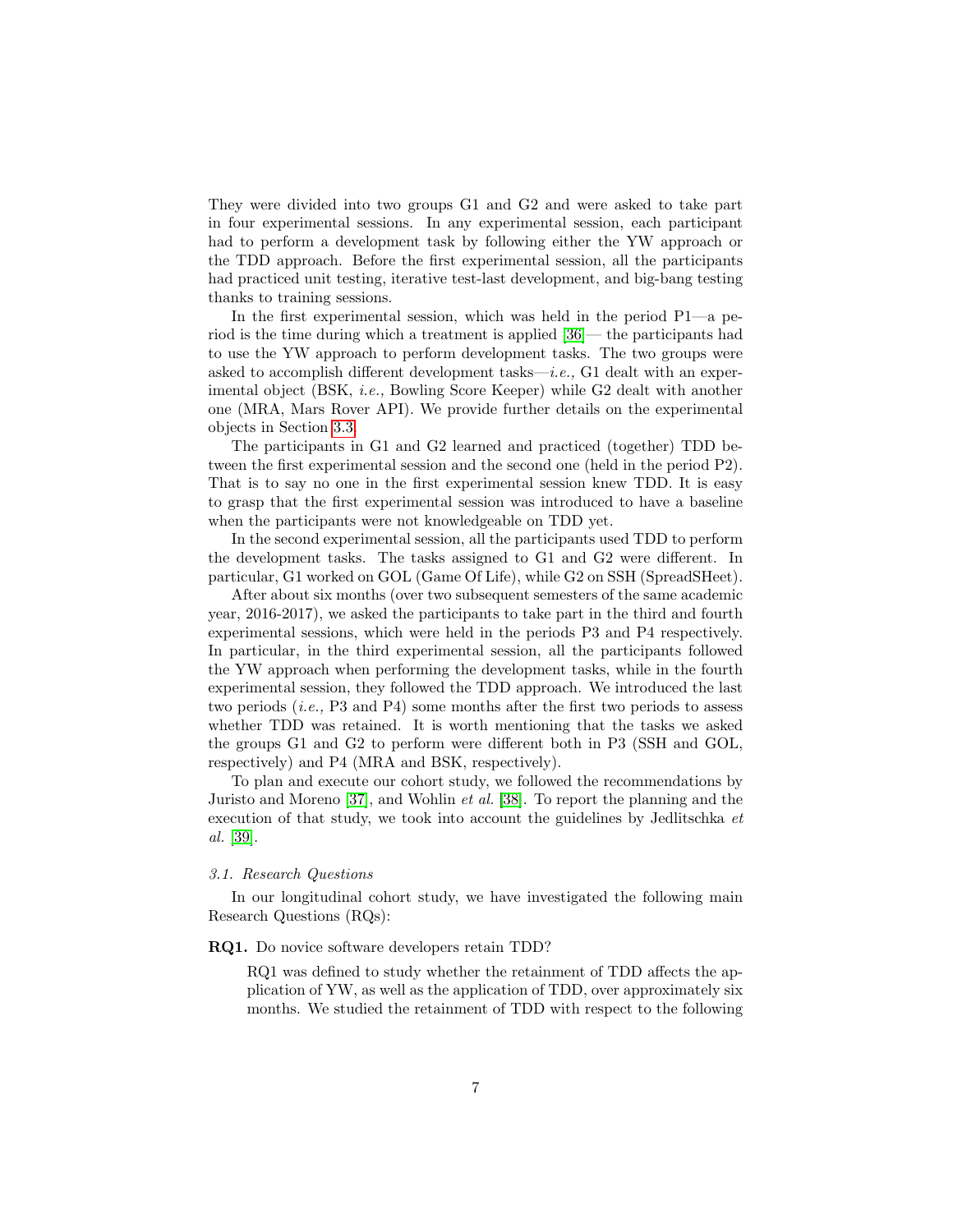constructs:  $(i)$  external quality of the implemented solutions,  $(ii)$  developers' productivity, *(iii)* number of tests written, *(iv)* fault-detection capability of tests written,  $(v)$  test-first sequencing,  $(vi)$  granularity,  $(vii)$  uniformity, and *(viii)* refactoring effort. We considered external quality of the implemented solutions and developers' productivity because TDD is claimed to improve external quality of the implemented solutions and increase developers' productivity [\[1\]](#page-33-0). We focused on the number of tests because past research has shown that TDD results in more tests [\[9\]](#page-34-7). However, having a test suite with more tests could not imply an increased fault-detection capability of that suite; therefore, we also studied the faultdetection capability of tests written. Finally, we considered test-first sequencing, granularity, uniformity, and refactoring effort because these are the four dimensions that characterize the development process underlying TDD [\[5\]](#page-34-3). It is worth recalling that the study of these four dimensions, together with the one on the fault-detection capability of tests written, is a new contribution with respect to our previous paper [\[8\]](#page-34-6).

## RQ2. Are there differences between TDD and YW?

We defined RQ2 to study if there are differences, due to TDD, in the  $(i)$  external quality of the implemented solutions,  $(ii)$  developers' productivity,  $(iii)$  number of tests written, and  $(iv)$  fault-detection capability of tests written. The reasons behind the study of these constructs have been explained above. We did not consider the four dimensions that characterize the development process underlying TDD because these dimensions do not characterize YW. With respect to the paper by Fucci *et al.* [\[8\]](#page-34-6), we also investigated whether or not TDD leads to a higher fault-detection capability of tests written—*i.e.*, this is another new contribution of this paper.

#### 3.2. Experimental Units

The participants were third-year undergraduate students in Computer Science at the University of Bari (Italy). We sampled them by convenience among the students who attended the Integration and Testing course (first semester of the academic year 2016/2017). The program of this course included the following topics: unit testing, integration testing, SOLID principles, refactoring, bigbang testing, iterative test-last development, and TDD. During the course, the students participated in both face-to-face lessons and laboratory sessions. The students practiced unit testing, big-bang testing, iterative test-last development, and TDD through laboratory sessions and some homework was assigned too. Java was the programming language of the course, while JUnit and Eclipse were the testing framework and the Integrated Development Environment (IDE), respectively. Among the 53 students of the Integration and Testing course, 39 decided to take part in the study. The first two experimental sessions of our study were held during the Integration and Testing course.

Some students of the Integration and Testing course then attended the Software Quality course (second semester of the academic year 2016/2017). The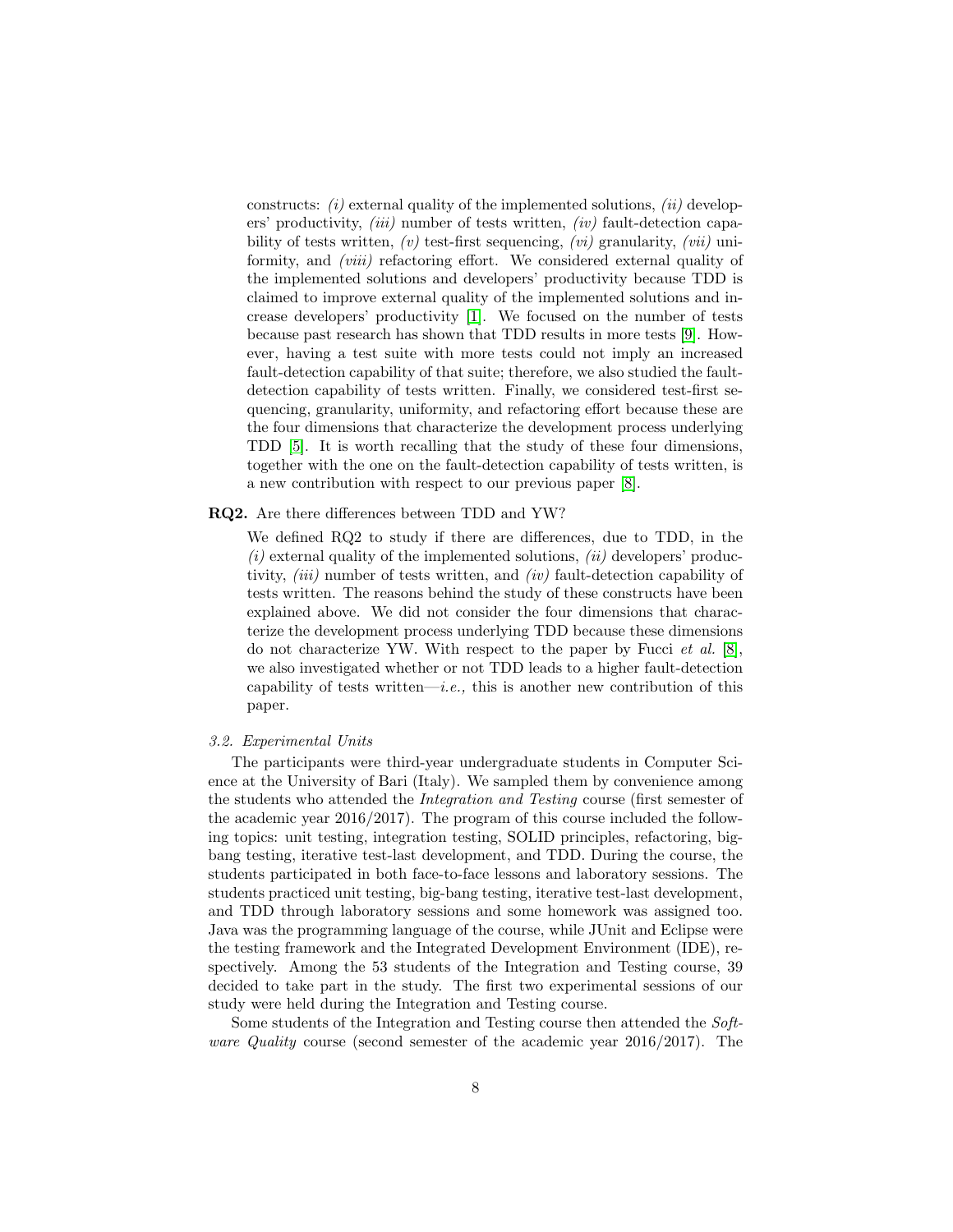program of this course included the following topics: software quality  $(i.e.,$ internal, external, and in-use); ISO standards for software quality; software quality assessment, monitoring, and improvement; supporting tools for quality management  $(e.g., SonarQube)$ ; and process control. The students enrolled in the Software Quality course were 45, 30 of them took part in the third and fourth experimental sessions. These 30 students had previously attended (and passed) the Integration and Testing course and had participated to the first two experimental sessions. This is to say that the intersection of the students who attended both courses (i.e., Integration and Testing and then Software Quality) and participated in the longitudinal cohort study (*i.e.*, in any of the fourth experimental sessions) were 30—two females and 28 males.

Before participating in the study, the students did not have a notion of TDD since their university curricula did not include courses on TDD. The participants had passed the exams of the following courses: Procedural Programming, Object Oriented Programming, Software Engineering, and Databases. Thanks to these courses, the participants had gained experience in C and Java programming. As shown in Figure [2a,](#page-9-0) most of the participants rated their experience as equal to or somewhat higher than that of their peers. Only four participants believed to be somewhat less expert than their peers. Figure [2b](#page-9-1) shows how the participants generally rated their experience with Java programming. Most of them stated to be neither experienced nor inexperienced. Only three participants judged themselves as inexperienced with Java programming. Summing up, the participants' characteristics can be considered homogeneous.

To encourage the students to participate in the study, we informed them that they would be rewarded with a bonus in the final mark of the Integration and Testing course. The students also knew that their participation would not affect their final mark (except for the bonus mentioned just before) and that the gathered data would be used only for research purposes. It is worth mentioning that students could not be paid for their participation in the study because this is forbidden in Italy (while rewarding them with a bonus in their final mark is allowed). Participation was voluntary in the sense that the students were not coerced to participate. All these choices were made to have motivated participants even if we were conscious that it could represent a threat to the internal validity of the results (see Section [5.3.1\)](#page-31-0). We also informed the students that the collected data would have been treated confidentially and shared anonymously.

# <span id="page-8-0"></span>3.3. Experimental Materials

The experimental objects were four code katas  $(i.e., programming exercises)$ used to practice a programming language or a development approach like TDD). A description of these code katas follows:

• Bowling Score Keeper (BSK). The goal of this kata is to develop an API for calculating the score of a bowling game made up of ten frames (plus potential bonus throws). The API allows: adding frames and bonus throws to a bowling game; identifying if a frame is a spare or a strike;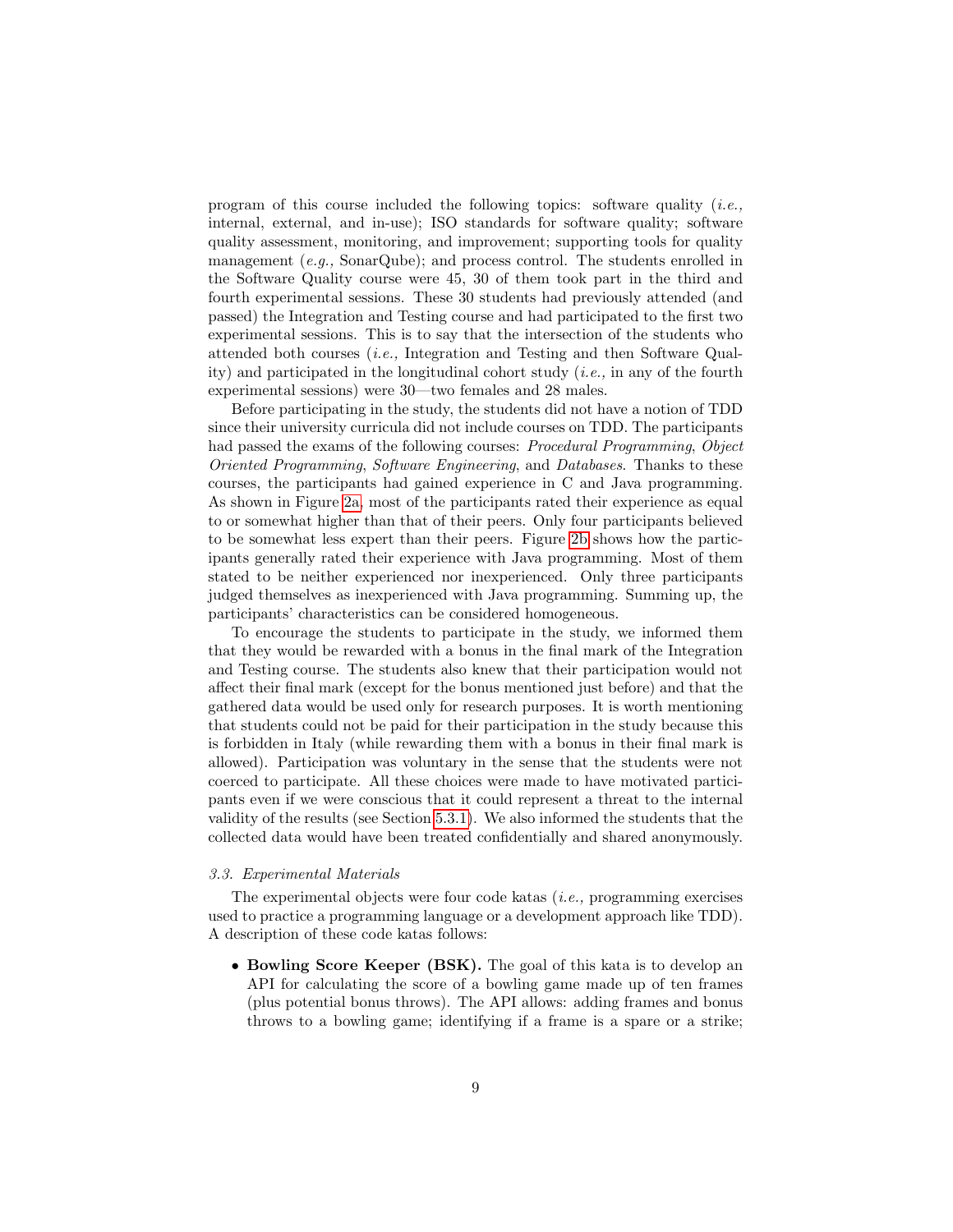<span id="page-9-1"></span><span id="page-9-0"></span>

Figure 2: Barplots on the participants' experience with Java programming related to (a) their peers and (b) in general.

and computing the score of a single frame as well as the score of a bowling game.

- Mars Rover API (MRA). This kata aims at developing an API for moving a rover on a planet. The planet is represented as a grid of cells, which can contain obstacles that the rover cannot go through. The rover moves thanks to a sting made up of basic commands  $(i.e.,$  moving forward/backward and turning left/right). When the rover encounters an obstacle, it records that obstacle.
- SpreadSHeet (SSH). The goal of this kata is to develop an API for a basic spreadsheet. This API allows setting the content of a spreadsheet's cell and evaluating its content. A cell can contain strings, integers, references to other cells, and formulas (e.g., string concatenations or arithmetic operations among integers).
- Game Of Life (GOL). This kata aims at developing an API for Conway's game of life. This game takes place on a square grid of cells. Each cell has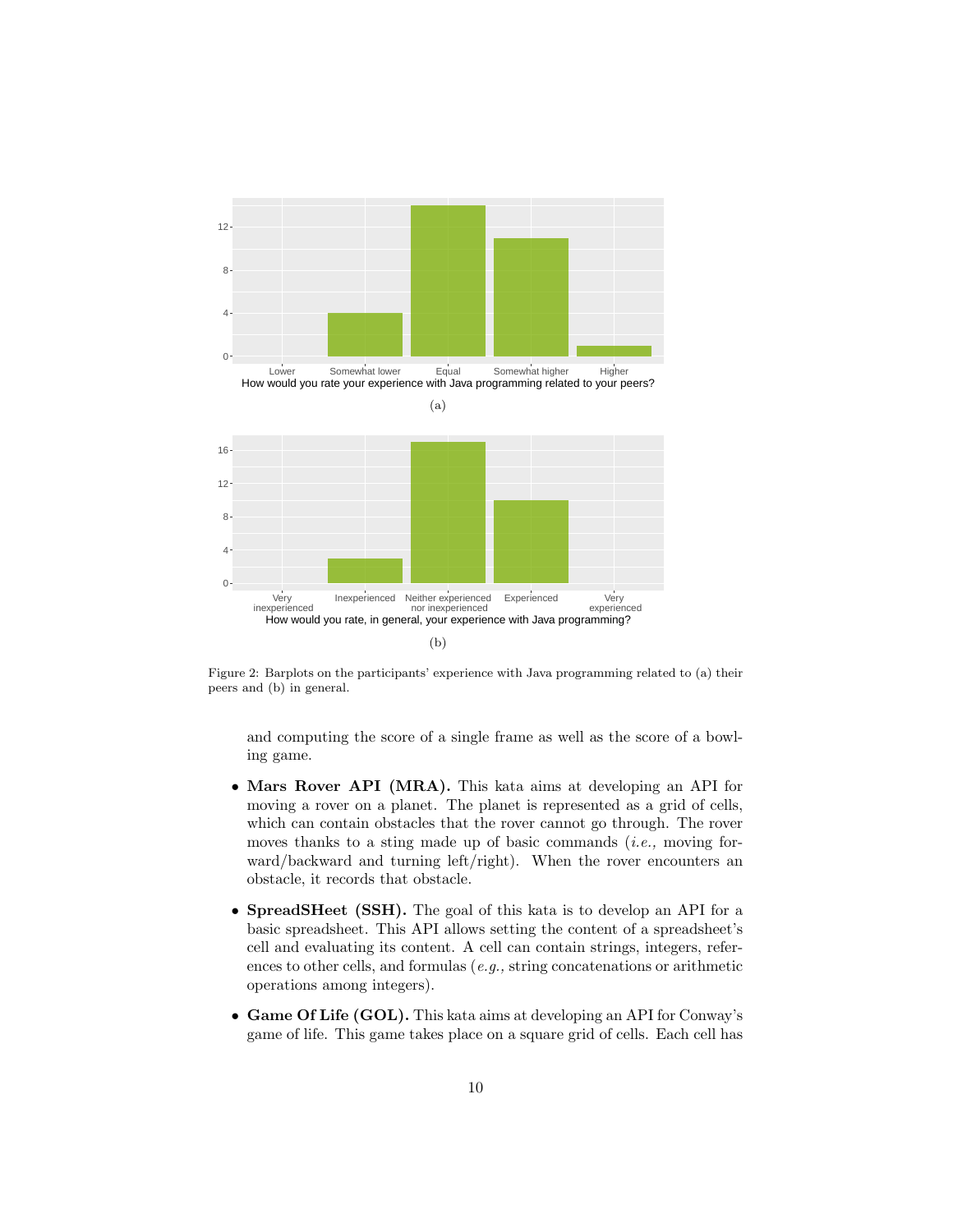two possible states: alive or dead. The state of a cell evolves according to four rules. The API allows: initializing the grid; and determining the next state of a cell as well as the next state of the grid.

For each code kata (or experimental object, from here onwards), the experimental material included a template project for the Eclipse IDE, which contained stubs of the expected API signatures and an example JUnit test class. The code katas could be broken down into several features to implement; however, the description of the code katas was coarser-grained. That is, each code kata was presented as a whole without explicitly identifying the features to be implemented—in contrast to a finer-grained description of code katas in which the features to be implemented are described separately, thus they are explicitly identified (e.g., each feature is numbered) [\[40\]](#page-37-3). To assess the features the participants implemented, the experimental material also included acceptance test suites. In particular, there was an acceptance test suite for each feature being implemented. The participants were not provided with these acceptance test suite because their purpose was the assessment of the implemented features. So, the acceptance test suites were used to quantify the external quality of the solutions implemented by the participants as well as their productivity.

Our decision to adopt code katas is because their use is common in empirical studies on TDD  $(e.g., [5, 7, 8, 9, 40, 41])$  $(e.g., [5, 7, 8, 9, 40, 41])$  $(e.g., [5, 7, 8, 9, 40, 41])$  $(e.g., [5, 7, 8, 9, 40, 41])$  $(e.g., [5, 7, 8, 9, 40, 41])$  $(e.g., [5, 7, 8, 9, 40, 41])$  $(e.g., [5, 7, 8, 9, 40, 41])$  $(e.g., [5, 7, 8, 9, 40, 41])$ . Furthermore, this allowed us to use existing experimental materials (e.g., from the studies by Fucci et al.  $[8]$  and Dieste et al. [\[41\]](#page-37-4)). BSK and MRA have been also implied as experimental objects in several empirical studies (e.g., [\[5,](#page-34-3) [7,](#page-34-5) [8,](#page-34-6) [40,](#page-37-3) [41\]](#page-37-4)). Whereas for SSH and GOL, we created the experimental materials  $(i.e.,$  description of code katas, template projects, and acceptance test suites).

To gather some information on the participants (e.g., gender, self-reported experience with Java programming, etc.), we defined an on-line pre-questionnaire we shared with the participants through Google Forms. We also created on-line post-questionnaires (by using Google Forms) to gather feedback after the participants had dealt with the code katas.

#### 3.4. Tasks

The participants were asked to carry out four implementation tasks, one for each experimental object (see Figure [1\)](#page-5-1). To this end, each participant received the features to be implemented and the template project of a code kata, thus he/she implemented the features by filling the provided template project. No graphical user interface was required to implement the features.

#### 3.5. Independent Variables

To carry our an implementation task, the participants were asked to follow either TDD or YW  $(i.e.,$  the approach they preferred, excluding TDD). Therefore, Approach is the main independent variable (or also main or manipulated factor) of our study. This variable is nominal and assumes two possible values: TDD and YW. Since our study is longitudinal—i.e., we collected data over time—we had a second main independent variable we named Period. It is a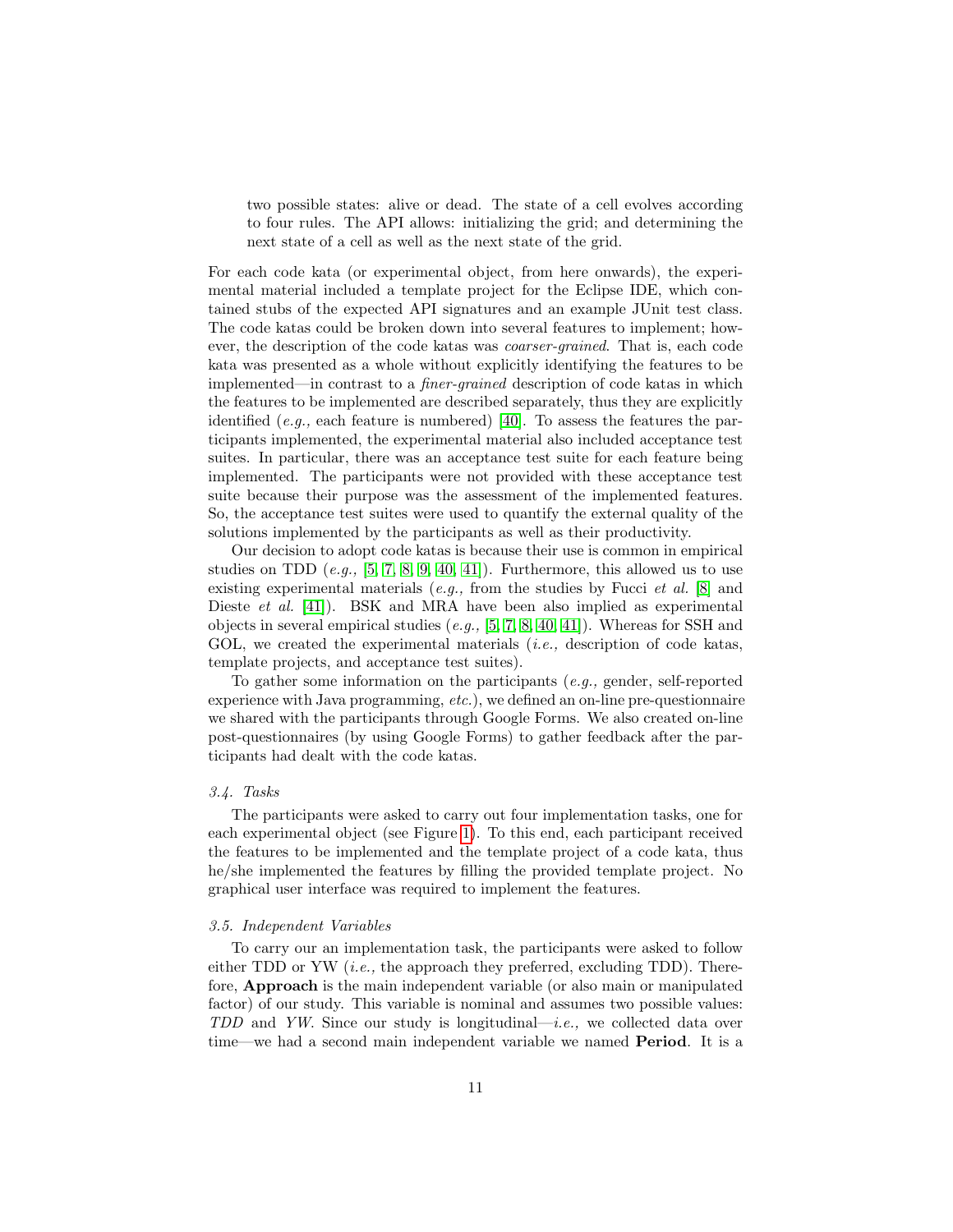nominal variable that represents the period during which each treatment  $(i.e.,$ TDD or YW) was applied. Therefore, this variable can assume the following values:  $P1$ ,  $P2$ ,  $P3$ , and  $P4$ . It is worth recalling that P1 and P3 correspond to the application of YW, while P2 and P4 correspond to that of TDD (see Figure [1](#page-5-1) for details).

#### <span id="page-11-0"></span>3.6. Dependent Variables

To quantify external quality of the implemented solutions, developers productivity, number of tests written, we used the following dependent variables: QLTY, PROD, and TEST. We chose these dependent variables because they have been used in other empirical studies on TDD  $(e.g., [5, 7, 8, 9])$  $(e.g., [5, 7, 8, 9])$  $(e.g., [5, 7, 8, 9])$  $(e.g., [5, 7, 8, 9])$  $(e.g., [5, 7, 8, 9])$  $(e.g., [5, 7, 8, 9])$ .

The variable QLTY measures the external quality of the solution to a code kata a participant implemented. This variable is defined as follows  $(e.g., [8])$  $(e.g., [8])$  $(e.g., [8])$ :

$$
QLTY = \frac{\sum_{i=1}^{\#TF} QLTY_i}{\#TF} * 100\tag{1}
$$

where  $\#\mathrm{TF}$  is the number of features a participant tackled, while  $\mathrm{QLTY}_i$  is the external quality of  $i$ -th feature. A feature was tackled if at least one assert in the acceptance test suite (for that feature) passed. #TF is formally defined as follows:

$$
#TF = \sum_{i=1}^{n} \begin{cases} 1 & #ASSERT_i(PASS) > 0\\ 0 & otherwise \end{cases}
$$
 (2)

As for QLTY<sub>i</sub>, it is computed as the number of asserts passed for the i-th feature divided by the total number of asserts for that feature:

$$
QLTY_i = \frac{\#ASSERT_i(PASS)}{\#ASSERT_i(ALL)}\tag{3}
$$

QLTY assumes values in between 0 and 100. A value close to 0 means that the quality of the implemented solution is low, while a value close to 100 indicates high quality of the implemented solution.

As for the variable PROD, it measures the productivity of a participant when carrying out the implementation task. PROD is defined as follows  $(e.g., [7])$  $(e.g., [7])$  $(e.g., [7])$ :

$$
PROD = \frac{\#ASSERT(PASS)}{\#ASSERT(ALL)} * 100
$$
\n(4)

where #ASSERT(PASS) is the number of asserts passed in the acceptance test suites, while  $\#ASSENT(ALL)$  is the total number of asserts in the acceptance test suites. PROD assumes values in between 0 and 100, where a value close to 0 means low productivity, while a value close to 100 means high productivity.

The variable TEST quantifies the number of unit tests a participant wrote. It is defined as the number of asserts in the test suite written by a participant when tackling the implementation task  $(e,q, [8])$  $(e,q, [8])$  $(e,q, [8])$ . TEST assumes (integer) values in between 0 and  $\infty$ . A high value is desirable.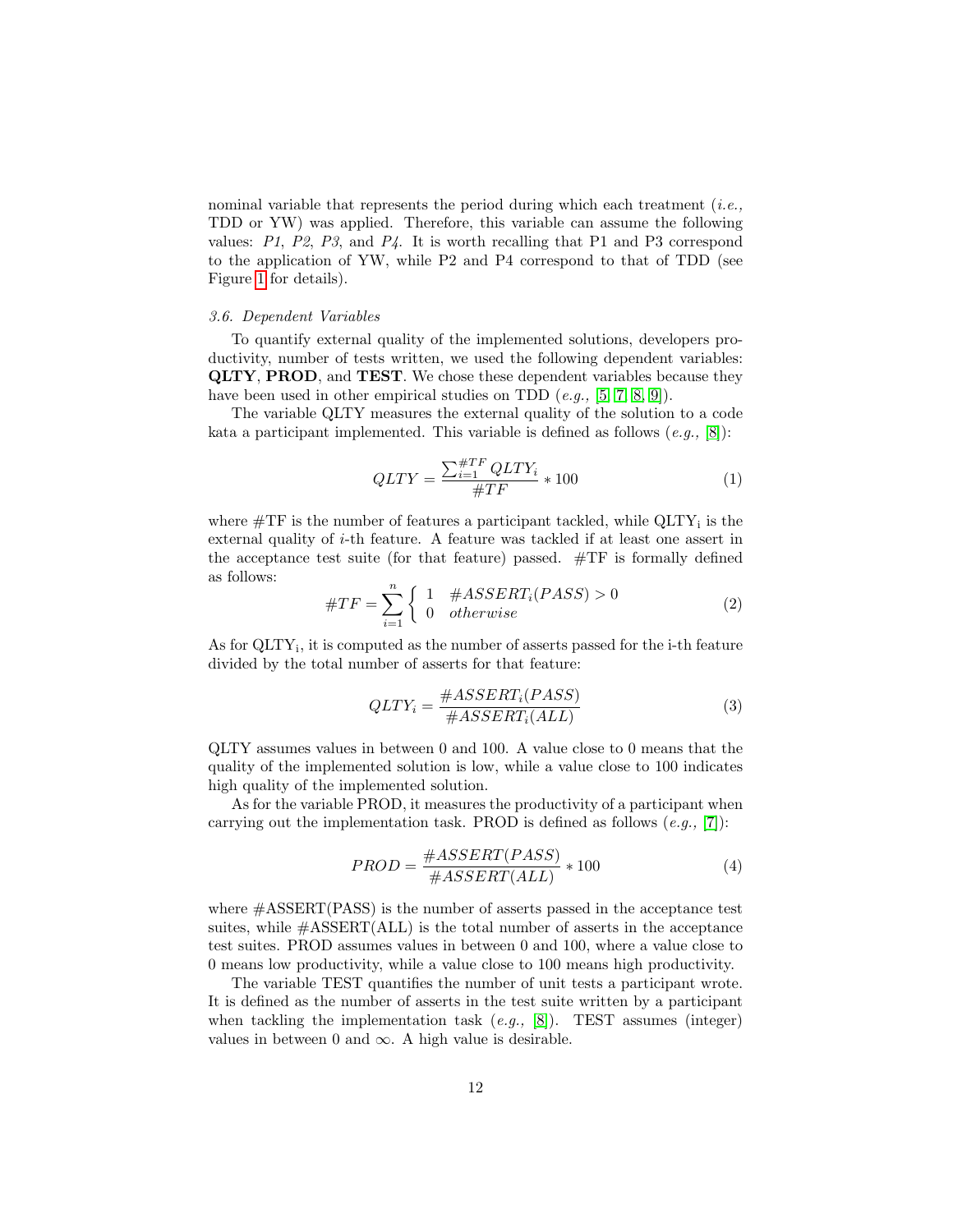<span id="page-12-1"></span>Table 1: Description of the mutation operators.

| Mutation operator                      | Description                                                                  |
|----------------------------------------|------------------------------------------------------------------------------|
| AOR (Arithmetic Operator Replacement)  | Replaces an arithmetic operator $(e.g., +)$ with another one $(e.g., -)$     |
| LOR (Logical Operator Replacement)     | Replaces a logical operator $(e.g., \&)$ with another one $(e.g., \,  )$     |
| COR (Conditional Operator Replacement) | Replaces a conditional operator $(e.g., \&\&)$ with another one $(e.g.,   )$ |
| ROR (Relational Operator Replacement)  | Replaces a relational operator $(e.g., >)$ with another one $(e.g., >=)$     |
| ORU (Operator Replacement Unary)       | Replaces a unary operator $(e.g., ++)$ with another one $(e.g., --)$         |
| LVR (Literal Value Replacement)        | Replaces a literal value $(e.g., 0)$ with a default value $(e.g., 1)$        |
| STD (STatement Deletion)               | Deletes a single statement $(e.g., a return statement)$                      |

To quantify fault-detection capability of tests written, we leveraged mutation testing [\[42\]](#page-37-5). Given a program, mutation testing consists of automatically seeding artificial faults  $(i.e.,$  mutation faults) to generate mutants, each of which represents a faulty version of that program. Later, the test suite of the program is run against the mutants to determine the extent to which the test suite is capable of killing the generated mutants  $(i.e.,$  detecting the corresponding mutation faults). For each solution implemented by a participant, we seeded mutation faults into his/her production code (*i.e.*, we did not seed any fault in the test code) so generating mutants. To this end, we used the Major mutation framework [\[43\]](#page-37-6). We opted for this framework because it is robust [\[44\]](#page-37-7), publicly available [\[43\]](#page-37-6), and has been adopted in previous work  $(e.g., [44, 45])$  $(e.g., [44, 45])$  $(e.g., [44, 45])$  $(e.g., [44, 45])$ . We ap-plied the following mutation operators<sup>[3](#page-12-0)</sup> to generate mutants: AOR, LOR, COR, ROR, ORU, LVR, and STD. A description of these operators is available in Table [1.](#page-12-1) This set of mutation operators is the same as that Papadakis et al. [\[44\]](#page-37-7) used in their empirical investigation on the relationship between mutation and real faults. We ran the test suite the participant had written against the generated mutants so computing the MUTation score (MUT), namely the dependent variable we used to estimate fault-detection capability of tests written. MUT is computed as follows  $(e.g., [42])$  $(e.g., [42])$  $(e.g., [42])$ :

$$
MUT = \frac{\#MUTANTS(KILLED)}{\#MUTANTS(ALL)} * 100
$$
\n(5)

where #MUTANTS(KILLED) is the number of mutants the test suite killed, while #MUTANTS(ALL) is the total number of generated mutants. MUT assumes values in the interval [0,100]. The greater MUT, the better it is. In particular, it has been proven that MUT values close to 100 imply a higher fault-detection capability as compared with MUT values close to 0 [\[44\]](#page-37-7). This is why we leveraged mutation testing to estimate the fault-detection capability of written tests.

Besides the above-mentioned constructs, we investigated four constructs dealing with the development process underlying TDD, namely: test-first sequencing, granularity, uniformity, and refactoring effort. To quantify these constructs, we broke down the development process of participants applying TDD

<span id="page-12-0"></span><sup>&</sup>lt;sup>3</sup>They alter a program by systematically applying a rule (*e.g.*, they replace the  $+$  arithmetic operator with the − one).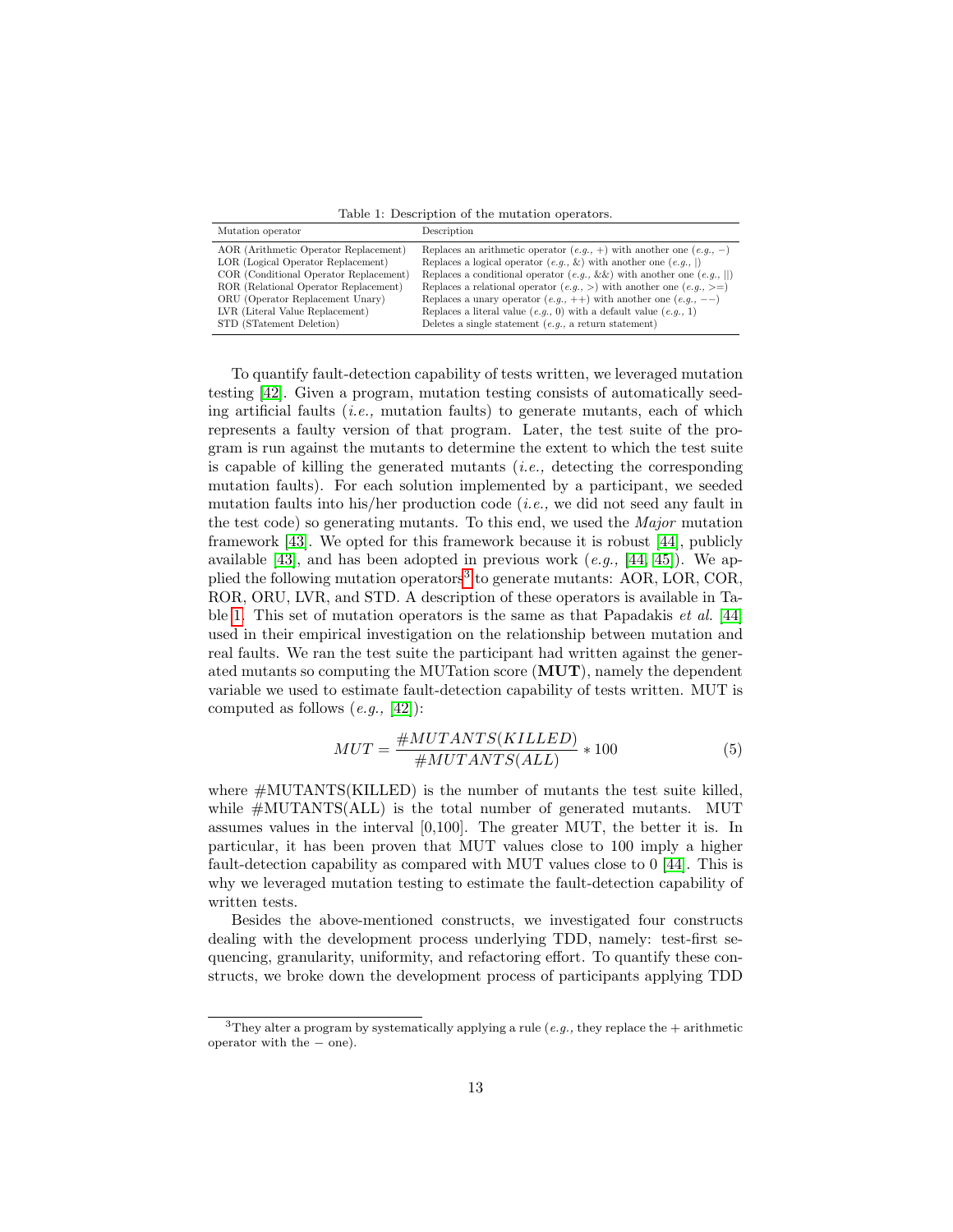<span id="page-13-0"></span>Table 2: Heuristics implemented in Besouro [\[47\]](#page-37-9) to determine the type of cycles (the description of these heuristics is taken from Kou et al.' paper [\[46\]](#page-37-10)).

| Cycle type    | Sequence of actions                                                                                                                                                                                                                                                                                                                                                                                                                                                |
|---------------|--------------------------------------------------------------------------------------------------------------------------------------------------------------------------------------------------------------------------------------------------------------------------------------------------------------------------------------------------------------------------------------------------------------------------------------------------------------------|
| Test-first    | Test creation $\rightarrow$ Test compilation error $\rightarrow$ Code editing $\rightarrow$ Test failure $\rightarrow$ Code editing $\rightarrow$ Test pass<br>Test creation $\rightarrow$ Test compilation error $\rightarrow$ Code editing $\rightarrow$ Test pass<br>Test creation $\rightarrow$ Code editing $\rightarrow$ Test failure $\rightarrow$ Code editing $\rightarrow$ Test pass<br>Test creation $\rightarrow$ Code editing $\rightarrow$ Test pass |
| Refactoring   | Test editing (file size changes $\pm$ 100 bytes) $\rightarrow$ Test pass<br>Code editing (number of methods, or statements decrease) $\rightarrow$ Test pass<br>Test editing AND Code editing $\rightarrow$ Test pass                                                                                                                                                                                                                                              |
| Test addition | Test creation $\rightarrow$ Test pass<br>Test creation $\rightarrow$ Test failure $\rightarrow$ Test editing $\rightarrow$ Test pass                                                                                                                                                                                                                                                                                                                               |
| Production    | Code editing (number of methods unchanged, statements increase) $\rightarrow$ Test pass<br>Code editing (number of methods increase, statements increase) $\rightarrow$ Test pass<br>Code editing (size increases) $\rightarrow$ Test pass                                                                                                                                                                                                                         |
| Test-last     | Code editing $\rightarrow$ Test creation $\rightarrow$ Test editing $\rightarrow$ Test pass<br>Code editing $\rightarrow$ Test creation $\rightarrow$ Test editing $\rightarrow$ Test failure $\rightarrow$ Code editing $\rightarrow$ Test pass                                                                                                                                                                                                                   |
| Unknown       | None of the above $\rightarrow$ Test pass                                                                                                                                                                                                                                                                                                                                                                                                                          |

into small cycles as done by Fucci et al. [\[5\]](#page-34-3). A cycle consists of a sequence of elementary actions and ends with a successful regression testing (*i.e.*, the regression test suite does not highlight regressions). Thanks to the heuristics devised by Kou et al. [\[46\]](#page-37-10), it is possible to determine the type of each cycle (e.g., test-first or refactoring). In Table [2,](#page-13-0) we report the heuristics we exploited to determine the type of the cycles when the participants applied TDD. The considered heuristics are implemented in Besouro [\[47\]](#page-37-9).

The test-first sequencing construct indicates the prevalence of test-first sequencing within development processes underlying TDD. We quantified this construct by means of the SEQ dependent variable, which is defined as follows  $[5]$ :

$$
SEQ = \frac{\# CYCLES(TEST - FIRST)}{\# CYCLES(ALL)} * 100
$$
\n(6)

where  $\#\text{CYCLES}(\text{TEST-FIRST})$  is the number of cycles classified as test-first by applying the heuristics in Table [2](#page-13-0) when a participant followed TDD.  $\#CY$ -CLES(ALL) is, instead, the total number of cycles for that participant. The SEQ variable assumes values in between 0 and 100. The higher the value for this variable, the higher the amount of test-first cycles when a participant applied TDD.

Granularity refers to the extent to which the development process underlying TDD is fine-grained (or coarse-grained). To estimate this construct, we used the GRA dependent variable. It is computed as the median duration (expressed in minutes) of the development cycles a participant carried out [\[5\]](#page-34-3). This variable ranges between 0 and  $\infty$ . A low GRA value indicates that a participant mostly carried out short cycles—*i.e.*, his/her development process was fine-grained. On the other hand, a high GRA value indicates that a participant tended to carry out long cycles—*i.e.*, his/her development process was coarse-grained. The use of median to compute GRA, rather than mean, allows reducing the impact of outliers [\[5\]](#page-34-3).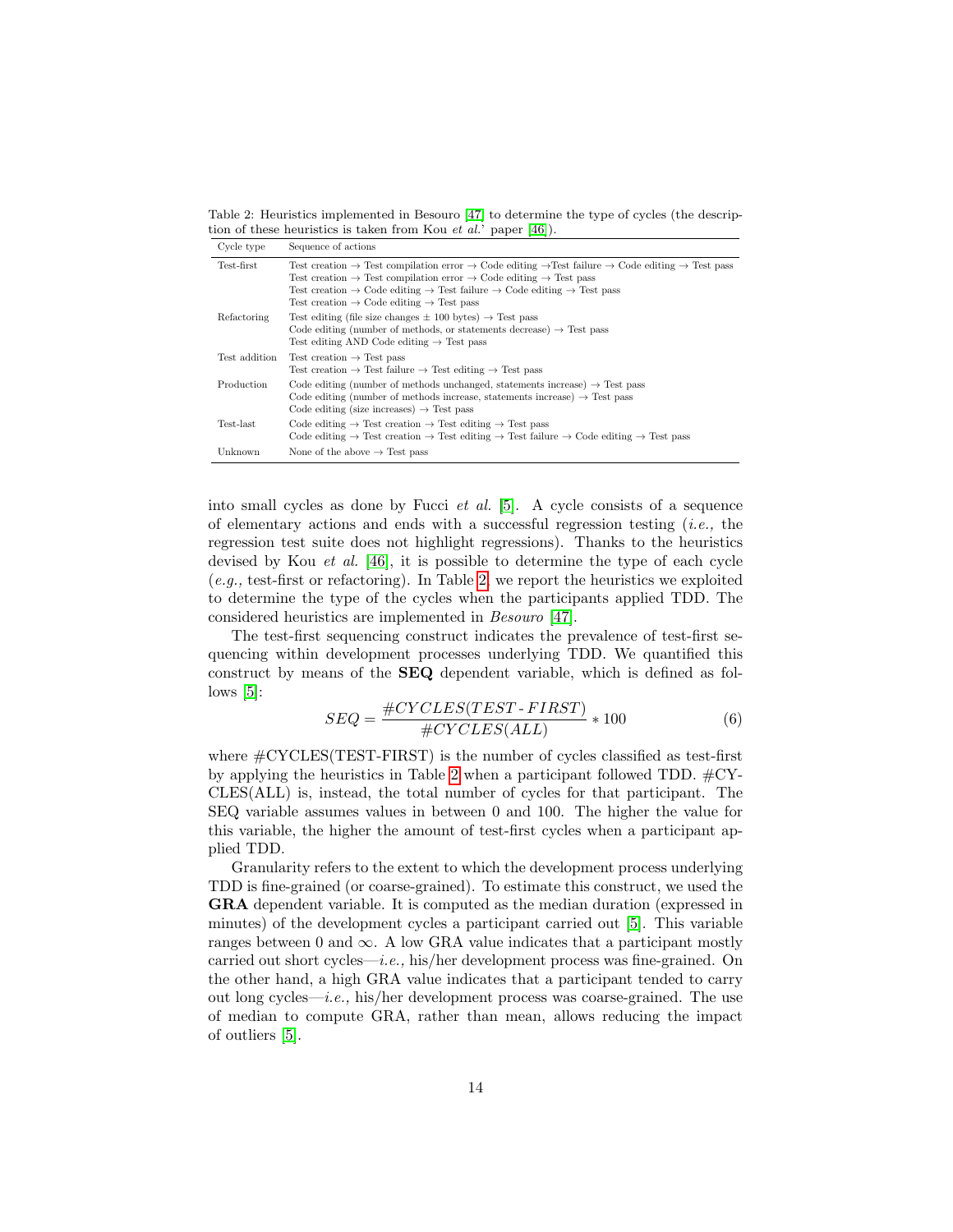Uniformity indicates how uniform the development process underlying TDD is. This construct is quantified by means of the UNI variable, which is computed as the Median Absolute Deviation (MAD) of the cycle duration. This variable ranges between 0 and  $\infty$ . The lower the UNI value, the more uniform the cycles carried out by a participant were. A UNI value equal to 0 means that the cycles had mostly the same duration. The use of MAD to compute GRA, rather than standard deviation, allow reducing the sensitivity to outliers [\[5\]](#page-34-3).

Refactoring effort indicates the prevalence of refactoring within the development process underlying TDD. We used the variable REF to estimate the refactoring effort construct. It is computed as follows [\[5\]](#page-34-3):

$$
REF = \frac{\#CYCLES(REFACTORING)}{\#CYCLES(ALL)} * 100
$$
\n(7)

where  $\#\text{CYCLES}(\text{REFACTORING})$  is the number of cycles classified as refactoring (by using the heuristics in Table [2\)](#page-13-0) when a participant followed TDD. The REF variable assumes values in between 0 and 100. The higher the value for this variable, the higher the refactoring effort of a participant when he/she applied TDD.

Since test-first sequencing, granularity, uniformity, and refactoring effort characterize the development process underlying TDD, we took into account these constructs only when the participants applied the TDD approach  $(i.e.,$ within periods P2 and P4).

#### 3.7. Hypotheses

We formulated and investigated the following parameterized null hypotheses:

- $HNI<sub>X</sub>$ . There is no statistically significant effect of Period with respect to X  $(i.e., \, QLTY, \, PROD, \, TEST, \, MUT, \, SEQ, \, GRA, \, UNI, \, or \, REF).$
- HN2X. There is no statistically significant effect of Approach with respect to X (i.e., QLTY, PROD, TEST, or MUT).

The alternative hypotheses were two-tailed (*i.e.*, whatever the independent variable was, we did not consider the direction of its effect). We defined  $HNI<sub>X</sub>$  to study RQ1, while  $HN2<sub>X</sub>$  to study RQ2.

# 3.8. Study Design

In Table [3](#page-15-0) (and Figure [1\)](#page-5-1), we summarize the design of our cohort study. We randomly split the participants into G1 and G2, each of which had 15 participants. Whatever the group was, the participants experimented each treatment  $(i.e., TDD$  or YW) twice. In particular, both groups experimented: (i) YW in the first period (*i.e.*, P1); (*ii*) TDD in the second period (*i.e.*, P2); (*iii*) YW in third period (*i.e.*, P3); and *(iv)* TDD in the last period (*i.e.*, P4). Accordingly, the design of our study is repeated measures (or within-subjects). In each period, the participants in G1 and G2 dealt with different experimental objects. For example, in P1, the participants in G1 dealt first with BSK, while those in G2 dealt first with MRA. At the end of the study, the participants had tackled each experimental object only once.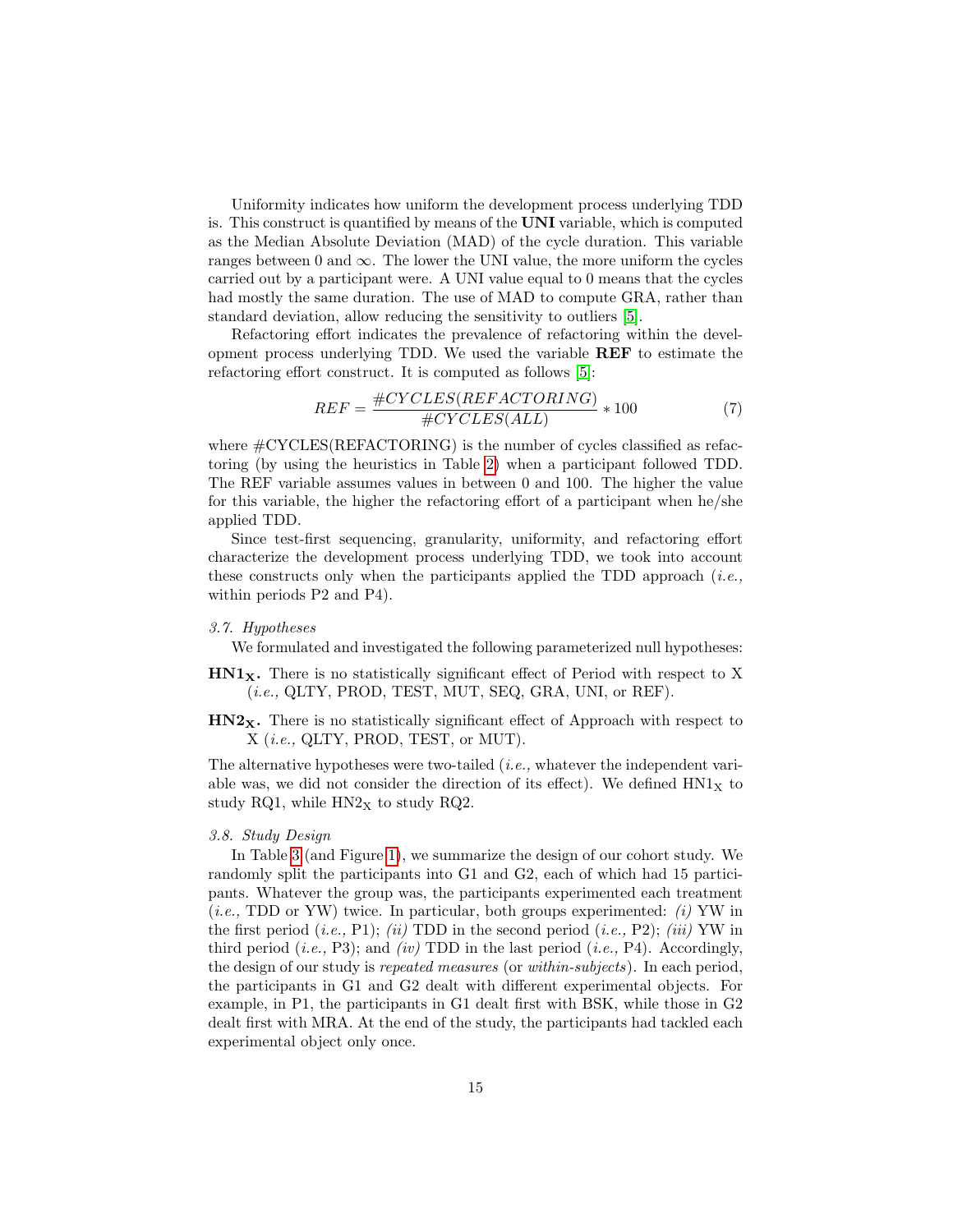<span id="page-15-0"></span>Table 3: Summary of the study design.

|       |    | Period<br>P1(16/11/2016) | P2(07/12/2016) | P3(03/05/2017) | P4(04/05/2017) |
|-------|----|--------------------------|----------------|----------------|----------------|
| Group | G1 | YW. BSK                  | TDD, GOL       | YW, SSH        | TDD, MRA       |
|       | G2 | YW. MRA                  | TDD, SSH       | YW, GOL        | TDD, BSK       |

# 3.9. Procedure

The Integration and Testing course—i.e., the course in which the experimental sessions corresponding to P1 and P2 took place—started in October 2016. A mentioned before, we gathered some demographic information on the participant through an on-line pre-questionnaire at the beginning of that course.

The first experimental session (corresponding to the period P1) took place on November 16th, 2016. In particular, we administered the participants with the YW treatment. Between the beginning of the course and P1, the participants had never dealt with TDD. On the other hand, they had knowledge of unit testing, iterative test-last development, and big-bang testing. This is because the participants had taken part in two training sessions and carried out some homework (see Figure [1\)](#page-5-1).

The first application of the TDD treatment took place on December 7th, 2016 (i.e., P2). The participant learned TDD between P1 and P2. They had taken part in three training sessions on TDD and had completed some homework by using this development practice. Given the previous considerations, we can exclude that the knowledge of TDD had affected the application of the YW treatment in P1.

The participants applied the YW treatment again on May 3rd, 2017 (*i.e.*, P3), while the second application of the TDD treatment happened on May 4th, 2017 (i.e., P4). Periods P3 and P4 took place in the Software Quality course. From P2 to P3 passed about six months—over this span of time, the participants followed the same university curricula courses. Although we asked the participants to use TDD, they knew TDD in P3. Therefore, we cannot exclude that the knowledge of TDD had affected the YW treatment in P3 somehow—*i.e.*, if the TDD retainment had affected the (second) application of YW or not. On the other hand, we assessed the retainment of TDD by asking the participants to use TDD (once again) in P4.

The execution of the longitudinal cohort study as additional teaching activities of the Integration and Testing and Software Quality courses somewhat imposed the time span we considered in that study. This is to say that a larger time span could not represent an feasible alternative in our case since the Software Quality course represented the only alternative to catch the largest number of students who had previously attended the Integration and Testing course. Moreover, the considered time span allowed us to counteract the following problems that are typical in longitudinal cohort studies: participants sometimes drop out, while others could loose the motivation to participate. It is worth recalling that the considered time span of about six months to study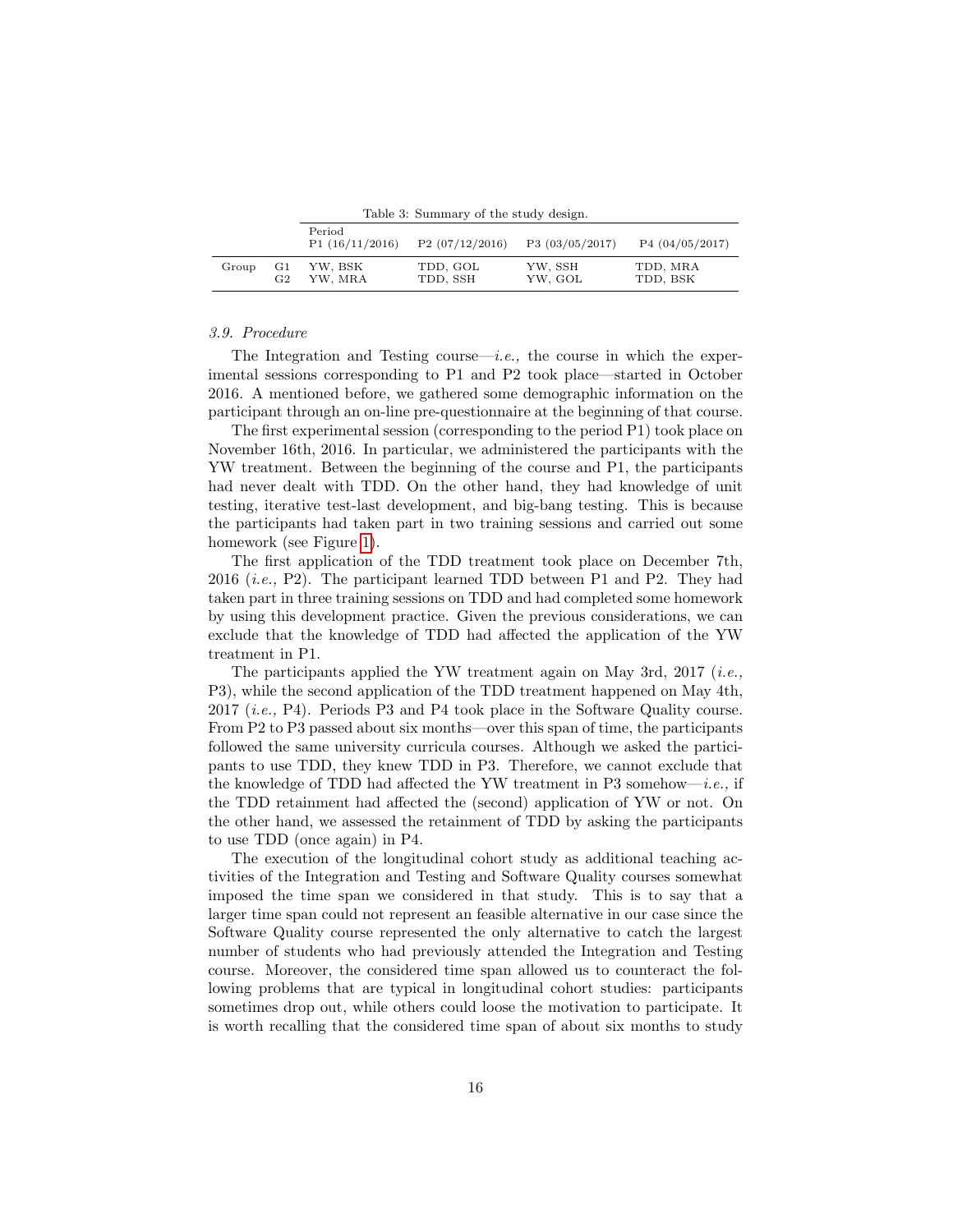the retainment of TDD is similar to the one by Latorre  $[22]$  (*i.e.*, the only study that has somehow investigated the retainment of TDD, see Section [2.2\)](#page-3-0).

The implementation tasks were executed, under controlled conditions, in a laboratory at the University of Bari. In each period, the participants in G1 and G2 were assigned to the PCs in the laboratory—this laboratory was also used for the training sessions. When assigning the participants to the PCs, we alternated a participant in G1 with a participant in G2 to avoid that participants dealing with the same experimental object were close to one another. Such an arrangement aimed to avoid interactions among the participants. We also monitored them during the execution of the tasks.

The PCs in the laboratory were all equipped with the same hardware and software. On these PCs, we had installed Eclipse with the Besouro plugin [\[47\]](#page-37-9). Each participant received the description of code kata to be implemented, while, on the PC, he/she found the template project (for Eclipse) corresponding to that code kata. To carry out the implementation tasks, the participants had to use Java, JUnit, and Eclipse. At the beginning of a task, the participants launched Besouro within Eclipse, which started gathering data on their development process. These data allowed us to determine the type of development process of the participants who applied the TDD approach. At the end of each task, participants uploaded their implemented solutions on GitHub and then filled out a post-questionnaire to gather feedback on the executed task.

## 3.10. Analysis Procedure

We analyzed the gathered data according to the following procedure:

- 1. Descriptive Statistics and Exploratory Analyses. We computed descriptive statistics  $(i.e.,$  mean, median and standard deviation), to summarize the distributions of the dependent variable values. To graphically summarize these distributions, we also boxplots.
- 2. Inferential Statistics. We used the Linear Mixed Model (LMM) analysis method to test the defined null hypotheses. Such a method is appropriate for the analysis of data from longitudinal studies [\[48\]](#page-38-0). LMMs are an extension of linear models containing both fixed and random effects. As for  $H N1_X$ , we built, for the dependent variable X (e.g., QLTY), the following LMM:

$$
LMM1_X = X \sim Period + Group + Period : Group + (1|Participant) (8)
$$

where **Period** (*i.e.*, the main independent variable), **Group**—it assumes G1 or G2 as value—, and their interaction (*i.e.*, **Period:Group**) are the fixed effects. LMM1 $_X$  also includes a random effect, namely **Participant** (it identifies each participant,  $e.g., 01$  is the first participant). Modeling the participants with a random effect is customary in software engineering experiments [\[36\]](#page-36-11). When building  $LMM1<sub>X</sub>$ , we took into account Group because, according to the study design, it also represents the sequence (i.e., the order in which the treatments are applied in combination with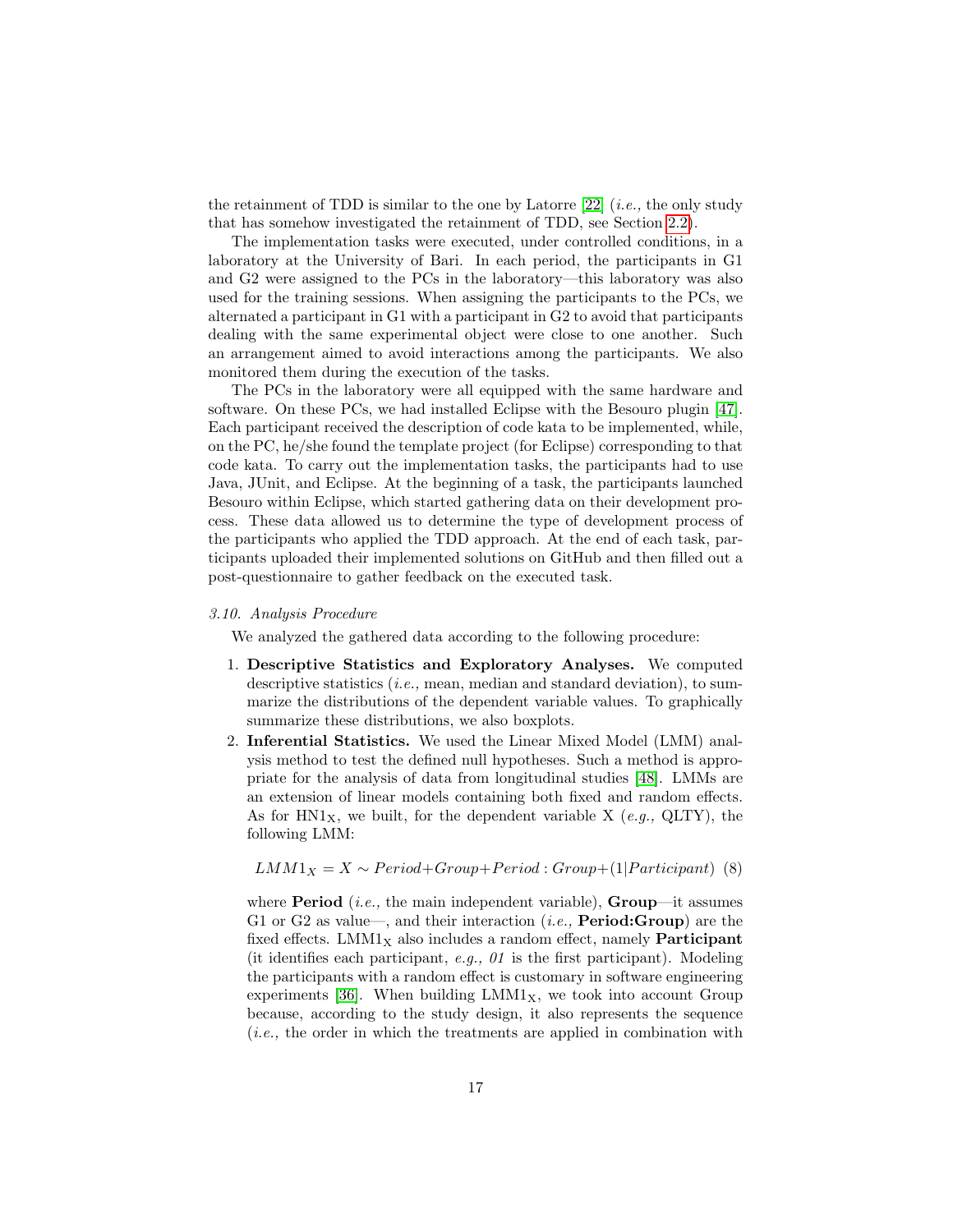the experimental objects). The sequence effect should be analyzed in repeated-measures designs (like ours) [\[36\]](#page-36-11).

It is worth recalling that the periods P1 and P3 correspond to the application of the YW treatment, while P2 and P4 correspond to that of the TDD treatment. This implies that if  $LMM1<sub>X</sub>$  does not indicate a statistically significant effect of Period then there is not even a statistically significant effect of Approach. Accordingly,  $HN2<sub>X</sub>$  cannot be rejected. On the other hand, if there is a statistically significant effect of Period, the effect of Approach can be statistically significant. Therefore, only when  $LMM1<sub>X</sub>$  allowed us to reject  $HN1<sub>X</sub>$ , we built a second LMM that included Approach (instead of Period) to test  $HN2_X$ :

 $LMM2<sub>X</sub> = X ~ \sim Approach + Group + Approach : Group + (1| Partitionant)$  $\left(9\right)$ 

If  $LMM2<sub>X</sub>$  revealed a statistically significant effect of Approach, we rejected  $HN2_X$ . The use of  $LMM2_X$  is new with respect to the paper by Fucci et al. [\[24\]](#page-35-11).

LMMs have two assumptions that must be met:  $(i)$  the model residuals must be normally distributed; and  $(ii)$  their mean must be zero [\[36\]](#page-36-11). In case LMM assumptions are not met, transforming the dependent variable values is an option  $(e.g., log-transformation)$  [\[36\]](#page-36-11). To check the normality of the residuals, we used the Shapiro-Wilk test (Shapiro test, from here onwards) [\[49\]](#page-38-1).

Whatever the test of statistical significance was, we set the  $\alpha$  value at  $0.05$ —*i.e.*, we accepted a probability of 5% of committing Type-I error (this is customary in software engineering experiments).

# <span id="page-17-0"></span>4. Results

In the following of this section, we first present the results from the descriptive statistics and exploratory analyses and then we provide results from the inferential statistics.

## 4.1. Descriptive Statistics and Exploratory Analyses

In Table [4,](#page-18-0) we report, for each dependent variable, mean, median, and Standard Deviation (SD) grouped by Period and Approach.

## 4.1.1. QLTY—External Quality of Implemented Solutions

In Figure [3,](#page-19-0) we report the boxplots for the QLTY variable grouped by Period or Approach. By looking at these boxplots, we can notice that there are not remarkable differences in the QLTY values when passing from one period to another one. In particular, if we compare the boxplots for P1 and P3—*i.e.*, same YW treatment but different experimental objects—, we can notice that they overlap and the median level in P1 is higher than that in P3 (76.76 vs. 71.28 as shown in Table [4\)](#page-18-0). As for the periods P2 and  $P4-i.e.,$  same TDD treatment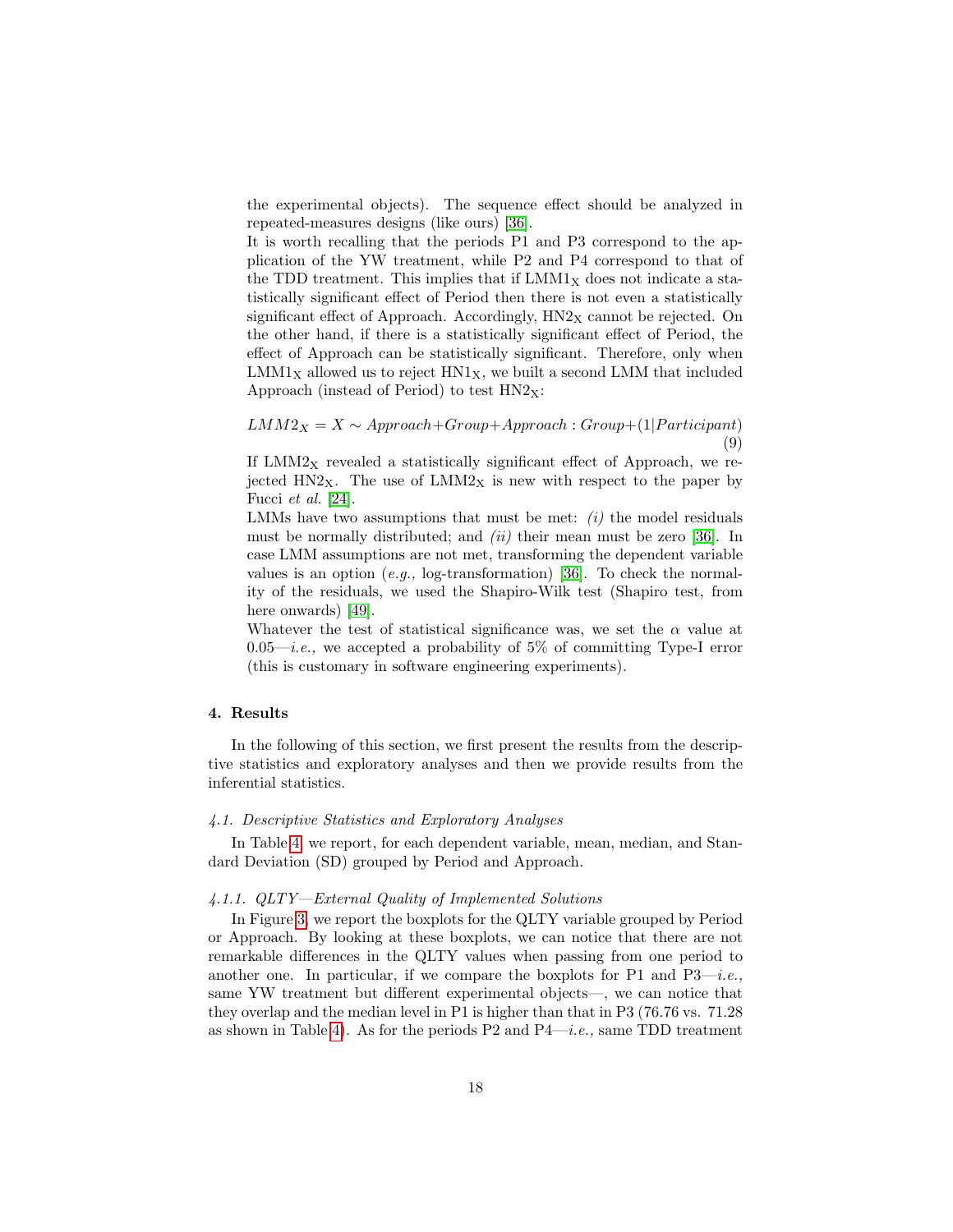<span id="page-18-0"></span>

| Variable    | Statistic | Period (Approach) |         |                          |                      |       | Approach |  |
|-------------|-----------|-------------------|---------|--------------------------|----------------------|-------|----------|--|
|             |           | P1 (YW)           | P2(TDD) | $P3$ (YW)                | P <sub>4</sub> (TDD) | YW    | TDD      |  |
| <b>QLTY</b> | Mean      | 59.39             | 63.1    | 63.05                    | 58.53                | 61.22 | 60.81    |  |
|             | Median    | 76.76             | 69.72   | 71.28                    | 74.76                | 72.97 | 71.99    |  |
|             | SD        | 37.85             | 31.98   | 30.73                    | 34.58                | 34.23 | 33.11    |  |
| PROD        | Mean      | 34.11             | 32.47   | 30.99                    | 37.96                | 32.55 | 35.22    |  |
|             | Median    | 27.52             | 29.06   | 27.9                     | 42.85                | 27.9  | 34.88    |  |
|             | SD        | 32.18             | 29.03   | 28.97                    | 29.19                | 30.4  | 29       |  |
| <b>TEST</b> | Mean      | 4.93              | 7.83    | 7.93                     | 10.1                 | 6.43  | 8.96     |  |
|             | Median    | $\overline{4}$    | 6.5     | 5                        | 8.5                  | 5     | 7        |  |
|             | SD        | 4.05              | 5.52    | 7.51                     | 7.24                 | 6.17  | 6.48     |  |
| MUT         | Mean      | 31.98             | 32.07   | 31.99                    | 48.52                | 31.99 | 40.29    |  |
|             | Median    | 24.1              | 37.32   | 35.43                    | 48.5                 | 34.25 | 40.91    |  |
|             | SD        | $30.97\,$         | 20.78   | 23.65                    | 25.18                | 27.32 | 24.34    |  |
| <b>SEQ</b>  | Mean      |                   | 27.91   |                          | 22.3                 |       | $25.1\,$ |  |
|             | Median    |                   | 19.21   |                          | 19.09                |       | 19.09    |  |
|             | <b>SD</b> |                   | 25.73   |                          | 20.27                |       | 23.1     |  |
| <b>GRA</b>  | Mean      |                   | 10.29   | ۰                        | 4.68                 | ä,    | 7.49     |  |
|             | Median    |                   | 4.26    |                          | 2.5                  |       | $3.03\,$ |  |
|             | <b>SD</b> |                   | 16.33   |                          | 6.47                 |       | 12.62    |  |
| <b>UNI</b>  | Mean      |                   | 5.76    |                          | 2.82                 |       | 4.29     |  |
|             | Median    |                   | 3.22    |                          | 1.74                 |       | 2.33     |  |
|             | SD        |                   | 6.5     |                          | $\overline{4}$       |       | 5.54     |  |
| REF         | Mean      |                   | 22.89   | $\overline{\phantom{0}}$ | 23.69                |       | 23.29    |  |
|             | Median    |                   | 18.61   |                          | 25.36                |       | 21.98    |  |
|             | SD        |                   | 17.4    |                          | 14.22                |       | 15.73    |  |

Table 4: Descriptive statistics for each dependent variable grouped by Period and Approach.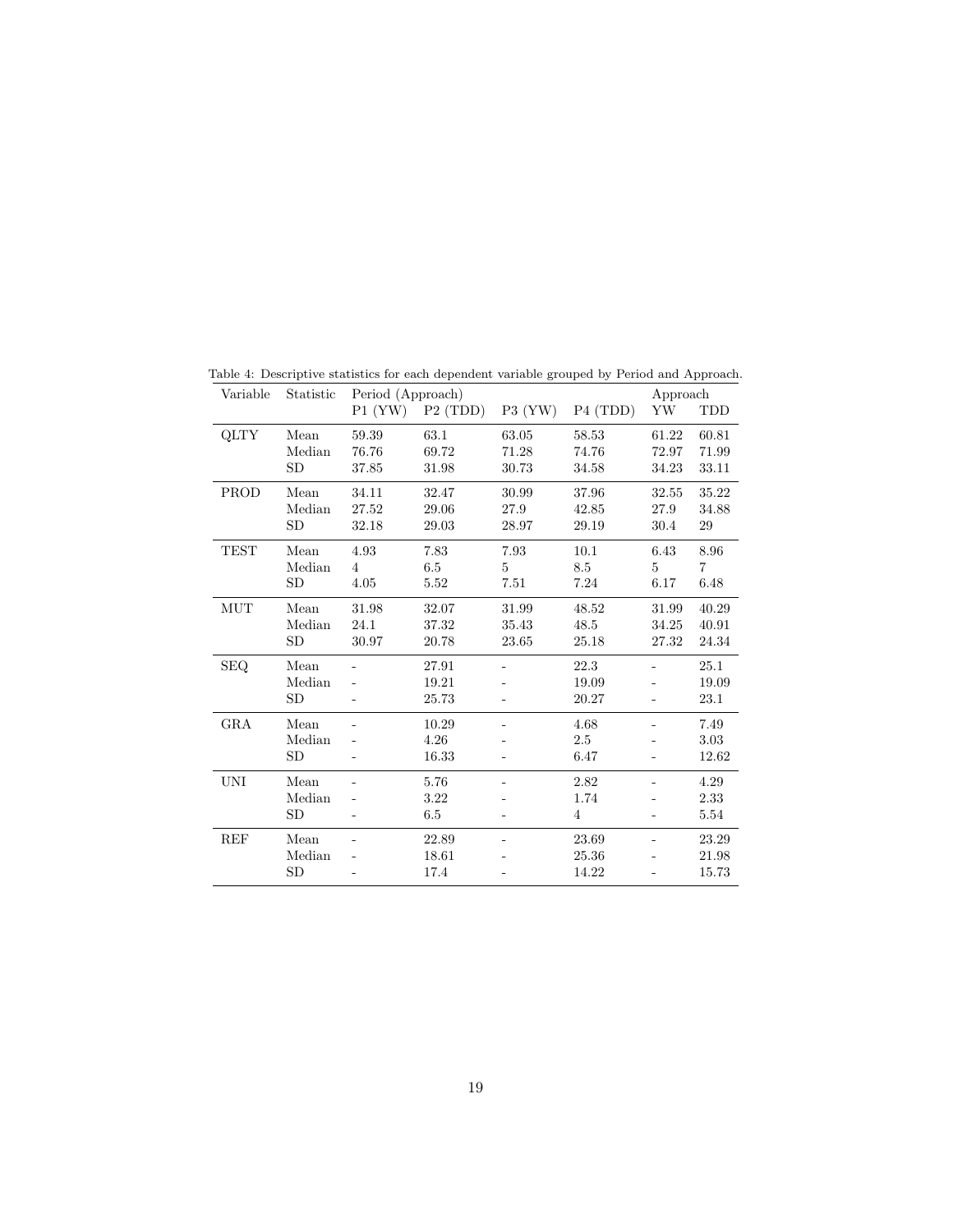

<span id="page-19-0"></span>Figure 3: Boxplots for QLTY grouped by Period and Approach.

but different experimental objects—, the boxplots in Figure [3](#page-19-0) overlap and the median level is higher in P4  $(69.72 \text{ vs. } 74.76)$ . That is, it seems that, when the experimental objects are BSK and MRA  $(i.e.,$  in P1 and P4), the medians are higher. Therefore, the observed slight differences between P1 and P3, as well as between P2 and P4, seem to be due to the experimental objects. Summing up, there is no proof that TDD is not retained with respect to QLTY.

When comparing TDD and YW, the results (see Table [4](#page-18-0) and Figure [3\)](#page-19-0) do not suggest differences in the QLTY values (*e.g.*, on average,  $\mathrm{QLTY}$  is equal to 60.81 for TDD, while it is equal to 61.22 for YW). This trend is confirmed when comparing P4 (TDD) with P1 (YW), as well as P2 (TDD) with P3 (YW), $$ i.e., same experimental objects but different treatment. For instance, in P4 and P1, the mean values for QLTY are similar (58.53 vs. 59.39), although they applied either TDD or YW while tackling the same experimental objects. The comparison between P2 and P3 leads to a similar observation.

## 4.1.2. PROD—Developers' Productivity

By observing the boxplots for PROD in Figure [4,](#page-20-0) we can notice that there is not a huge difference in the PROD values among the periods. Indeed, when comparing P2 with P4—same TDD treatment but different experimental object—, we can observe that the boxplots overlap, although the median level for P4 is higher than for P2 (42.85 vs. 29.06). Such an improvement in the PROD values, when passing from P2 to P4, might be due to the TDD retainment. As for the comparison between P1 and P3—same YW treatment but different experimental object—, the boxplot for P1 is very similar to that for P3. That is, it seems that the TDD knowledge the participants had in P3 did not affect PROD.

Overall, it seems there is a slight difference in the PROD values between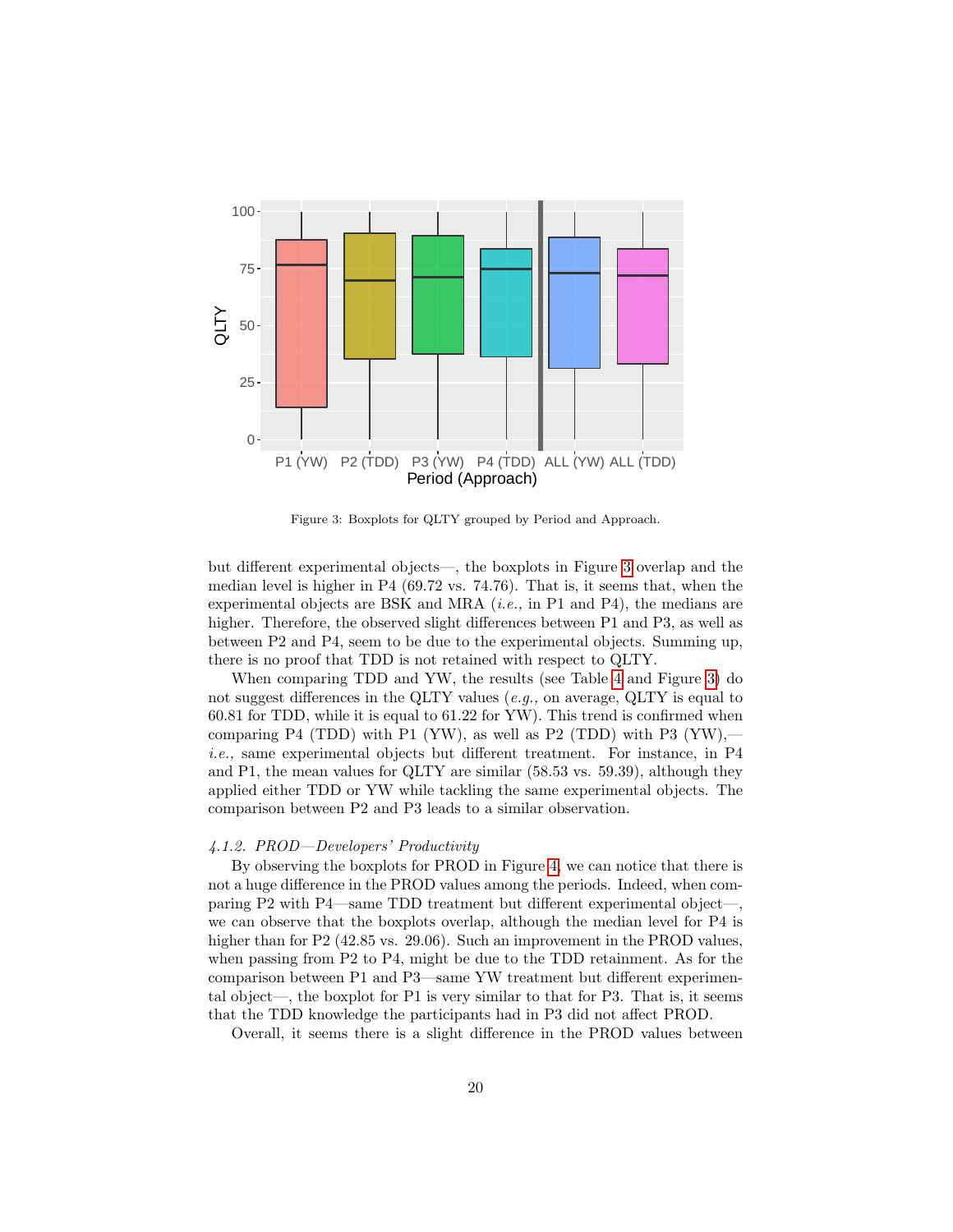

<span id="page-20-0"></span>Figure 4: Boxplots for PROD grouped by Period and Approach.

TDD and YW (see Table [4](#page-18-0) and Figure [4\)](#page-20-0). This difference in favor of TDD; for instance, the mean PROD value for TDD is equal to 35.22, while that for YW is equal to 32.55. By comparing pairs of periods in which the same experimental objects are used (but different treatments are applied), we can notice that the PROD values in P4 (TDD) are better than those in P1 (YW);  $e.g.,$ , the mean values are equal to 37.96 and 32.47 in P4 and P1, respectively. Namely, it seems that the participants who applied TDD on BSK and MRA achieved PROD values better than the participants who applied YW on the same experimental objects. When comparing  $P2$  (TDD) and  $P3$  (YW)—the experimental objects were GOL and SSH—, it seems that there is no difference in the PROD values. For instance, the boxplots for P2 and P3 are very similar (see Figure [4\)](#page-20-0).

#### 4.1.3. TEST—Number of Tests Written

The boxplots for TEST are shown in Figure [5.](#page-21-0) By observing them, we can notice differences in the TEST values among the periods. In particular, if we compare the YW treatments in P1 and P3, we can notice that the boxplot for P3 is higher than that for P1. The descriptive statistics reported in Table [4](#page-18-0) confirm that the TEST values are better in P3 than in  $P1-e.g.,$  the mean is equal to 7.93 for P3 and 4.93 for P1. This difference might be due to the knowledge the participants had in P3 on TDD. Namely, there might be a positive effect due to the TDD retainment. On the other hand, when comparing the TDD treatments in P2 and P4, the boxplots suggest a less pronounced difference in the TEST values. Indeed, the boxplots for P2 and P4 overlap, even though the median level for P4 is higher than that for P2 (8.5 vs. 6.5). Summing up, the results suggest that TDD can be retained with respect to TEST.

As for the the comparison between TDD and YW, it seems that the participants who followed TDD wrote more tests (see Table [4](#page-18-0) and Figure [5\)](#page-21-0). For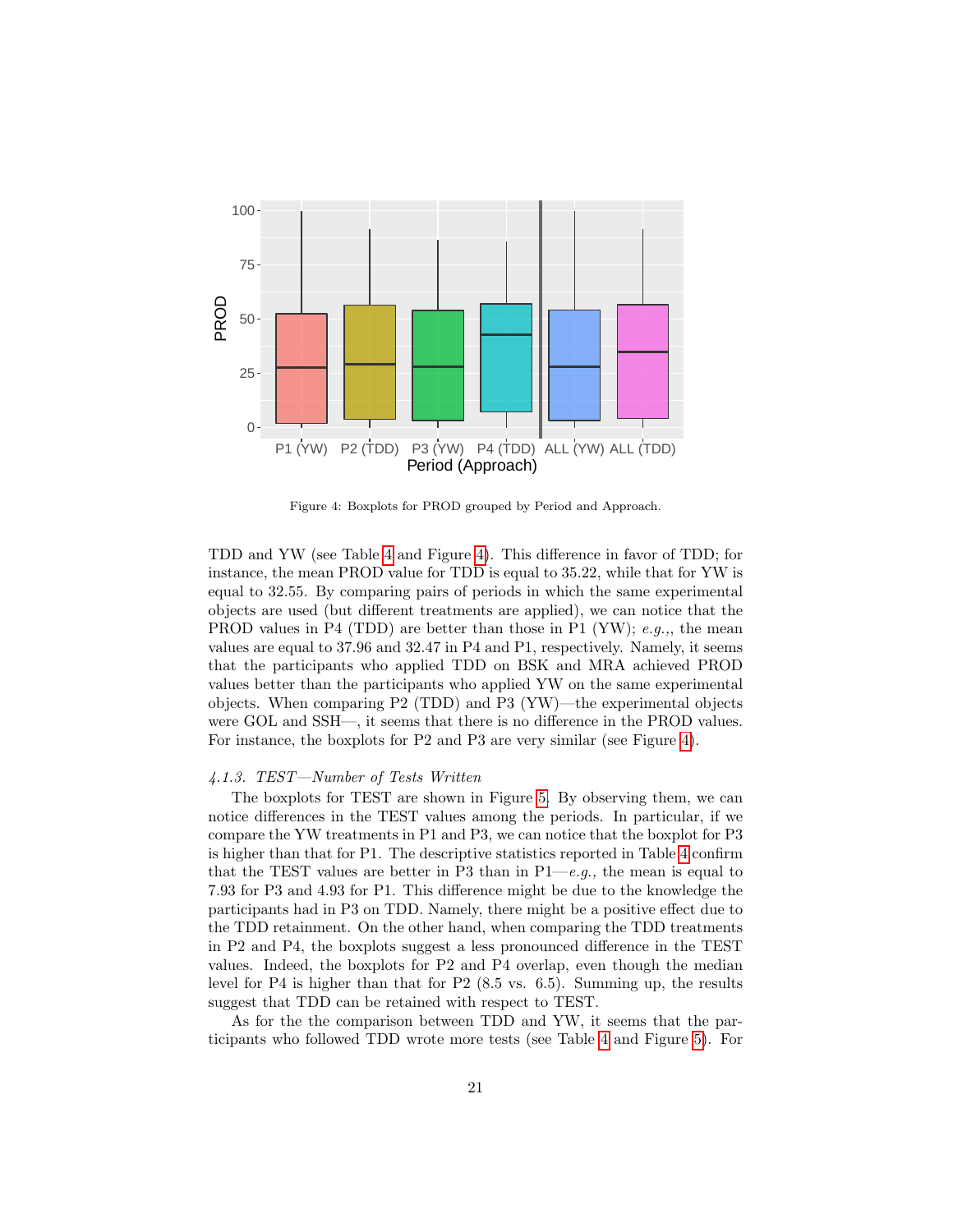

<span id="page-21-0"></span>Figure 5: Boxplots for TEST grouped by Period and Approach.

instance, they achieved, on average, TEST values equal to 8.96 and 6.43 when following TDD and YW, respectively. If we consider only P1 and P4—same experimental object but different treatment—, we can observe a clear improvement in the TEST values in P4; e.g., the mean values are  $4.93$  and  $10.1$ , respectively. Namely, the participants who applied TDD in P4 seem to achieve higher TEST values than those who applied YW in P1 on the same experimental objects. Interestingly, the comparison between P2 (TDD) and P3 (YW) does not highlight a remarkable difference. Namely, it seems that the distributions of the TEST values for P2 (TDD) and P3 (YW) are quite similar  $(e.q.,$  the mean values are equal to 7.83 and 7.93, respectively), despite the application of either TDD (in P2) or YW (in P3) on the same experimental objects. This could indicate that the TDD retainment had influenced the participants who followed YW in P3.

#### 4.1.4. MUT—Fault-detection Capability of Tests Written

By comparing the boxplots in Figure [6,](#page-22-0) we can observe that there are differences in the MUT values among the periods. If we consider only P1 and P3—the periods in which YW was applied—, the distributions of the MUT values look different. In particular, the boxplots for P1 and P3 overlap, but the latter is shorter and the median level is noticeably higher (24.1 vs. 35.43, see Table [4\)](#page-18-0). However, the mean values for P1 and P3 are almost identical (31.98 vs. 31.99). This is to say that there is a high variation in the MUT values in P1 that reduces in P3—after the participants knew TDD. As for the comparison between the periods P2 and P4—those concerning TDD—, we can observe two different distributions in Figure [6.](#page-22-0) In particular, the distribution for P4 is noticeably higher than that for P2. That is, we can notice a clear improvement in P4 as far as the MUT values are concerned. The descriptive statistics in Table [4](#page-18-0) remark this improvement  $(e.g.,\,$  the mean value passes from 32.07 in P2 to 48.52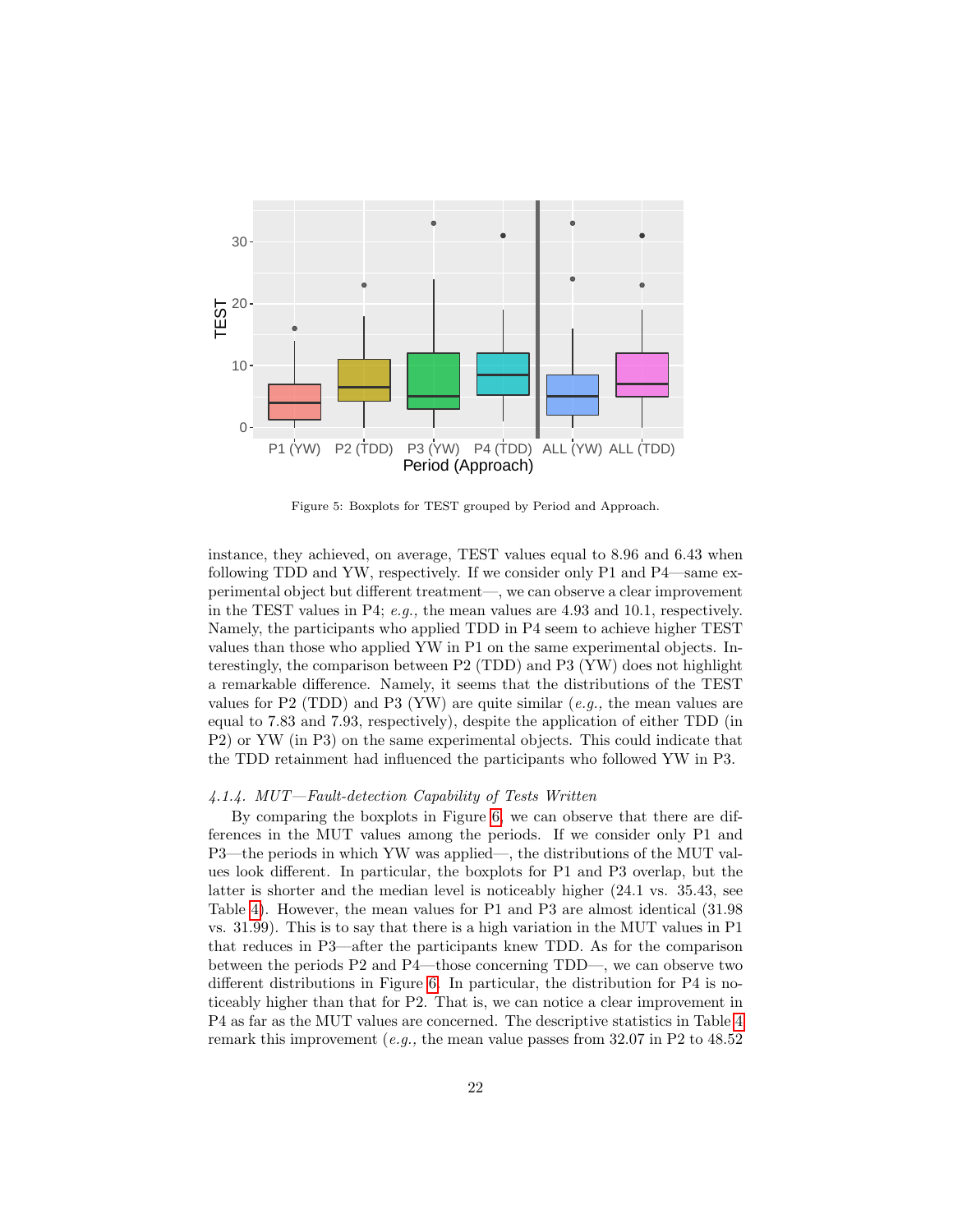

<span id="page-22-0"></span>Figure 6: Boxplots for MUT grouped by Period and Approach.

in P4).

As for the overall boxplots of TDD and YW shown in Figure [6,](#page-22-0) we can notice that the boxplot for TDD is higher and shorter than that for YW. Such a difference can be also observed by looking at Table [4.](#page-18-0) For example, the mean values of MUT are 31.99 and 40.29 for YW and TDD, respectively. If we compare only P1 and P4—same experimental object but different treatment—, we can observe a clear improvement in the MUT values in P4;  $e.g.,$  the mean values are 31.98 and 48.52, respectively. As for the comparison between P2 and P3—same experimental object but different treatment—, the two distributions look similar; e.g., the boxplots depicted in Figure [6](#page-22-0) overlap. The descriptive statistics in Table [4](#page-18-0) do not also highlight large differences in the MUT values between P2 and P3 (e.g., the mean values are  $32.07$  and  $31.99$ , respectively). Summing up, it seems that the differences in the MUT values reflect those in the TEST values. The results from the inferential statistics could strengthen such a conclusion.

#### 4.1.5. SEQ—Test-first Sequencing

In Figure [7a,](#page-23-0) we graphically summarize the distributions of the SEQ values for P2 and P4—*i.e.*, the two periods in which the participants applied TDD. By looking at this figure, we can observe that the boxplots for P2 and P4 overlap but the latter is shorter—i.e., there is less variation in the SEQ values in the second application of TDD (as also confirmed by the SD values, 25.73 vs. 20.27, reported in Table [4\)](#page-18-0). Moreover, the median levels for P2 and P4 are very similar (19.21 vs. 19.09), even though, on average, the SEQ values for P2 are higher than those for P4 (27.91 vs. 22.3). Summing up, it seems that there is no huge difference in the application of TDD between P2 and P4 with respect to the SEQ so suggesting a retainment of TDD.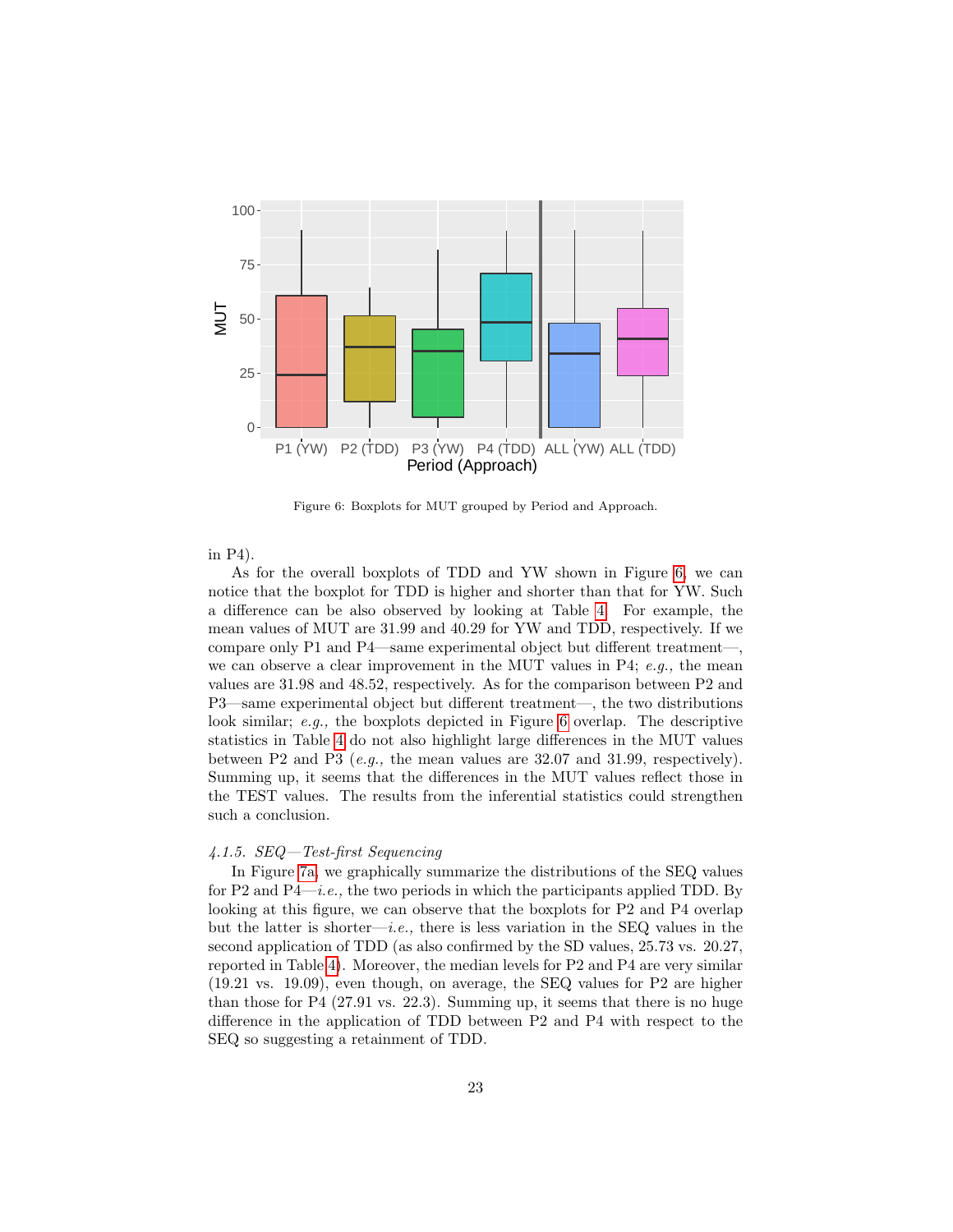<span id="page-23-2"></span><span id="page-23-1"></span><span id="page-23-0"></span>

<span id="page-23-3"></span>Figure 7: Boxplots for (a) SEQ, (b) GRA, (c) UNI, and (d) REF grouped by Period (only P2 and P4).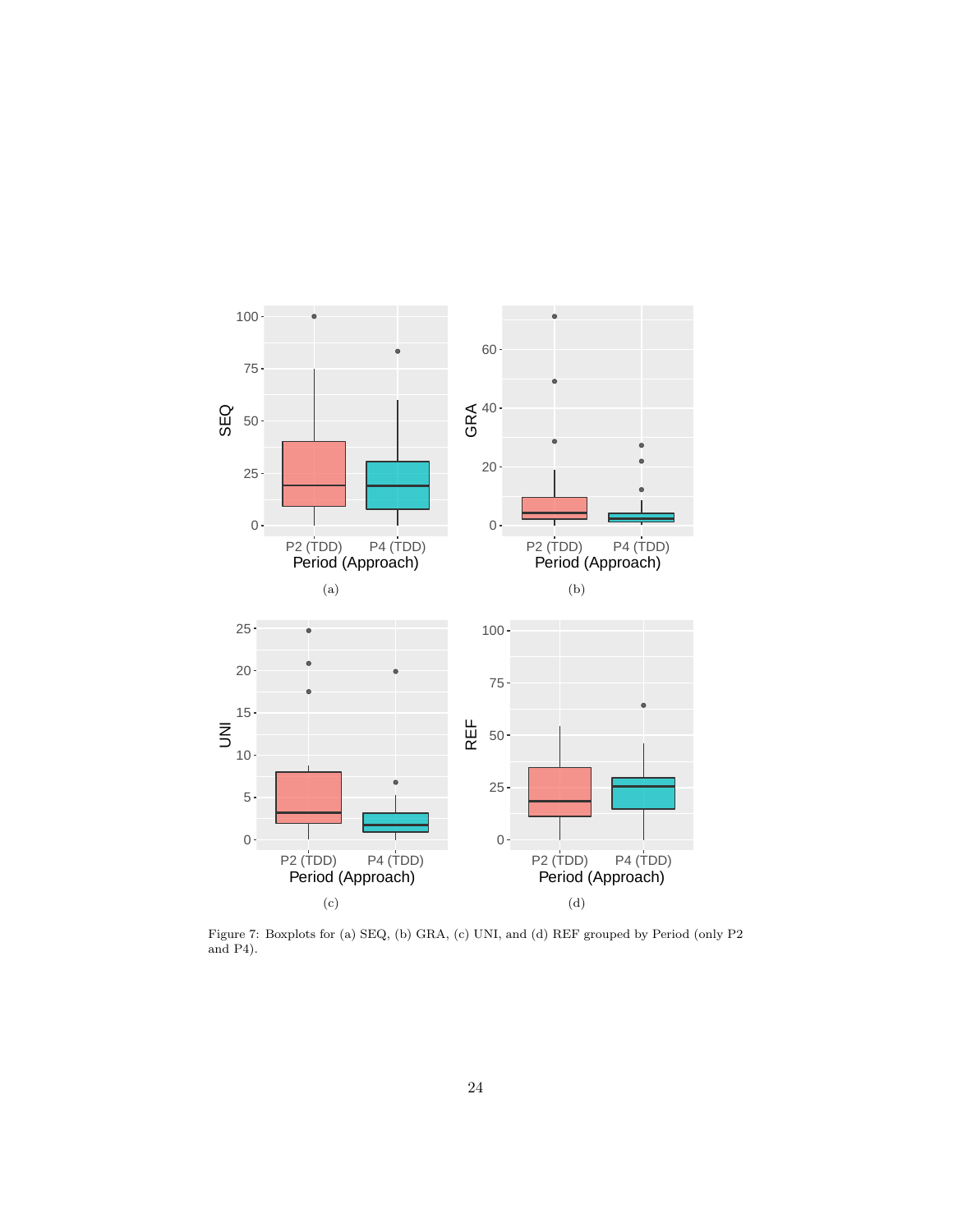| Variable    | LMM1x<br>Period | Group  | Period: Group | LMM2x<br>Approach | Group  | Approach: Group |
|-------------|-----------------|--------|---------------|-------------------|--------|-----------------|
| <b>OLTY</b> | 0.8837          | 0.6108 | $< 0.0001*$   |                   |        |                 |
| PROD        | 0.7973          | 0.8225 | $< 0.0001*$   |                   |        |                 |
| <b>TEST</b> | $0.0002*$       | 0.0617 | 0.4632        | $0.0005*$         | 0.0617 | 0.7706          |
| MUT         | $0.0017*$       | 0.734  | $< 0.0001*$   | $0.0454*$         | 0.734  | $0.0025*$       |
| <b>SEQ</b>  | 0.4707          | 0.9864 | 0.5752        |                   |        |                 |
| GRA         | 0.1992          | 0.2123 | 0.0581        |                   |        |                 |
| UNI         | $0.021*$        | 0.4406 | 0.2211        |                   |        |                 |
| REF         | 0.8581          | 0.5084 | 0.9611        |                   |        | -               |

<span id="page-24-0"></span>Table 5: Results (*i.e.*, p-values) from the inferential statistics. Note that  $LMM2<sub>X</sub>$  is built only when  $LMM1_X$  indicates a statistically significant effect of Period. Moreover,  $LMM2_X$  is not built for SEQ, GRA, UNI, and REF.

<sup>∗</sup> Statistically significant effect.

## 4.1.6. GRA—Granularity

The boxplots for GRA are depicted in Figure [7b.](#page-23-1) They seem to indicate a difference in the GRA values between P2 and P4. In particular, the boxplot for P4 is shorter and lower than that for P2—a lower GRA value is desirable (see Section [3.6\)](#page-11-0). The descriptive statistics confirm this outcome;  $e, q, \, t$  he mean GRA values are equal to 4.68 and 10.29 for P4 and P2, respectively. That is, it seems that the participants retained TDD when passing from P2 to P4 and due to the TDD retainment there is an improvement in the GRA values in last period.

#### 4.1.7. UNI—Uniformity

The distributions for UNI depicted in Figure [7c](#page-23-2) look different. In particular, the boxplot for P2 is higher and larger than the one for P4. The descriptive statistics in Table [4](#page-18-0) seem to also highlight differences in the UNI values;  $e.g.,$ the mean values are equal to 5.76 and 2.82 for P2 and P4, respectively. In other words, it seems that the participants achieved better UNI values in P4—a lower UNI value is desirable (see Section [3.6\)](#page-11-0)—and such an outcome could be due to a TDD retainment.

## 4.1.8. REF—Refactoring Effort

Regarding the distributions for REF, summarized in Figure [7d,](#page-23-3) we can observe that the distribution for P2 is quite similar to that for P4. Indeed, the boxplots for P2 and P4 overlap and the median level is higher in P4 (18.61 vs. 25.36). However, the REF values was, on average, similar: 22.89 in P2 and 23.69 in P4. Again, it seems the participants retained TDD with respect to REF.

## 4.2. Inferential Statistics

In Table [5,](#page-24-0) we report the p-values from the LMM analysis methods. We highlight the effects that are statistically significant with the asterisk symbol.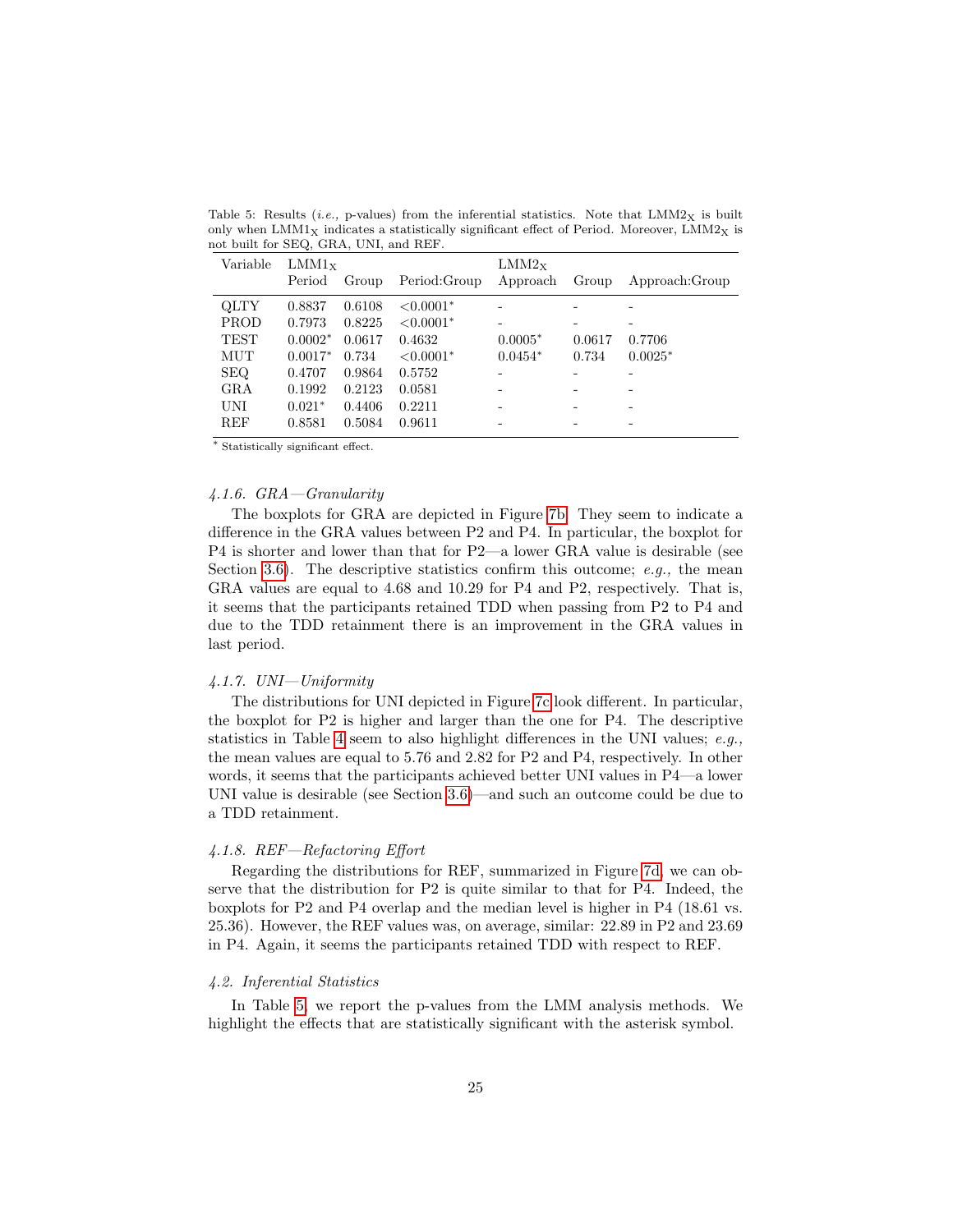#### 4.2.1. QLTY—External Quality of Implemented Solutions

The assumptions of  $LMM1_{\text{OLTY}}$  were both met. The residuals of the built LMM were normally distributed (the Shapiro test returned a p-value equal to 0.1166) and their mean was equal to zero.

The LMM analysis method do not allow us to reject  $HNI<sub>OLTY</sub>$  because the p-value for Period is 0.8837 (see Table [5\)](#page-24-0), namely the effect of Period is not statistically significant. This means that there is neither a deterioration nor an improvement in the observed time span for the QLTY variable.  $LMM1<sub>QLTY</sub>$ also indicates a statistically significant interaction between Group and Period, which is due to the effect of the experimental objects  $(e.g.,$  regardless of the treatment, the distributions for BSK are higher than those for GOL). As for the effect of Group, it is not statistically significant. We can therefore conclude that TDD can be retained in terms of external quality of software products.

Since  $LMM1_{\text{OLTY}}$  does not indicate a statistically significant effect of Period, this implies that neither the effect of Approach is statistically significant (*i.e.*, there is no need to build  $LMM2_{QLTY}$ . Therefore, we cannot reject  $HN2_{QLTY}$ . This outcome seems to suggest that developing according to the TDD approach does not influence the external quality of software products.

#### 4.2.2. PROD—Developers' Productivity

The assumption of normality was not met for LMM1<sub>PROD</sub> since the Shapiro test returned a p-value equal to 0.0035. To meet this assumption, we needed a data transformation (square-root transformation, in particular). After transforming the data, the LMM assumptions were both satisfied—the residuals were normally distributed according to the Shapiro test (p-value=0.0524) and their mean was equal to zero.

As shown in Table [5,](#page-24-0) the effect of Period for  $\text{LMM1}_{\text{PROD}}$  is not statistically significant (p-value=0.7973). Therefore, we cannot reject  $HN1_{PROD}$ . This outcome indicates that the participants can retain TDD as far as their productivity is concerned. LMM1 $_{\text{PROD}}$  also includes a statistically significant effect, namely the one of Group:Period. Again, this is due to the effect of the experimental objects. Finally, there is no statistically significant effect of Group.

Since we cannot reject  $LMM1_{PROD}$ , neither  $HN2_{PROD}$  can be rejected. This said, it seems that developers who follow either the TDD or YW approach exhibit a similar productivity.

#### 4.2.3. TEST—Number of Tests Written

We needed a data transformation for the variable TEST because the residuals for  $LMM1_{TEST}$  were not normally distributed (the p-value the Shapiro test returned was  $\langle 0.0001 \rangle$ . Therefore, we applied a log transformation, which allowed us to meet both LMM assumptions. In particular, the Shapiro test returned a p-value equal to 0.0797, suggesting that the residuals followed a normal distribution. The mean of the residuals was equal to zero.

 $LMM1_{TEST}$  shows a statistically significant effect of Period (p-value=0.0002). Therefore, we can reject  $HNI<sub>TEST</sub>$  and conclude that Period significantly affects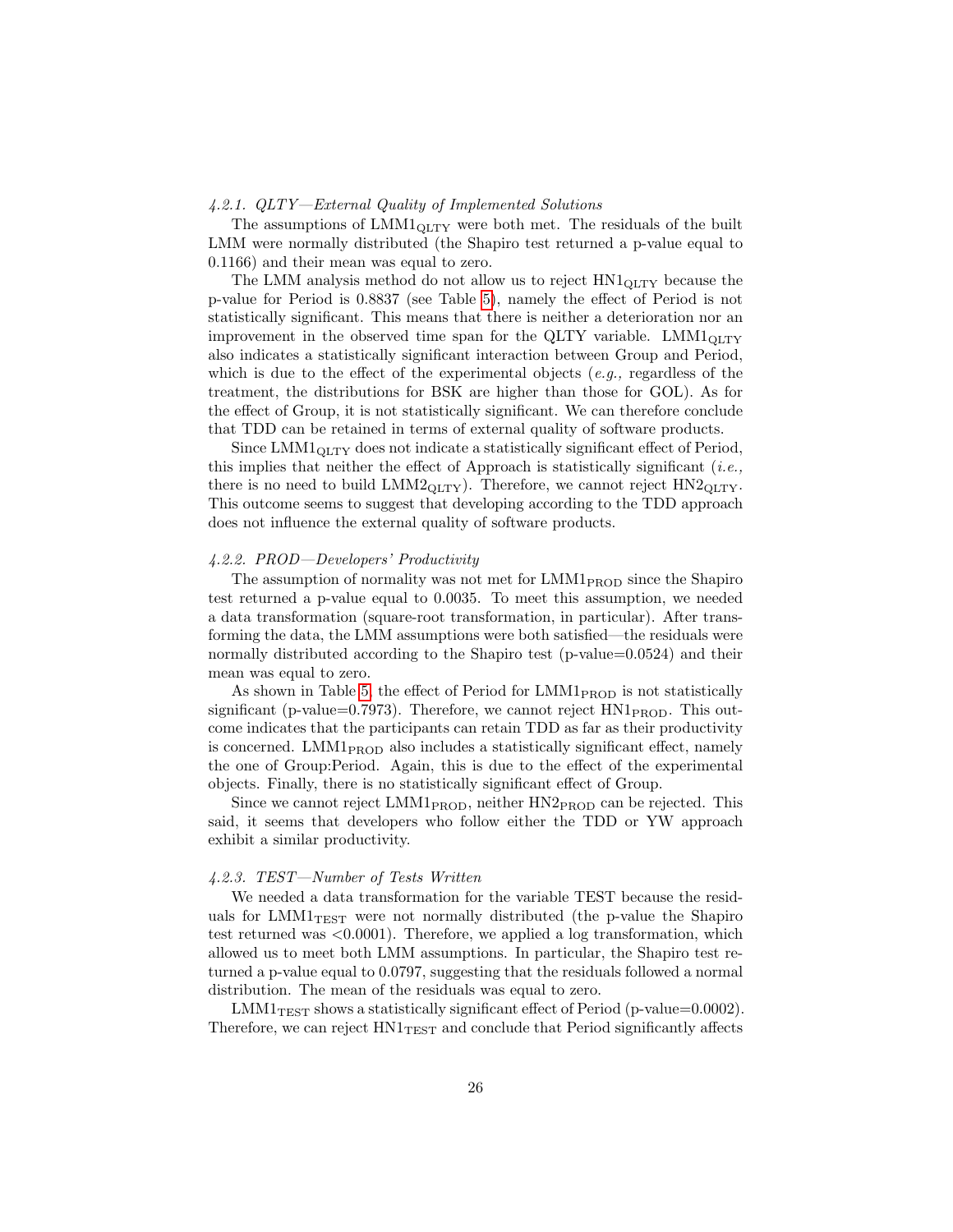the number of tests the participants wrote. By looking at the boxplots in Figure [5,](#page-21-0) we can notice that this statistically significant effect is not due to a deterioration of TDD over time—the worst distribution of the TEST values can be observed in P1 while the best distribution can be observed in P4. We can therefore conclude that developers following TDD retain the ability to write unit tests.  $LMM1_{TEST}$  does not indicate other statistically significant effects.

Since we found a statistically significant effect of Period, there can be a statistically significant effect of Approach. In this respect, the descriptive statistics and boxplots depict a clear difference in favor of TDD when comparing P1 and P4—same experimental objects. This difference is also noticeable when comparing, in general, TDD with YW. To determine whether or not there is a statistically significant effect of Approach, we built  $LMM2_{TEST}$ . Since the the residuals of  $LMM2_{TEST}$  were not normally distributed (the p-value the Shapiro test returned was  $\langle 0.0001 \rangle$ , we performed a log-transformation for TEST. Thanks to this transformation, the assumptions of  $LMM2_{TEST}$  were both met: the residuals followed a normal distribution (the p-value returned by the Shapiro test was 0.0562) and their mean was equal to zero.

As reported in Table [5,](#page-24-0)  $LMM2_{TEST}$  only includes a statistically significant effect, namely that of Approach (p-value=0.0005). Therefore, we can reject HN2TEST and conclude that TDD significantly and positively affects the number of tests the participants wrote.

## 4.3. MUT—Fault-detection Capability of Tests Written

The residuals of  $LMM1<sub>MUT</sub>$  were normally distributed (the Shapiro test returned a p-value equal to 0.5289) and their mean was equal to zero. Therefore, we did not need any data transformation for  $LMM1<sub>MUT</sub>$ .

 $LMM1_{MUT}$  includes two statistically significant effects: one for Period (pvalue=0.0017) and one for Period:Group (p-value  $<0.0001$ ). The p-value of Period allows rejecting  $HN1_{MUT}$ , thus recognizing that Period significantly affects the fault-detection capability of the written test suite. Moreover, we can observe an improvement of the MUT values in P4 with respect to any other period  $(e.q.,$ see Figure [6\)](#page-22-0). Therefore, we can conclude that developers can retain their ability to write tests in terms of both number of written tests and fault-detection capability of these tests. As for the p-value of Period:Group, it suggests that the fault-detection capability of the written tests can depend on the development task at hand.

Since we could reject  $HNI_{\text{MUT}}$ , a statistically significant effect of Approach is possible. In this respect,  $LMM2_{MUT}$  allows us to reject  $HN2_{MUT}$  because the pvalue of Approach is equal to 0.0454. That is, there is a statistically significant effect of Approach, in favor of TDD, on the fault-detection capability of the written test cases. This outcome suggests that TDD practitioners tend to write more tests than non-TDD ones and, moreover, the fault-detection capability of these tests is significantly better. Again, the fault-detection capability of the written tests seems to depend on the development task at hand.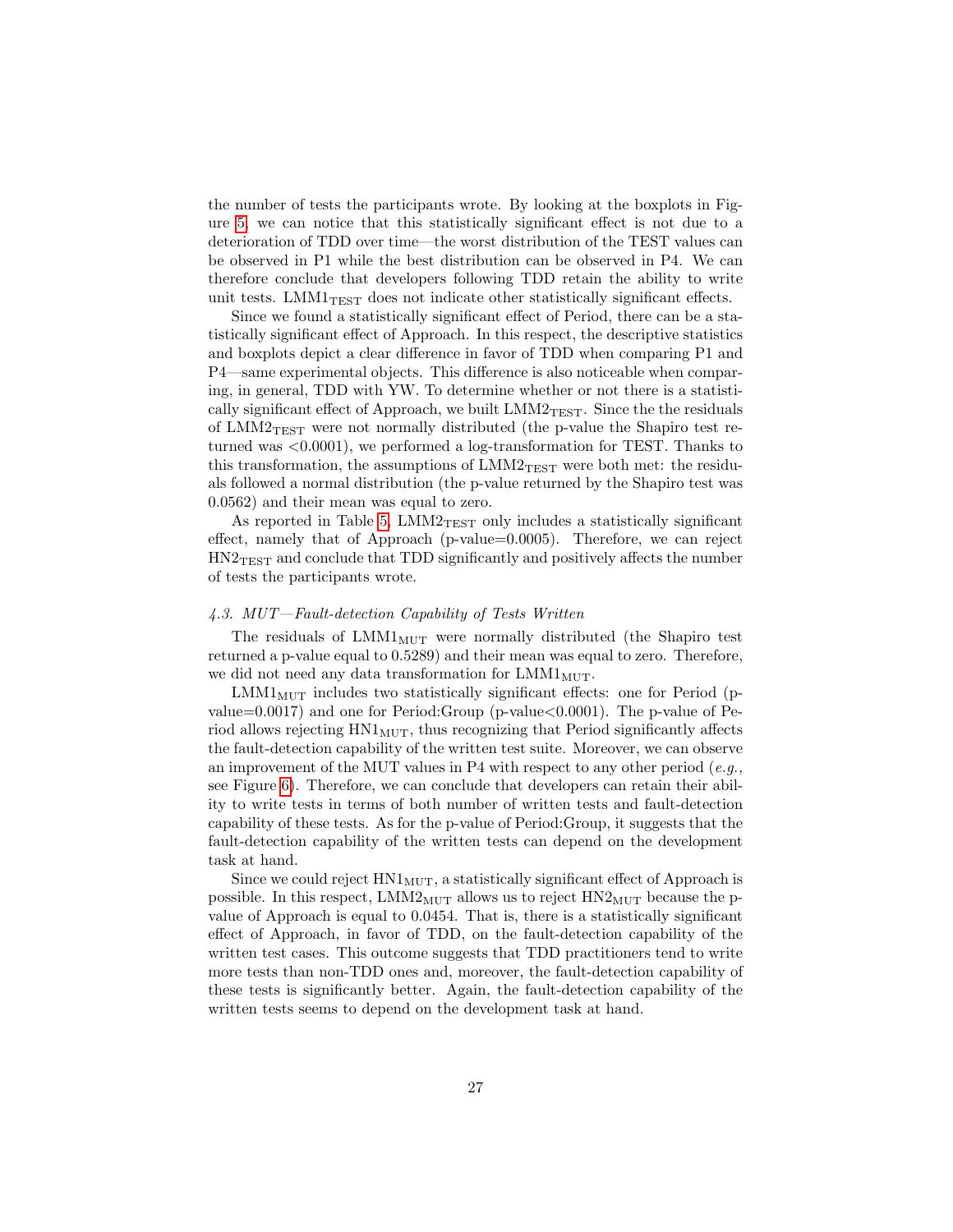It is worth mentioning that, before applying  $LMM2<sub>MUT</sub>$ , we checked the LMM assumptions, which were both satisfied  $(e.g., the Shapiro test returned a$ p-value equal to 0.247 indicating a normal distribution for the residuals).

#### 4.3.1. SEQ—Test-first Sequencing

The assumption of normality was not satisfied for  $LMM1_{SEQ}$  (the Shapiro test returned a p-value equal to 0.0005). To satisfy both LMM assumptions, we square-transformed the SEQ variable. After this data transformation, the residuals were normally distributed according to the Shapiro test (p-value=0.3846) and their mean was equal to zero.

By looking at the p-values in Table [5,](#page-24-0) we can notice that  $LMM1_{\text{SEQ}}$  do not include a statistically significant effect for Period. This outcome suggests that developers can retain TDD with respect to the test-first sequencing. As for the other p-values, they indicate a statistically significant effect for neither Group nor Period:Group. The p-value for Period:Group seems to indicate that developers' ability of following the test-first dynamic is not affected by the development task (i.e., the experimental object).

#### 4.3.2. GRA—Granularity

To met the assumptions of  $LMM1_{\text{GRA}}$ , we had to apply a log-transformation. This is because the Shapiro test indicated a violation of the normality assumption of the residuals ( $p$ -value $<0.0001$ ). Thanks to the log-transformation, we satisfied the assumption of normality of the residuals (the p-value returned by the Shapiro test was 0.0568) as well as that concerning their mean.

As shown in Table [5,](#page-24-0) the effect of Period for LMM1GRA is not statistically significant although the boxplots in Figure [7b](#page-23-1) highlighted an improvement in P4 (with respect to P2). On average, the granularity of the development cycles was 4.26 and 2.5 minutes. These outcomes suggest that developers can retain their ability of following short cycles when applying the TDD approach. The pvalues for Group and Period:Group did not highlight any statistically significant difference. Similarly to the test-first sequencing characteristic, it seems that the granularity of development cycles is not affected by the tasks.

## 4.3.3. UNI—Uniformity

We applied a log-transformation to meet the assumptions of  $LMMI_{UNI}$ . This is because the residuals were not normally distributed according to the Shapiro test (p-value $< 0.0001$ ). By applying the log-transformation we met both LMM assumptions (in particular, the Shapiro test returned a p-value equal to 0.065).

The p-values in Table [5](#page-24-0) indicate a statistically significant effect of Period  $(0.021)$ . The distributions of the UNI values  $(e.g.,\sec$  Figure [7c\)](#page-23-2) suggests that, in P4, the development cycles of the participants who applied TDD were more uniform as compared to P2. This is to say that developers can retain the TDD characteristic of carrying out uniform development cycles. Finally, there is a statistically significant effect for neither Group nor Period:Group—i.e., it seems that the tasks do not influence the uniformity of development cycles.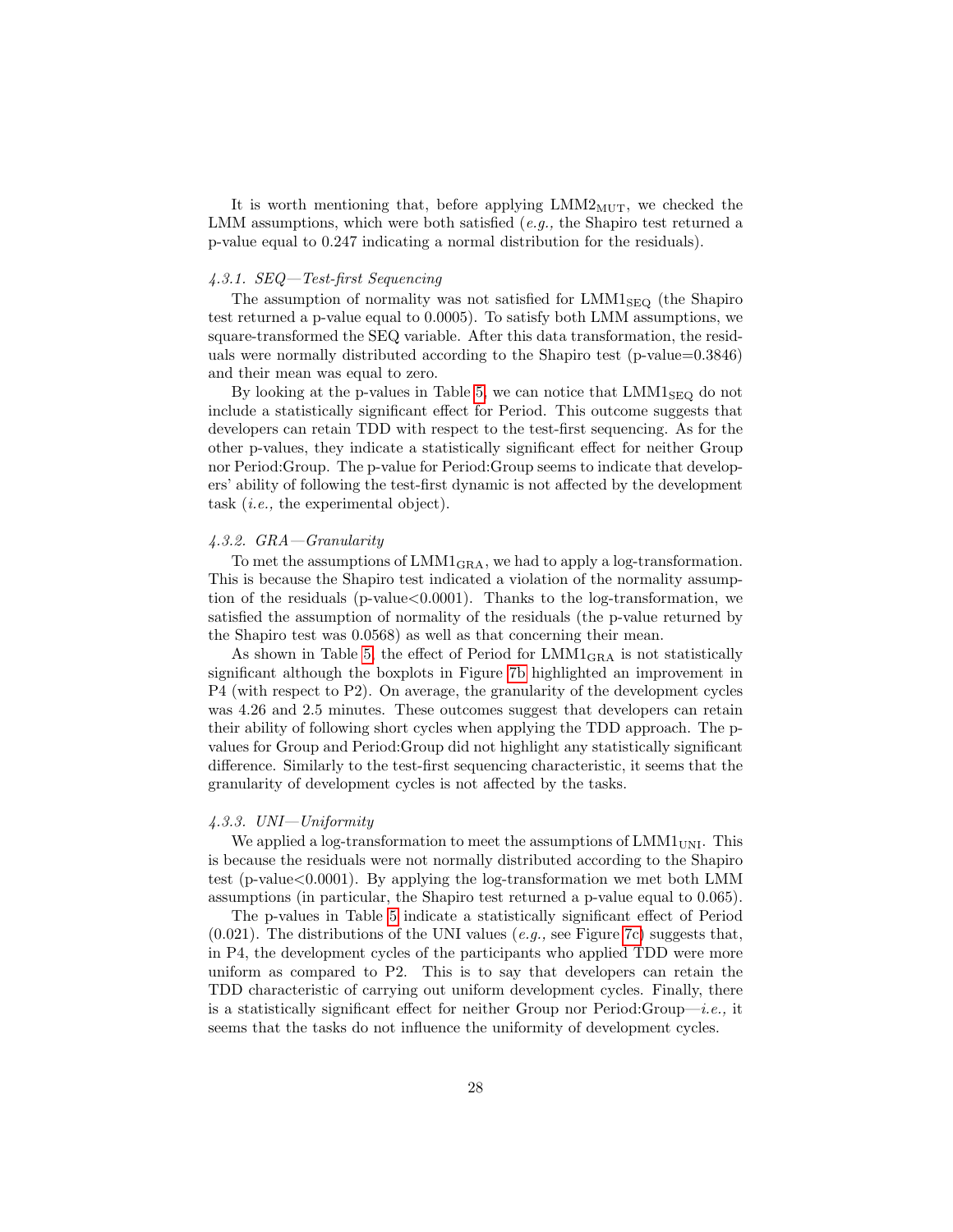# 4.3.4. REF—Refactoring Effort

We did not need any data transformation for  $LMM1_{REF}$  because the assumptions were both met. In particular, the residuals followed a normal distribution (the Shapiro test returned a p-value equal to 0.1134) and their mean was equal to zero.

The results, shown in Table [5,](#page-24-0) do not highlight any statistically significant effect. Concluding, it seems that the refactoring effort is retained when practicing TDD. Again, the tasks seem to not influence the refactoring effort.

#### <span id="page-28-0"></span>5. Discussion

In this section, we first answer the RQs to delineate the main findings of our cohort study. We then discuss these findings and present their practical implications. Finally, we discuss the threats that may have affected the validity of these findings.

# 5.1. Answering Research Questions

We observed no deterioration, during the considered time span, in the external quality of the solutions our participants implemented  $(i.e., \text{QITY})$ , their productivity  $(i.e., PROD)$ , and number of tests they wrote  $(i.e., TEST)$ . Furthermore, the way in which the participants followed the process underlying TDD (i.e., in terms of SEQ, GRA, UNI, and REF) did not deteriorate over time. On the other hand, we observed a significant improvement in the number of tests, which led to a better fault-detection capability of these tests (*i.e.*, MUT), after the participants had known and practiced TDD. The uniformity of the cycles enhanced with time as well. On the basis of these results, we can answer RQ1 as follows.

Developers retain TDD over about six months. In particular, while the external quality of software products and developers' productivity are neither deteriorated nor improved over that time span, the amount of written test increases as well as their fault-detection capability. Moreover, the way in which developers follow TDD remains constant in the considered time span, except for the uniformity of the process underlying TDD, which is more uniform over time.

This outcome is perhaps not overly surprising, but evidence needs to be obtained through empirical studies to move from opinions and common sense to facts  $(e.g., [50, 51])$  $(e.g., [50, 51])$  $(e.g., [50, 51])$  $(e.g., [50, 51])$ , as well as to have a first understanding of TDD retainment on several constructs.

As for the comparison between TDD and YW, we observed differences in favor of the former only when considering the amount of written tests  $(i.e.,$ TEST). Such a difference is also present when considering the fault-detection capability of the tests written (*i.e.*, MUT). Accordingly, we can answer  $RQ2$ as follows.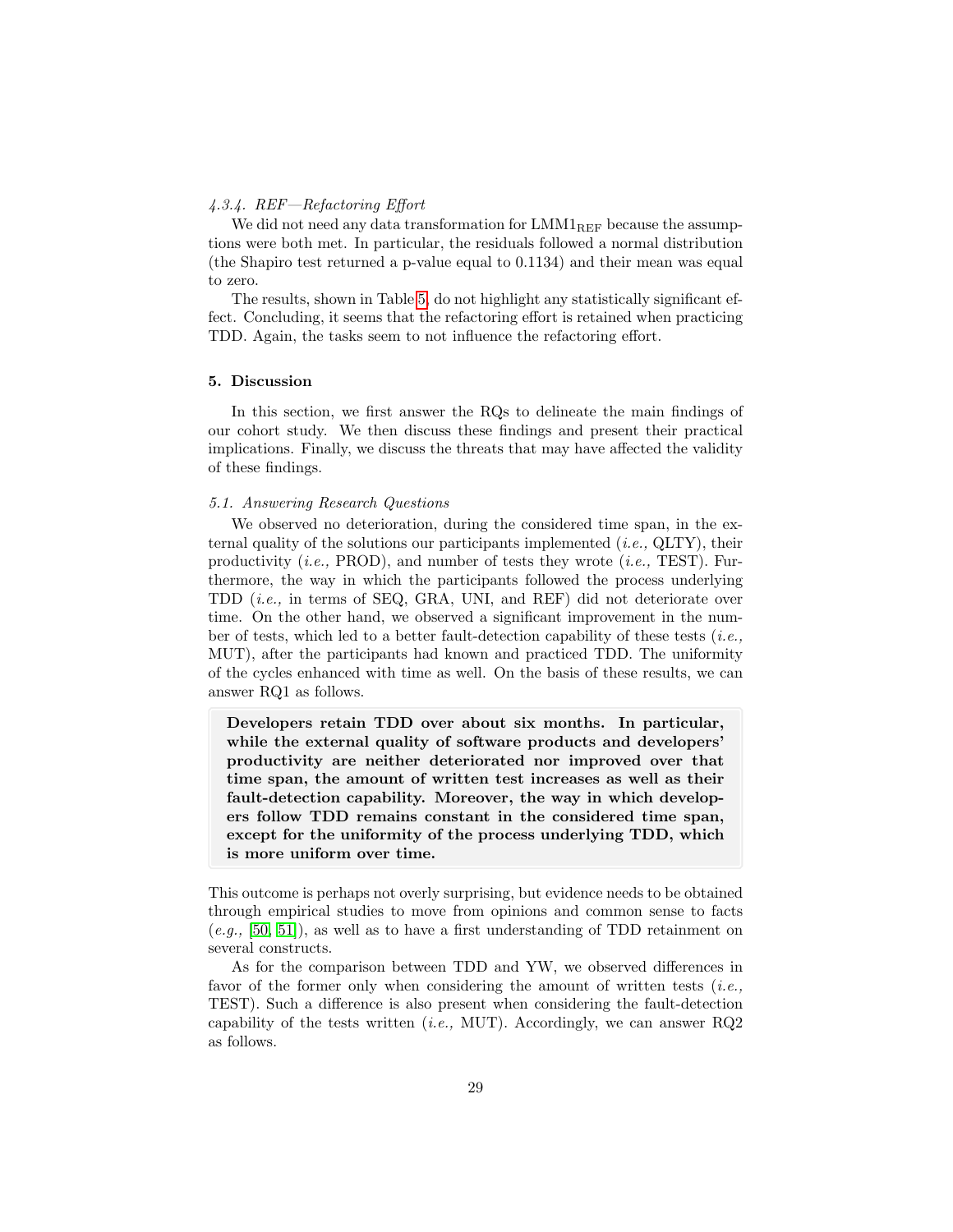While TDD does not increase (or decrease) the external quality of software products and developers' productivity, it leads developers to create larger test suites with a higher fault-detection capability.

## 5.2. Overall Discussion and Future Research

We show that developers retain TDD over a time span of about six months. This finding is in line with the preliminary empirical evidence gathered by Latorre [\[22\]](#page-35-9) on the retainment of TDD—where he observed that, in a six-month time span, three developers retained TDD in terms of developers' performance and conformance to TDD. Based on the current empirical evidence on TDD, we can deduce that the investment in training new TDD practitioners is not squandered—it is preserved at least over a time span of six months. Furthermore, previous work has also shown that developers can correctly apply TDD after a short practical session only [\[22\]](#page-35-9). Accordingly, we can postulate that the investment in training new TDD practitioners is reasonable. The question that now arises is how long such an investment is preserved, i.e., how long developers retain TDD. To answer this question, further longitudinal cohort studies are needed. Our study has, therefore, the merit to increase the body of knowledge on the retainment of TDD as well as to delineate new possible investigations on how long developers retain TDD.

Among the investigated constructs, we observed that the retainment of TDD is particularly noticeable in the amount of tests written since it increased after the participants had known and practiced TDD. This seems to suggest that TDD raises developers' awareness about the importance of writing unit tests; furthermore, these tests exhibit a higher fault-detection capability. Therefore, we advise instructors to teach TDD when training new unit testers.

As compared to those who follow a non-TDD development process, we also observe that developers practicing TDD, write more unit tests that have a better fault-detection capability as well. This finding is in line with that by Erdogmus et al. [\[9\]](#page-34-7) so bringing further evidence that TDD has a positive effect on the number of written tests. Again, our findings go in the direction of increasing the body of knowledge on the effect of TDD.

Having more unit tests, with a higher fault-detection capability, should encourage software companies that value unit testing  $(e, q, \cdot)$  in order to create regression test suites for continuous integration) to adopt TDD. Possible benefits deriving from having many tests with high fault-detection capability could be early fault detection and facilitated comprehension of unfamiliar source code (e.g., it has been showed that developers dealing with an unfamiliar code base look for examples of input/output values to better understand that code base [\[52\]](#page-38-4)—unit tests contain such a kind of examples).

Our results do not highlight any improvement due to TDD, with respect to the external quality of software products and developers' productivity, so contributing to the null results in TDD research  $(e.g., [8, 53])$  $(e.g., [8, 53])$  $(e.g., [8, 53])$  $(e.g., [8, 53])$ . However, unlike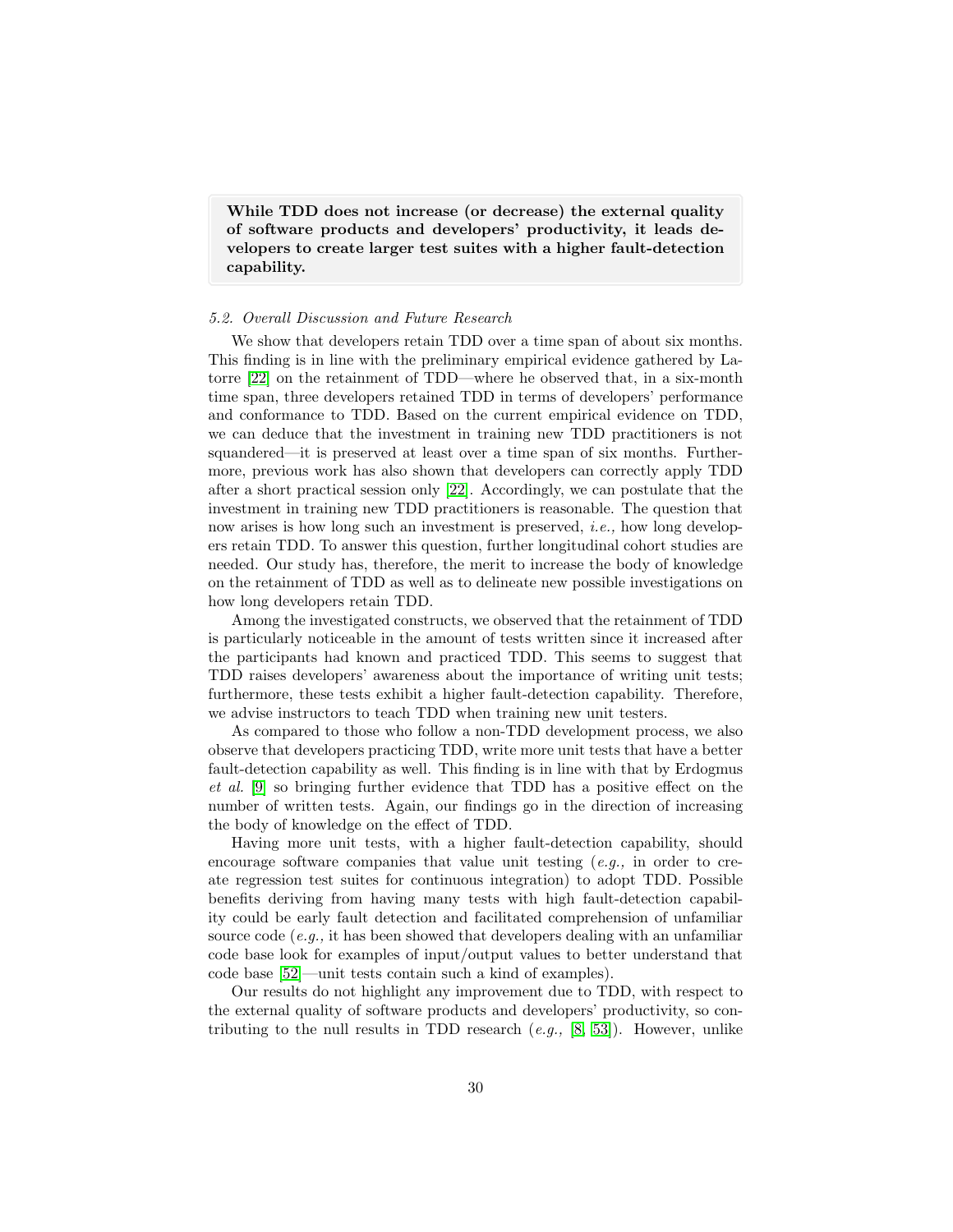previous studies, we observe that TDD has no effect even when the same individuals are tested again several months later, under similar conditions. Time did not reduce novice developers' performance when TDD was applied, hinting at the fact that they soon regained familiarity with this technique, similarly to what Latorre reported for the junior developers involved in his study [\[22\]](#page-35-9). Although carrying out cohort longitudinal studies—in particular, with several observations over a long time span—is difficult in Software Engineering  $(e.g.,$ controlling for maturation or keeping motivated the participants), we put forward the idea that we might not be looking long enough (rather than hard enough) for the claimed effects of TDD to become apparent. As a starting point towards this direction, we recommend longitudinal studies in academia capable of following students' careers over several years and thus achieving a good amount of control (e.g., based on grades). We advise this kind of investigation very risky and difficult to conduct. However, our study seem to justify future research on this matter.

We observe neither a deterioration nor an improvement over time in the external quality of software products and developers' productivity. A possible cause for this finding is that, with the only exception of the uniformity of the process underlying TDD, the way in which the participants followed TDD  $(i.e.,$ test-first sequencing, granularity, and refactoring effort) remained constant in the considered time span. Past work has shown that (external) quality and productivity improvements are primarily positively associated with the granularity and uniformity of the process underlying TDD [\[5\]](#page-34-3). Therefore, it is possible that observing a significant difference in the uniformity of the process underlying TDD is not enough to show alone a significant difference in the external quality of software products and developers' productivity.

Finally, to bring further evidence on both retainment of TDD and its effects, we foster replications of our longitudinal cohort study. To this end, we made available on the web our laboratory package:

# $\bullet$  <https://doi.org/10.6084/m9.figshare.6850013.v1>.<sup>[4](#page-30-0)</sup>

## 5.3. Threats to Validity

To determine the threats that could affect the validity of our study, as well as its results, we followed the guidelines by Wohlin et al. [\[38\]](#page-37-1). Despite our effort to lessen or avoid as many threats as possible, some of them are unavoidable. This is because reducing or avoiding a kind of threat  $(e.g.,$  internal validity) may intensify or introduce another kind of threat  $(e.q.,$  external validity) [\[38\]](#page-37-1). Since we conducted the first cohort study investigating the theory of TDD retainment, we preferred to reduce threats to internal validity  $(i.e.,$  make sure that the

<span id="page-30-0"></span><sup>&</sup>lt;sup>4</sup>This is the laboratory package of Fucci et al.'s study  $[24]$ —awarded as "Open Data Recognition" at ESEM 2018. In case of acceptance of the paper, we are going to update that laboratory package with the new data we gathered  $(e.g.,\text{ data on fault-detection capability of written})$ tests), which are temporarily available on: <https://tinyurl.com/Raw-Data-Ext-ESEM>.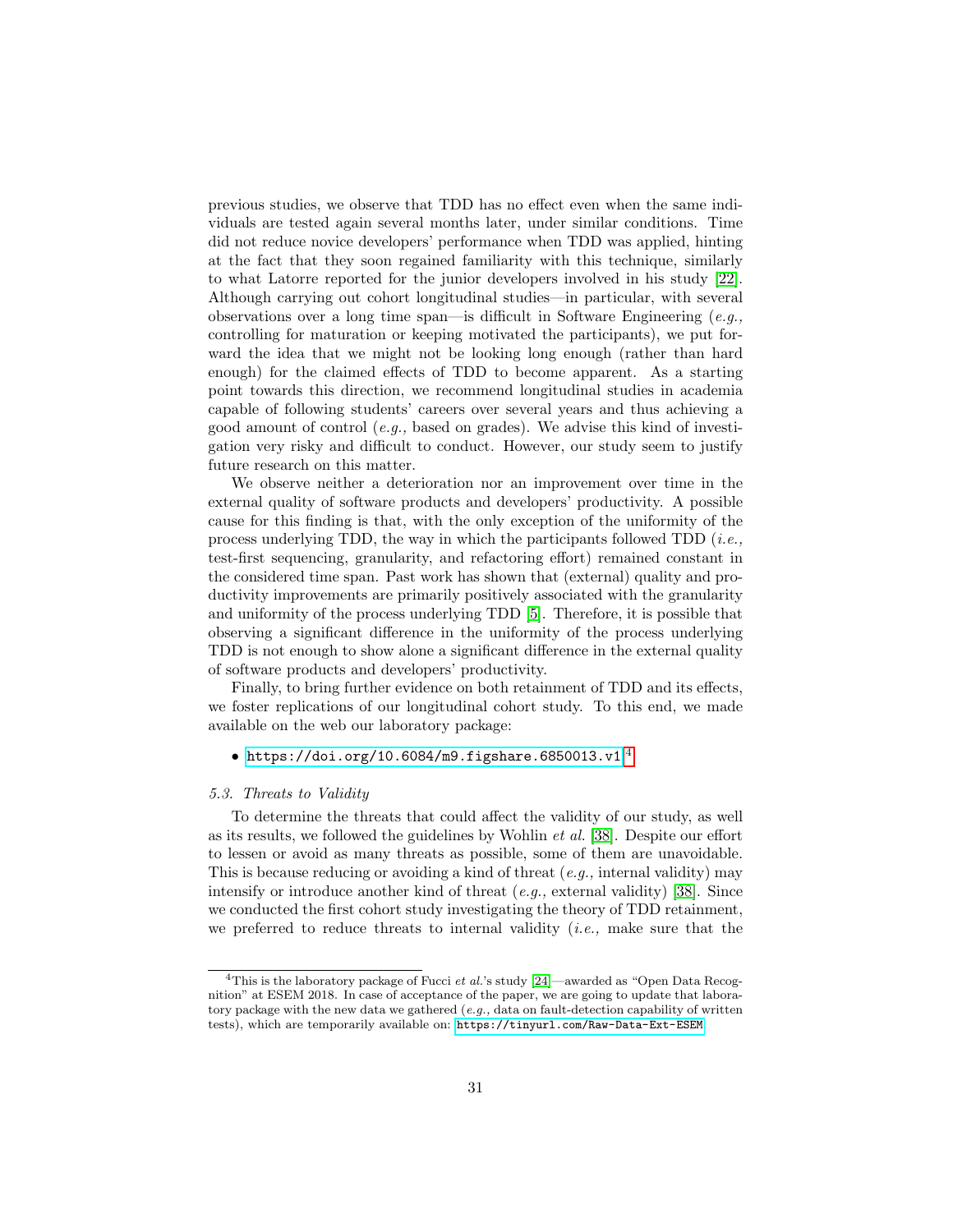cause-effect relationships were correctly identified), rather than being in favor of external validity.

# <span id="page-31-0"></span>5.3.1. Threats to Internal Validity

This kind of threat concerns internal factors of our study that could have affected the results.

- Selection. The participants in our study were volunteers. This might threaten the validity of the results because volunteers might be more motivated than the overall population [\[38\]](#page-37-1).
- Diffusion or treatments imitations. To prevent that participants exchanged information during the development tasks, at least two researchers monitored them. Moreover, the participants were assigned to each workstation in the laboratory alternating the experimental objects. We also prevented the diffusion of experimental materials by gathering them at the end of each task and asking the participants not to talk with their classmates about the tasks they had implemented. Despite our effort to lessen this threat, we cannot exclude its presence, e.g., some participates might have exchanged information about the tasks outside the laboratory.
- Resentful demoralization. Some participants might not perform as good as they generally would since they might have received a less desirable treatment (or tasks). If this threat had existed in our study, it would have equally affected TDD and YW.
- **Maturation.** The control over participants was checked by making sure that the students attended the same courses between the first observation and the last one. This might affect the obtained results. Moreover, it seems that four participants did not launch Besouro at the beginning of the TDD sessions. To have all data paired, we did not take into account these participants in the analyses of SEQ, GRA, UNI, and REF. If the participants had launched Besouro, the results might have changed.

## 5.3.2. Threats to Construct Validity

They concern the relationship between theory and observation.

- Mono-method bias. We used a single measure for each investigated construct. This might affect the validity of the results if there was a measurement bias. To mitigate this threat, we used well-known measures [\[5,](#page-34-3) [7,](#page-34-5) [8,](#page-34-6) [9\]](#page-34-7).
- Hypotheses guessing. Participants in an empirical study might guess the study goals and then behave according to their guesses. Although we did not disclose our study goals to the participants  $(i.e.,$  we did not tell them that they were involved in an empirical study, nor how it was planned and how assignments were distributed among participants), someone might have guessed the goals and changed their behavior accordingly.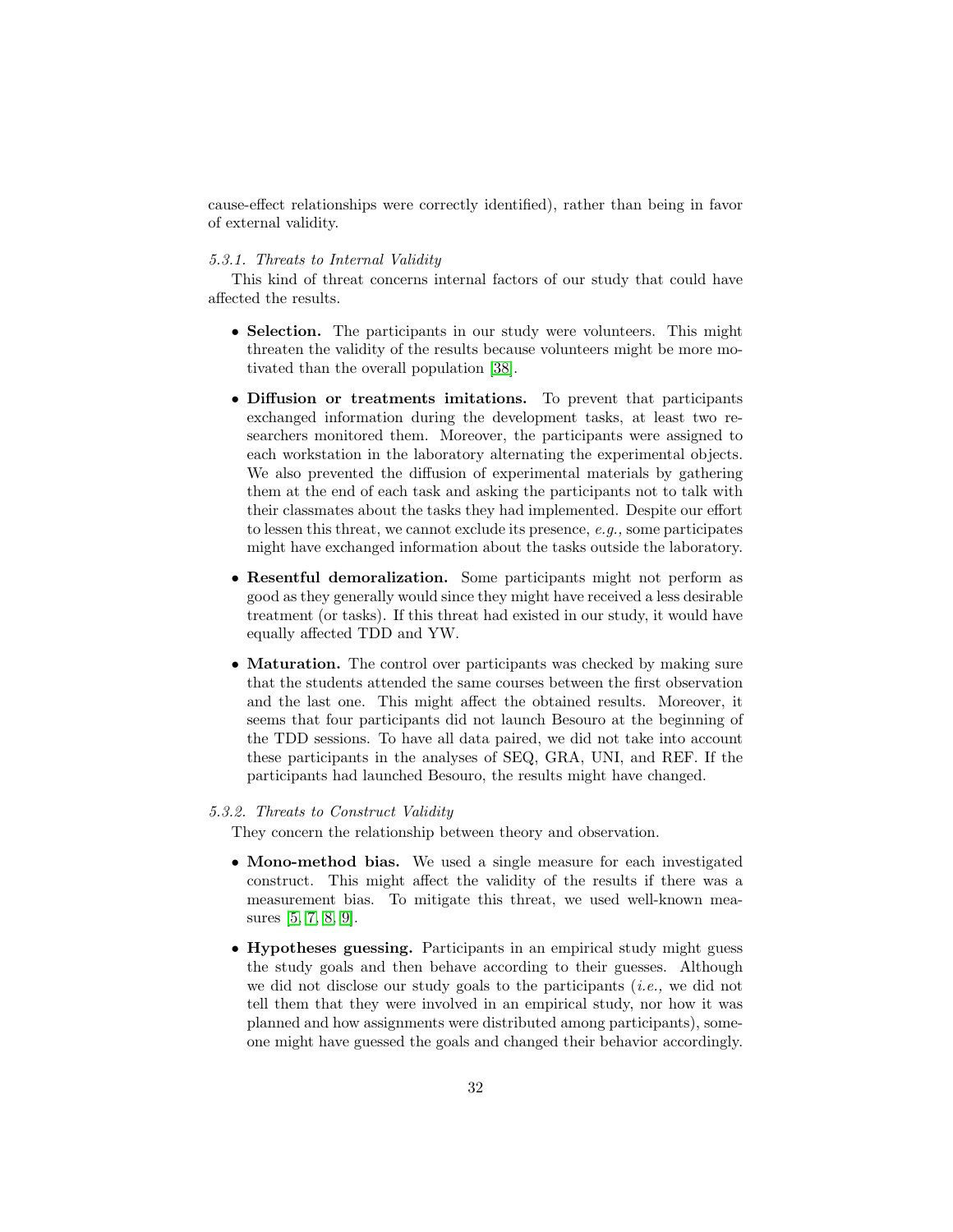- Evaluation apprehension. Some people are afraid of being evaluated. To mitigate this threat, we informed the participants that they would not be evaluated on the basis of their performance in the study.
- Restricted generalizability across constructs. We found that TDD positively affects the number of tests written and that there is retention of TDD on the investigated constructs. However, we cannot exclude that TDD has some side effects that our study was not able to reveal, as well as that TDD is not retained for non-investigated constructs. To deal with this threat, we selected the dependent variables according to industrial needs [\[54\]](#page-38-6) as well as our previous experiences [\[5,](#page-34-3) [8,](#page-34-6) [16\]](#page-35-3).

#### 5.3.3. Threats to Conclusion Validity

This kind of threat concerns the relationship between dependent and independent variables.

- Reliability of treatment implementation. Some participants might have followed the TDD approach more strictly than others. This could threaten the validity of the obtained results. Moreover, some participants might have followed the TDD approach when they were asked to use the YW approach  $(i.e., in P3)$  or vice-versa  $(i.e., in P2 and P4)$ . To mitigate this threat, we reminded the participants several times to follow the treatment they were assigned to. Another threat concern the time span considered in our study (e.g., a longer time span could negatively affect the TDD retainment). Given that there is no guideline on the time-span duration and a previous study has considered a six-month time span [\[22\]](#page-35-9), we believed that a time span of about six months sufficed to (preliminary) study the TDD retainment even though we advise future research on the effect of longer time spans on the TDD retainment. However, a larger time span would introduce some problems to counteract: participants could drop out (shrinking the sample size and decreasing the amount of data collected), while others could simply loose the motivation to participate.
- Random heterogeneity of participants. There is always heterogeneity in a study group [\[38\]](#page-37-1). To lessen this threat, our study group consisted of students with similar background—*i.e.*, students taking the same courses in the same university with similar development experience. We collected the general information of the sample through a questionnaire before assigning students to the groups.
- Reliability of measures. To measure sequencing, granularity, uniformity, and refactoring effort, we exploited the Besouro plugin. Its use might threaten the validity of our results. However, Besouro represents the state-of-the-art tool for capturing the cycles when applying the TDD approach (e.g., [\[5,](#page-34-3) [10,](#page-34-8) [16,](#page-35-3) [55\]](#page-38-7)).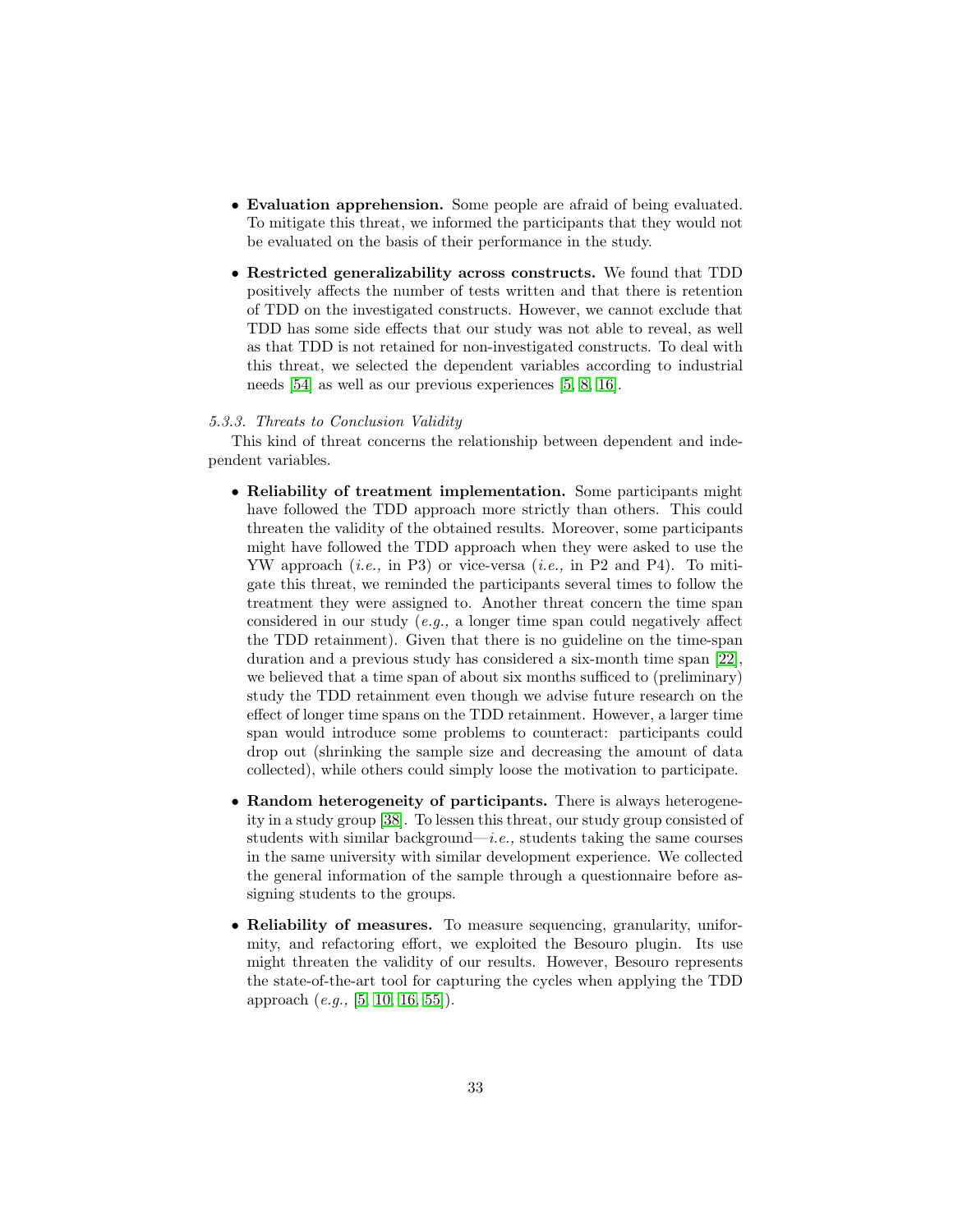#### 5.3.4. Threats to External Validity

External validity threats concern the ability to generalize the results.

- Interaction of selection and treatment. The participants of our cohort study were students and this might affect the generalizability of findings with respect to software professionals. However, the used development tasks did not require a high level of professional programming experience. Therefore, we believe that involving students in our study could be considered appropriate, as suggested in the literature [\[56,](#page-38-8) [57\]](#page-38-9). Moreover, the use of students as participants bring also a number of advantages like having a homogeneous group of participants, having an opportunity of obtaining preliminary empirical evidence, etc. [\[56\]](#page-38-8). In this respect, thanks to the use of students as participants, we could bring some evidence on the TDD retainment through a longitudinal cohort study.
- Interaction of setting and treatment. The used code katas might not be representative of real-world development tasks. However, code katas are widely utilized to assess TDD  $(e.g., [5, 7, 8, 9])$  $(e.g., [5, 7, 8, 9])$  $(e.g., [5, 7, 8, 9])$  $(e.g., [5, 7, 8, 9])$  $(e.g., [5, 7, 8, 9])$  $(e.g., [5, 7, 8, 9])$  because they allows having a better control over the participants. For example, such code katas are conceived to be completed in an experimental session of approximately three hours.

# 6. Conclusion

In this paper, we present the results from a quantitative longitudinal cohort study with 30 novice developers to investigate:  $(i)$  the retainment of TDD over a time span of about six months and  $(ii)$  the effects of TDD. We found that developers retain TDD over the considered time span. This empirical evidence on the retainment of TDD, together with past preliminary empirical evidence, allows us to conclude that the investment to train TDD developers is guaranteed at least for a time span of six months. We also show that TDD has no effect on external quality of software products and developers' productivity even when novice developers are tested again about six months later, under similar conditions. However, we observed that the participants practicing TDD wrote significantly more unit tests, with a better fault-detection capability, than those practicing a non-TDD approach. These results should foster software companies that value unit testing to have teams of developers that know TDD.

# Acknowledgements

We would like the thank the students for their participation in our study.

# References

<span id="page-33-0"></span>[1] K. Beck, Test-driven development: by example, Addison-Wesley, 2003.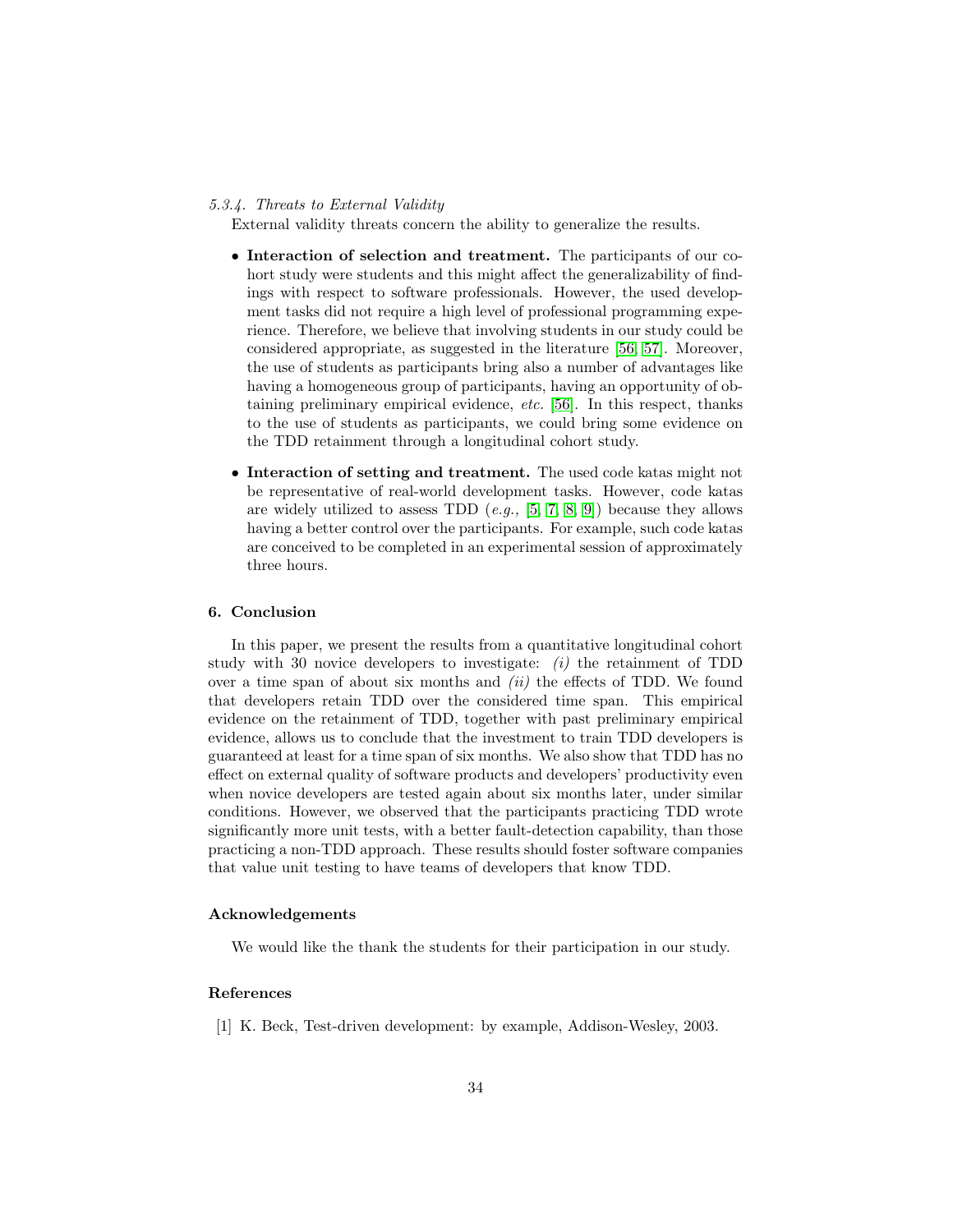- <span id="page-34-0"></span>[2] D. Astels, Test driven development: A practical guide, Prentice Hall, 2003.
- <span id="page-34-1"></span>[3] H. Erdogmus, G. Melnik, R. Jeffries, Test-driven development, in: Encyclopedia of Software Engineering, Taylor & Francis, 2010, pp. 1211–1229.
- <span id="page-34-2"></span>[4] R. Jeffries, G. Melnik, Guest editors' introduction: Tdd–the art of fearless programming, IEEE Software 24 (3) (2007) 24–30. [doi:10.1109/MS.2007.](http://dx.doi.org/10.1109/MS.2007.75) [75](http://dx.doi.org/10.1109/MS.2007.75).
- <span id="page-34-3"></span>[5] D. Fucci, H. Erdogmus, B. Turhan, M. Oivo, N. Juristo, A dissection of the test-driven development process: Does it really matter to test-first or to test-last?, IEEE Transactions on Software Engineering 43 (7) (2017) 597–614.
- <span id="page-34-4"></span>[6] I. Karac, B. Turhan, What do we (really) know about test-driven development?, IEEE Software 35 (4) (2018) 81–85. [doi:10.1109/MS.2018.](http://dx.doi.org/10.1109/MS.2018.2801554) [2801554](http://dx.doi.org/10.1109/MS.2018.2801554).
- <span id="page-34-5"></span>[7] A. Tosun, O. Dieste, D. Fucci, S. Vegas, B. Turhan, H. Erdogmus, A. Santos, M. Oivo, K. Toro, J. Jarvinen, N. Juristo, An industry experiment on the effects of test-driven development on external quality and productivity, Empirical Software Engineering 22 (6) (2017) 2763–2805.
- <span id="page-34-6"></span>[8] D. Fucci, G. Scanniello, S. Romano, M. Shepperd, B. Sigweni, F. Uyaguari, B. Turhan, N. Juristo, M. Oivo, An external replication on the effects of test-driven development using a multi-site blind analysis approach, in: Proceedings of the 10th ACM/IEEE International Symposium on Empirical Software Engineering and Measurement, ESEM '16, ACM, 2016, pp. 3:1– 3:10. [doi:10.1145/2961111.2962592](http://dx.doi.org/10.1145/2961111.2962592).
- <span id="page-34-7"></span>[9] H. Erdogmus, M. Morisio, M. Torchiano, On the effectiveness of the testfirst approach to programming, IEEE Transactions on Software Engineering 31 (3) (2005) 226–237.
- <span id="page-34-8"></span>[10] S. Romano, D. Fucci, G. Scanniello, B. Turhan, N. Juristo, Results from an ethnographically-informed study in the context of test driven development, in: Proceedings of International Conference on Evaluation and Assessment in Software Engineering, EASE '16, ACM, 2016, pp. 10:1–10:10. [doi:](http://dx.doi.org/10.1145/2915970.2915996) [10.1145/2915970.2915996](http://dx.doi.org/10.1145/2915970.2915996).
- <span id="page-34-9"></span>[11] G. Scanniello, S. Romano, D. Fucci, B. Turhan, N. Juristo, Students' and professionals' perceptions of test-driven development: A focus group study, in: Proceedings of Annual ACM Symposium on Applied Computing, SAC '16, ACM, New York, NY, USA, 2016, pp. 1422–1427. [doi:10.1145/2851613.2851778](http://dx.doi.org/10.1145/2851613.2851778).
- <span id="page-34-10"></span>[12] B. George, L. Williams, A structured experiment of test-driven development, Information and Software Technology 46 (5) (2004) 337 – 342. [doi:10.1016/j.infsof.2003.09.011](http://dx.doi.org/10.1016/j.infsof.2003.09.011).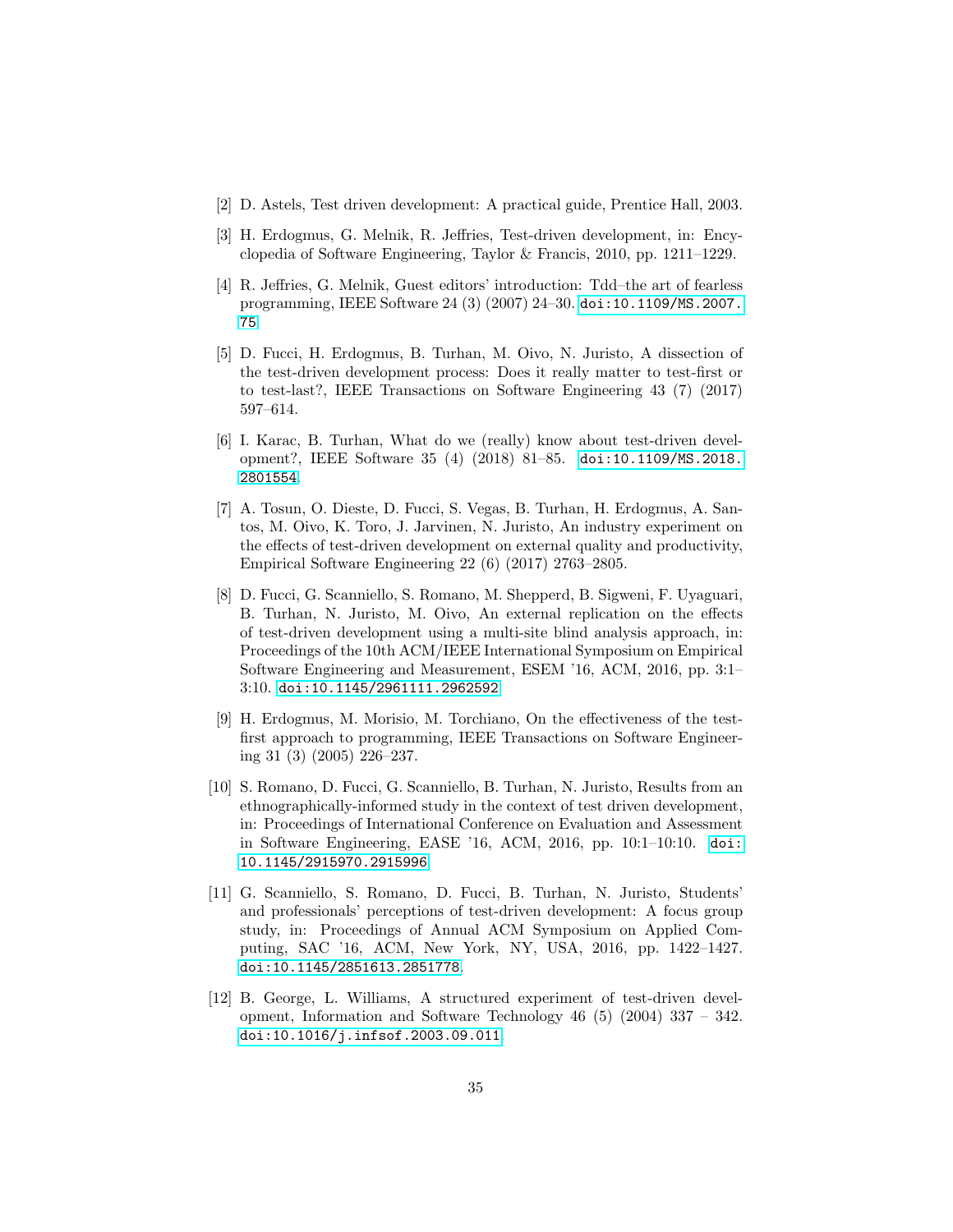- <span id="page-35-0"></span>[13] T. Bhat, N. Nagappan, Evaluating the efficacy of test-driven development: Industrial case studies, in: Proceedings of International Symposium on Empirical Software Engineering, ISESE '06, ACM, 2006, pp. 356–363. [doi:](http://dx.doi.org/10.1145/1159733.1159787) [10.1145/1159733.1159787](http://dx.doi.org/10.1145/1159733.1159787).
- <span id="page-35-1"></span>[14] N. Nagappan, E. M. Maximilien, T. Bhat, L. Williams, Realizing quality improvement through test driven development: Results and experiences of four industrial teams, Empirical Softw. Engg. 13 (3) (2008) 289–302. [doi:10.1007/s10664-008-9062-z](http://dx.doi.org/10.1007/s10664-008-9062-z).
- <span id="page-35-2"></span>[15] W. Bissi, A. G. S. S. Neto, M. C. F. P. Emer, The effects of test driven development on internal quality, external quality and productivity: A systematic review, Information and Software Technology 74 (2016) 45–54. [doi:10.1016/j.infsof.2016.02.004](http://dx.doi.org/10.1016/j.infsof.2016.02.004).
- <span id="page-35-3"></span>[16] D. Fucci, B. Turhan, N. Juristo, O. Dieste, A. Tosun-Misirli, M. Oivo, Towards an operationalization of test-driven development skills: An industrial empirical study, Information and Software Technology 68 (2015) 82–97.
- <span id="page-35-4"></span>[17] B. Turhan, L. Layman, M. Diep, H. Erdogmus, F. Shull, How effective is test-driven development?, in: O. Media (Ed.), Making Software: What Really Works, and Why We Believe It, 2010, pp. 207–219.
- <span id="page-35-5"></span>[18] H. Munir, M. Moayyed, K. Petersen, Considering rigor and relevance when evaluating test driven development: A systematic review, Information and Software Technology 56 (4) (2014) 375–394.
- <span id="page-35-6"></span>[19] Y. Rafique, V. B. Mišić, The effects of test-driven development on external quality and productivity: A meta-analysis, IEEE Transactions on Software Engineering 39 (6) (2013) 835–856.
- <span id="page-35-7"></span>[20] F. Shull, G. Melnik, B. Turhan, L. Layman, M. Diep, H. Erdogmus, What do we know about test-driven development?, IEEE software 27 (6) (2010) 16–19.
- <span id="page-35-8"></span>[21] M. M. Müller, A. Höfer, The effect of experience on the test-driven development process, Empirical Software Engineering 12 (6) (2007) 593–615.
- <span id="page-35-9"></span>[22] R. Latorre, Effects of developer experience on learning and applying unit test-driven development, IEEE Transactions on Software Engineering 40 (4) (2014) 381–395.
- <span id="page-35-10"></span>[23] E. J. Caruana, M. Roman, J. Hernández-Sánchez, P. Solli, Longitudinal studies, Journal of Thoracic Disease 7 (11) (2015) 537–540. [doi:10.3978/](http://dx.doi.org/10.3978/j.issn.2072-1439.2015.10.63) [j.issn.2072-1439.2015.10.63](http://dx.doi.org/10.3978/j.issn.2072-1439.2015.10.63).
- <span id="page-35-11"></span>[24] D. Fucci, S. Romano, M. T. Baldassarre, D. Caivano, G. Scanniello, B. Turhan, N. Juristo, A longitudinal cohort study on the retainment of test-driven development, in: Proceedings of International Symposium on Empirical Software Engineering and Measurement, ESEM '18, ACM, 2018,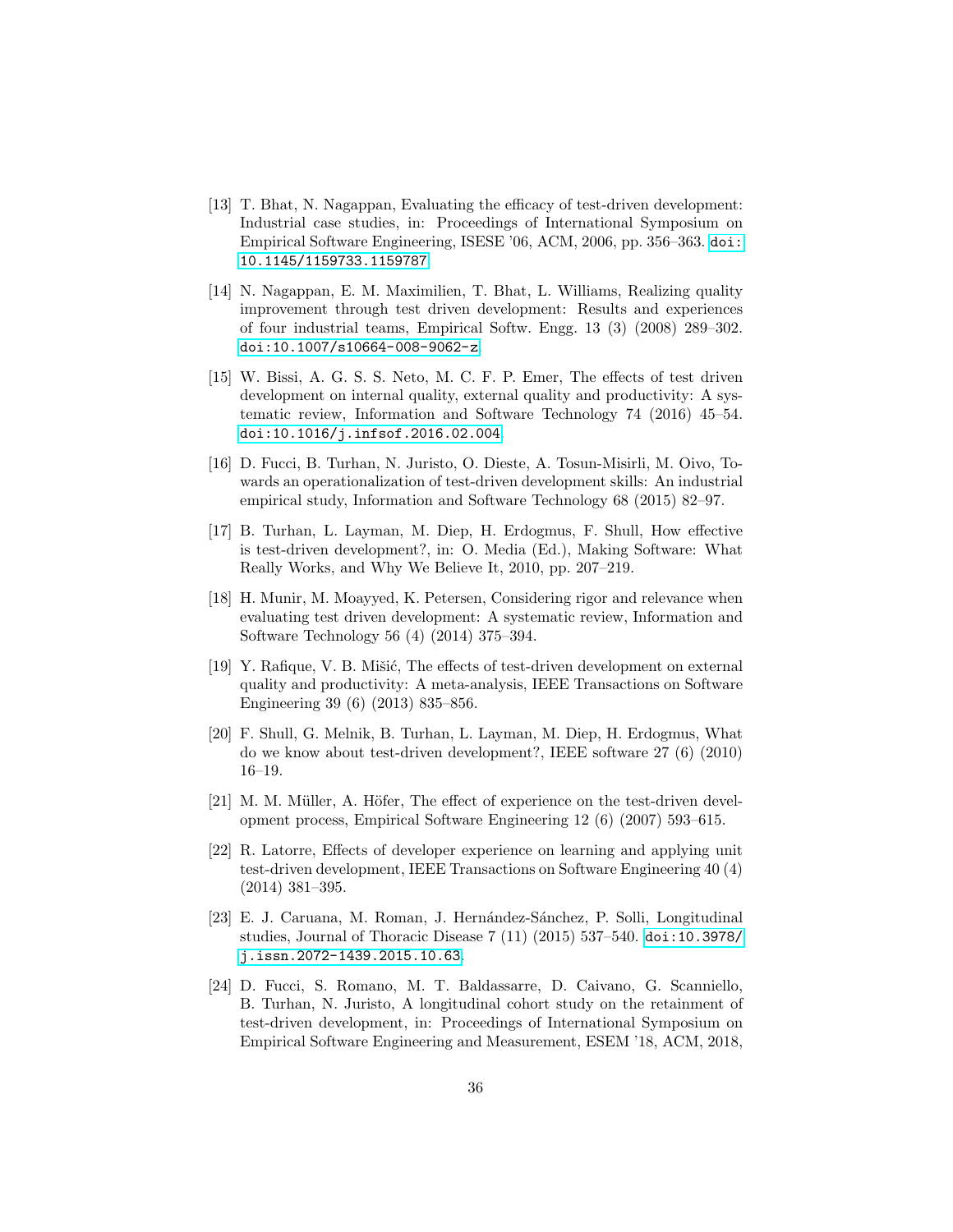pp. 18:1–18:10, paper preprint: [https://arxiv.org/pdf/1807.02971.](https://arxiv.org/pdf/1807.02971.pdf) [pdf](https://arxiv.org/pdf/1807.02971.pdf). [doi:10.1145/3239235.3240502](http://dx.doi.org/10.1145/3239235.3240502).

- <span id="page-36-0"></span>[25] R. K. Yin, Case study research: Design and methods (applied social research methods), London and Singapore: Sage.
- <span id="page-36-1"></span>[26] L. McLeod, S. G. MacDonell, B. Doolin, Qualitative research on software development: a longitudinal case study methodology, Empirical software engineering 16 (4) (2011) 430–459.
- <span id="page-36-2"></span>[27] T. D. Cook, D. T. Campbell, W. Shadish, Experimental and quasiexperimental designs for generalized causal inference, Houghton Mifflin Boston, 2002.
- <span id="page-36-3"></span>[28] J. Li, N. B. Moe, T. Dybå, Transition from a plan-driven process to scrum: a longitudinal case study on software quality, in: Proc. ACM-IEEE Empirical software engineering and measurement, ESEM, ACM, 2010, p. 13.
- <span id="page-36-4"></span>[29] O. Salo, P. Abrahamsson, Integrating agile software development and software process improvement: a longitudinal case study, in: Int.Symposium Empirical Software Engineering, 2005, p. 10.
- <span id="page-36-5"></span>[30] J. Vanhanen, C. Lassenius, M. V. Mantyla, Issues and tactics when adopting pair programming: A longitudinal case study, in: Software Engineering Advances, 2007. ICSEA 2007. International Conference on, IEEE, 2007, pp. 70–70.
- <span id="page-36-6"></span>[31] D. E. Harter, C. F. Kemerer, S. A. Slaughter, Does software process improvement reduce the severity of defects? a longitudinal field study, IEEE Transactions on Software Engineering 38 (4) (2012) 810–827.
- <span id="page-36-7"></span>[32] H. Borges, A. Hora, M. T. Valente, Understanding the factors that impact the popularity of github repositories, in: 2016 IEEE International Conference on Software Maintenance and Evolution (ICSME), IEEE, 2016, pp. 334–344.
- <span id="page-36-8"></span>[33] A. Marchenko, P. Abrahamsson, T. Ihme, Long-term effects of test-driven development a case study, in: Int. Conf. on Agile Processes and Extreme Programming in Software Engineering, Springer, 2009, pp. 13–22.
- <span id="page-36-9"></span>[34] M. Beller, G. Georgios, P. Annibale, P. Sebastian, A. Sven, A. Zaidman, Developer testing in the ide: Patterns, beliefs, and behavior, IEEE Transactions on Software Engineering (1) (2017) 1–12.
- <span id="page-36-10"></span>[35] N. Borle, M. Feghhi, E. Stroulia, R. Greiner, A. Hindle, Analyzing the effects of test driven development in github, Empirical Software Engineering 23 (2017) 1–28. [doi:10.1007/s10664-017-9576-3](http://dx.doi.org/10.1007/s10664-017-9576-3).
- <span id="page-36-11"></span>[36] S. Vegas, C. Apa, N. Juristo, Crossover designs in software engineering experiments: Benefits and perils, IEEE Transactions on Software Engineering 42 (2) (2016) 120–135.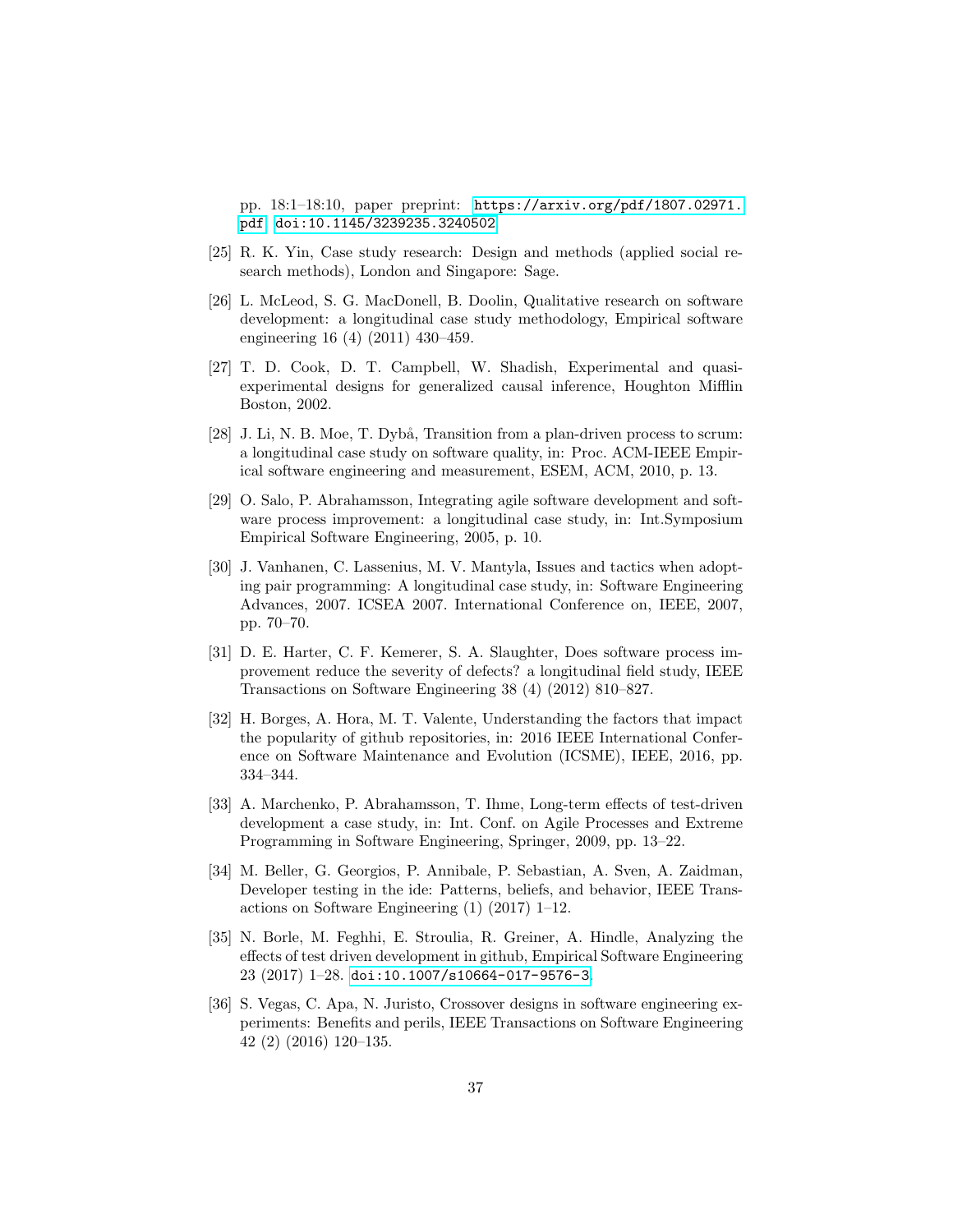- <span id="page-37-0"></span>[37] N. Juristo, A. M. Moreno, Basics of Software Engineering Experimentation, Kluwer Academic Publishers, 2001.
- <span id="page-37-1"></span>[38] C. Wohlin, P. Runeson, M. Hst, M. C. Ohlsson, B. Regnell, A. Wessln, Experimentation in Software Engineering, Springer, 2012.
- <span id="page-37-2"></span>[39] A. Jedlitschka, M. Ciolkowski, D. Pfahl, Reporting experiments in software engineering, in: In Guide to Advanced Empirical Software Engineering, Springer, 2008, pp. 201–228.
- <span id="page-37-3"></span>[40] E. I. Karac, B. Turhan, N. Juristo, A controlled experiment with novice developers on the impact of task description granularity on software quality in test-driven development, IEEE Transactions on Software Engineering (2019) 1–1. [doi:10.1109/TSE.2019.2920377](http://dx.doi.org/10.1109/TSE.2019.2920377).
- <span id="page-37-4"></span>[41] O. Dieste, A. M. Aranda, F. Uyaguari, B. Turhan, A. Tosun, D. Fucci, M. Oivo, N. Juristo, Empirical evaluation of the effects of experience on code quality and programmer productivity: an exploratory study, Empirical Software Engineering 22 (5) (2017) 2457–2542. [doi:10.1007/](http://dx.doi.org/10.1007/s10664-016-9471-3) [s10664-016-9471-3](http://dx.doi.org/10.1007/s10664-016-9471-3).
- <span id="page-37-5"></span>[42] P. C. Jorgensen, Software Testing: a Craftsman's Approach, 4th Edition, Auerbach Publications, 2013.
- <span id="page-37-6"></span>[43] R. Just, The major mutation framework: Efficient and scalable mutation analysis for java, in: Proceedings of the International Symposium on Software Testing and Analysis, ISSTA 2014, ACM, 2014, pp. 433–436. [doi:10.1145/2610384.2628053](http://dx.doi.org/10.1145/2610384.2628053).
- <span id="page-37-7"></span>[44] M. Papadakis, D. Shin, S. Yoo, D.-H. Bae, Are mutation scores correlated with real fault detection?: A large scale empirical study on the relationship between mutants and real faults, in: Proceedings of International Conference on Software Engineering, ICSE '18, ACM, 2018, pp. 537–548. [doi:10.1145/3180155.3180183](http://dx.doi.org/10.1145/3180155.3180183).
- <span id="page-37-8"></span>[45] R. Just, D. Jalali, L. Inozemtseva, M. D. Ernst, R. Holmes, G. Fraser, Are mutants a valid substitute for real faults in software testing?, in: Proceedings of International Symposium on Foundations of Software Engineering, FSE 2014, ACM, 2014, pp. 654–665. [doi:10.1145/2635868.2635929](http://dx.doi.org/10.1145/2635868.2635929).
- <span id="page-37-10"></span>[46] H. Kou, P. M. Johnson, H. Erdogmus, Operational definition and automated inference of test-driven development with zorro, Automated Software Engineering 17 (1) (2009) 57. [doi:10.1007/s10515-009-0058-8](http://dx.doi.org/10.1007/s10515-009-0058-8).
- <span id="page-37-9"></span>[47] K. Becker, B. de Souza Costa Pedroso, M. S. Pimenta, R. P. Jacobi, Besouro: A framework for exploring compliance rules in automatic tdd behavior assessment, Information and Software Technology 57 (2015) 494 – 508. [doi:10.1016/j.infsof.2014.06.003](http://dx.doi.org/10.1016/j.infsof.2014.06.003).